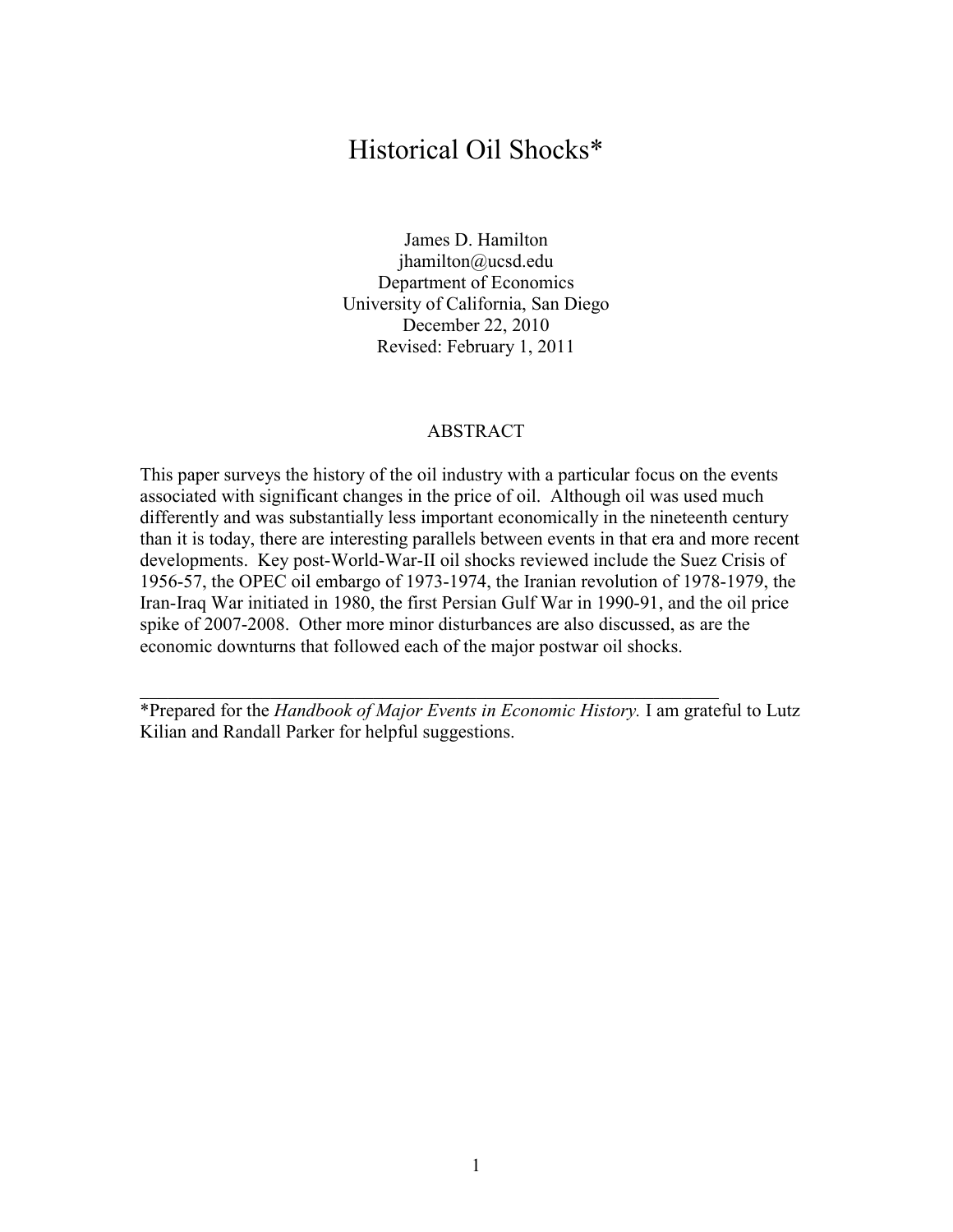# **1. 1859-1899: Let there be light.**

 Illuminants, lubricants, and solvents in the 1850s were obtained from a variety of sources, such as oil from lard or whale, alcohol from agricultural products, and turpentine from wood. Several commercial enterprises produced petroleum or gas from treatment of coal, asphalt, coal-tars, and even shale. But a new era began when Edwin Drake successfully produced commercially usable quantities of crude oil from a 69-foot well in Pennsylvania in 1859.

From the beginning, this was recognized as an extremely valuable commodity, as

*Derrick's Hand-Book of Petroleum* (1898, p. 706) described:

Petroleum was in fair demand at the time of Colonel Drake and his associates.... for practical experiments had proved that it made a better illuminant than could be manufactured from cannel coal by the Gessner and Downer processes. All that could be obtained from the surface springs along Oil creek and the salt wells of the Allegheny valley found a ready market at prices ranging from 75 cents to \$1.50 and even \$2.00 per gallon.

With about 40 gallons in a barrel, the upper range quoted corresponds to \$80 per barrel of crude oil, or \$1,900/barrel in 2009 dollars. Given the expensive process of making oil from coal and the small volumes in which an individual household consumed the product, obtaining oil by drilling into the earth appeared to be a bargain:

Drake's discovery broke the market. The fact that the precious oil could be obtained in apparently inexhaustible quantities by drilling wells in the rocky crust of the earth, was a great surprise. The first product of the Drake well was sold at 50 cents a gallon, and the price for oil is generally given at \$20.00 a barrel from August, 1859 down to the close of the year.

As production from Pennsylvania wells increased, the price quickly fell, averaging

\$9.60/barrel during 1860, which would correspond to \$228/barrel in 2009 dollars.

Not surprisingly, such prices stimulated a fury of drilling efforts throughout the

region. Production quadrupled from a half million barrels in 1860 to over 2 million in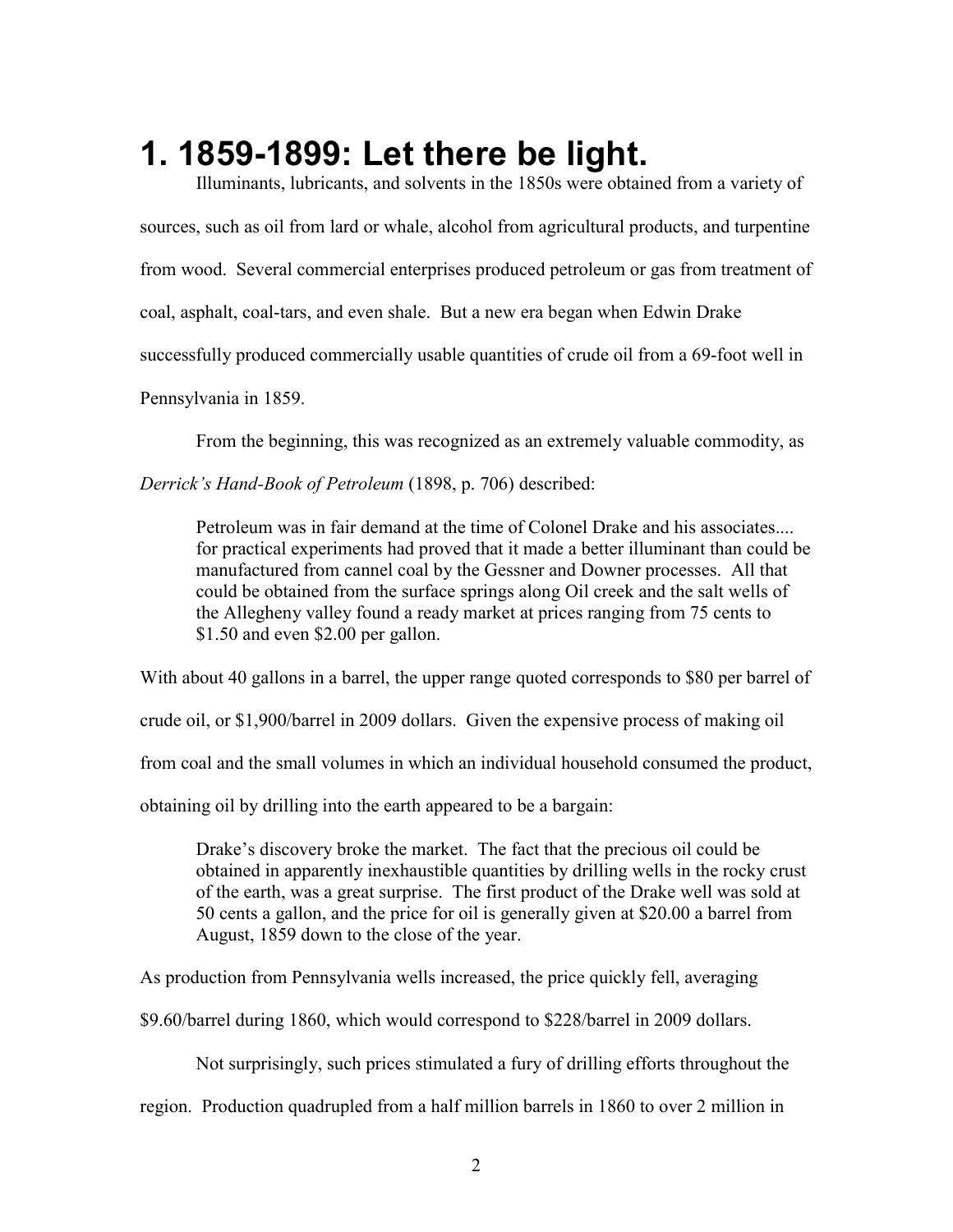1861, and the price quickly dropped to \$2/barrel by the end of 1860 and 10 cents a barrel by the end of 1861. Many new would-be oil barons abandoned the industry just as quickly as they had entered.

*1862-1864: The first oil shock.* The onset of the U.S. Civil War brought about a surge in prices and commodity demands generally. The effects on the oil market were amplified by the cut-off of supplies of turpentine from the South and more importantly by the introduction of a tax on alcohol, which rose from  $20\frac{\cancel{c}}{gal}$  allon in 1862 to \$2/gallon by 1865 (Ripy, 1999) in contrast to the 10¢/gallon tax on petroleum-derived illuminants. Assuming a yield of about 20 gallons of illuminant per barrel of crude, each 10¢/gallon tax differential on illuminant amounted to a \$2/barrel competitive advantage for oil. As a result, the tax essentially eliminated alcohol as a competitor to petroleum as a source for illuminants. Moreover, the price collapse of 1861 had led to the closure of many of the initial drilling operations, while water flooding and other problems forced out many others. The result was that oil production began to decline after 1862, even as new pressures on demand grew (see Figure 1).

Figure 2 plots the inflation-adjusted price of oil from  $1860$  to  $2009$ <sup>1</sup>. The price is plotted on a logarithmic scale, so that a vertical move of 10 units corresponds approximately to a 10% price change.<sup>2</sup> As a result of these big increases in demand and drops in supply, the increase in the relative price of oil during the U.S. Civil War was as

-

<sup>&</sup>lt;sup>1</sup> The number plotted is the series for oil prices in 2009 dollars from British Petroleum, *Statistical Review of World Energy 2010,* which are also the numbers used by Dvir and Rogoff (2010). The source for the BP nominal price series appears to be the same as Jenkins (1985, Table 18), which were then evidently deflated using the consumer price index (BLS) for all items from *Historical Statistics of the United States,* Table E135-166. Since Jenkins original series goes back to 1860, that value (\$9.59/barrel, almost identical to that reported in *Derrick's Hand-Book,* p. 711) is also included in the figure provided here. As noted in the text, the early Pennsylvanian market started even higher than this and was somewhat chaotic.

 $P^2$  If  $100 \times [\ln(P_t) - \ln(P_s)] = 10$ , then  $P_t / P_s = e^{0.1} = 1.105$ , meaning that  $P_t$  is 10.5% higher than  $P_s$ .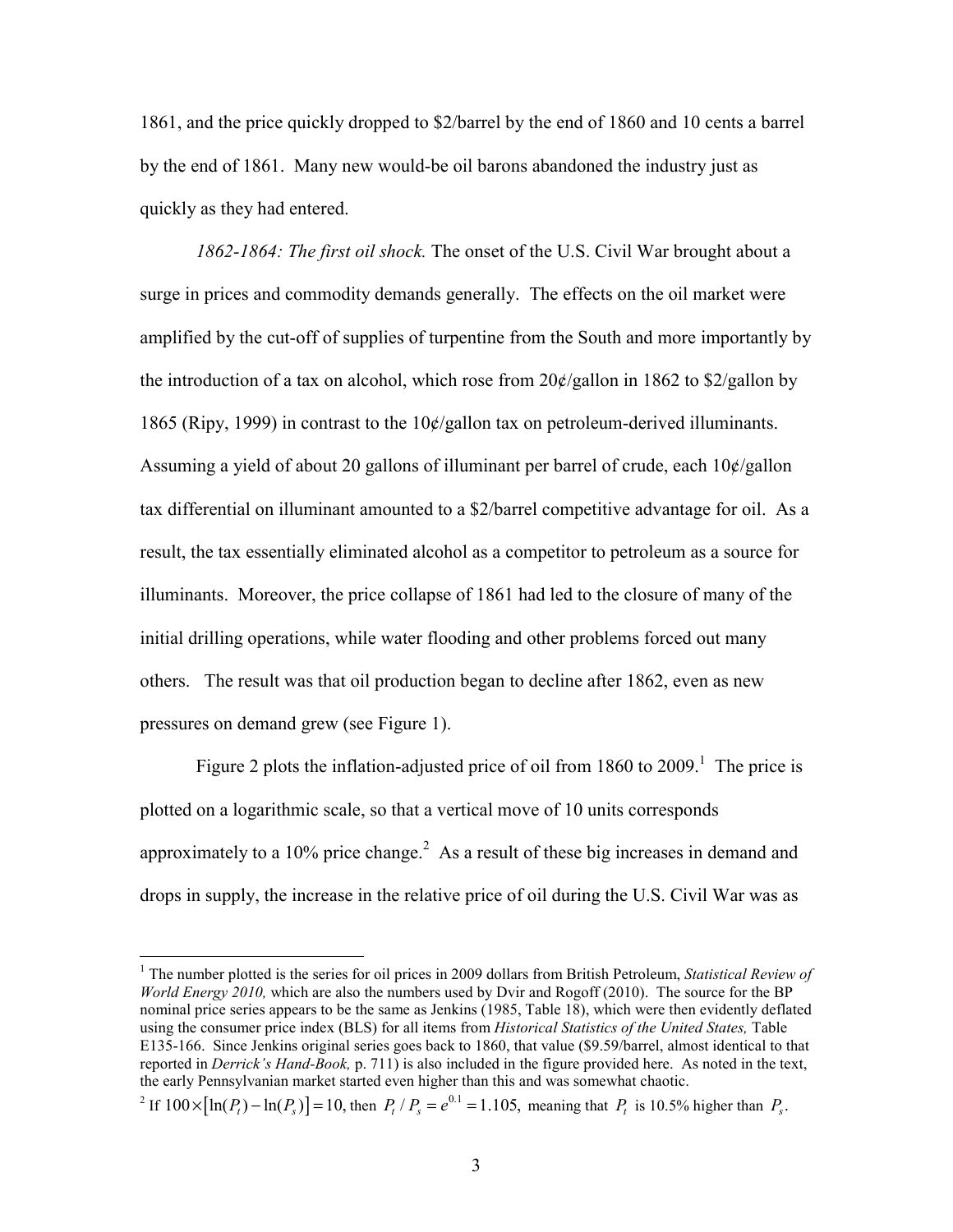big as the rise during the 1970s.

*1865-1899: Evolution of the industry.* After the war, demand for all commodities fell significantly. At the same time, drilling in promising new areas of Pennsylvania had resulted in a renewed growth in production. The result was a second collapse in prices in 1866, though more modest than that observed in 1860-61. Two similar boom-bust cycles were repeated over the next decade, with relative stability at low prices becoming the norm after development of very large new fields in other parts of Pennsylvania. By 1890, oil production from Pennsylvania and New York was 5 times what it had been in 1870. Production in other states had grown to account for 38% of the U.S. total, and Russia was producing almost as much oil as the United States. These factors and the recession of 1890-91 had brought oil back down to 56¢/barrel by 1892.

 However, that proved to be the end of the easy production from the original Pennsylvanian oilfields. Annual production from Pennsylvania fell by 14 million barrels between 1891 and 1894 (see Figure 1), and indeed even with the more technologically advanced secondary recovery techniques adopted in much later decades, never again reached the levels seen in 1891 (Caplinger, 1997). Williamson and Daum (1959, p. 577) suggested that the decline in production from the Appalachian field (Pennsylvania, West Virginia, and parts of Ohio and New York) along with a loss of world access to Russian production due to a cholera epidemic in Baku in 1894 were responsible for the spike in oil prices in 1895.

 Dvir and Rogoff (2010) emphasized the parallels between the behavior of oil prices in the nineteenth century and that subsequently observed in the last quarter of the twentieth century. There are some similarities, in terms of the interaction between the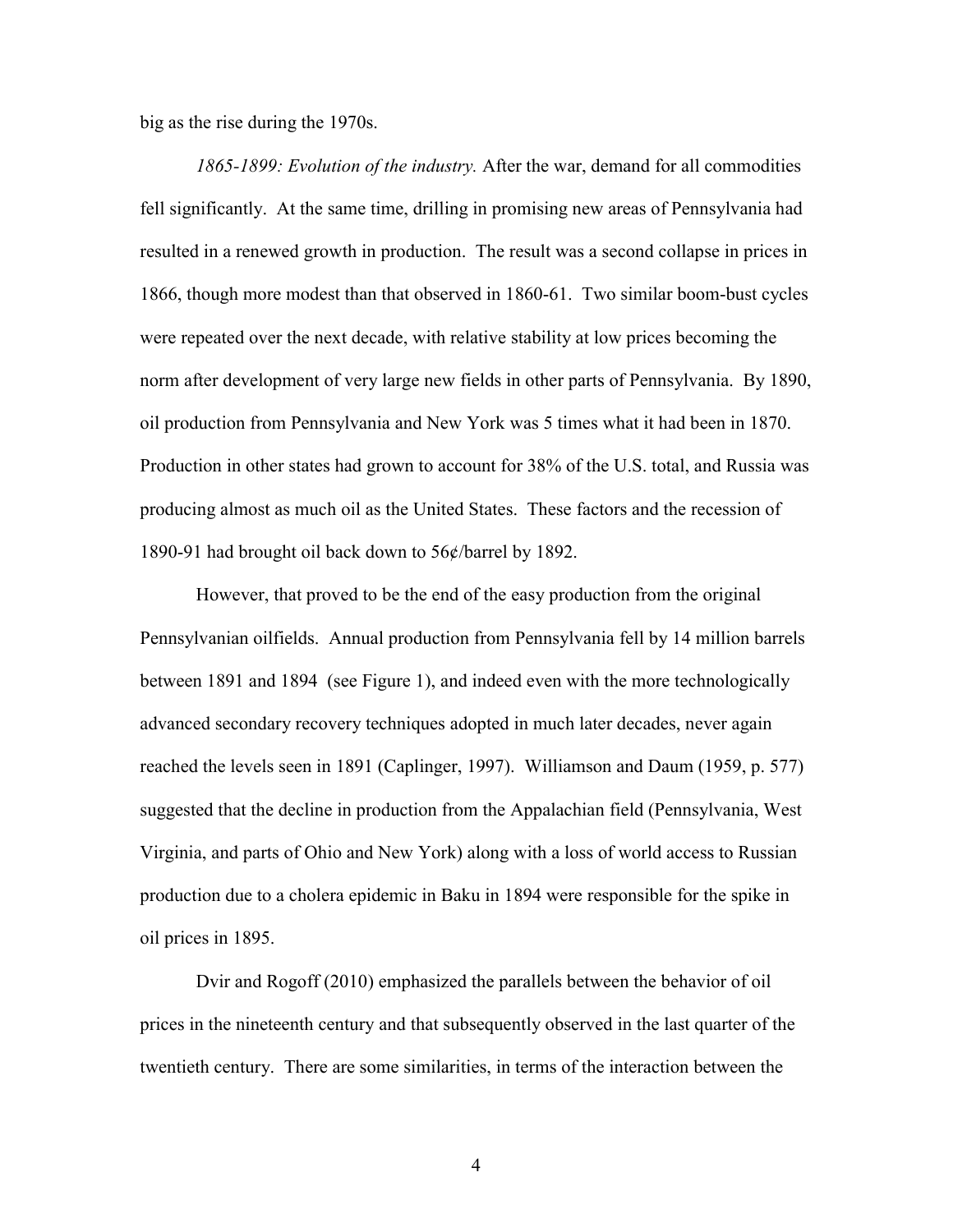exhaustion in production of key fields with strong demand, and in either century there were buyers who were willing to pay a very high price. But despite similarities, there are also some profound differences. First, oil was of much less economic importance in the nineteenth century. In 1900, the U.S. produced 63.6 million barrels of oil. At an average price of \$1.19/barrel, that represents \$75.7 million, which is only 0.4% of 1900 estimated GNP of \$18,700 million. For comparison, in 2008, the U.S. consumed 7.1 billion barrels of oil at an average price of \$97.26/barrel, for an economic value of \$692 billion, or 4.8% of GDP.

### **2. 1900-1945: Power and transportation.**

There is another key respect in which petroleum came to represent a fundamentally different economic product as the twentieth century unfolded. In the nineteenth century, the value of oil primarily derived from its usefulness for fabricating illuminants. As the twentieth century developed, electric lighting came to replace these, while petroleum gained increasing importance for commercial and industrial heat and power as well as transportation, first for railroads and later for motor vehicles. Figure 3 shows that U.S. motor vehicle registrations rose from 0.1 vehicle per 1,000 residents in 1900 to 87 by 1920 and 816 in 2008.

 In addition to growing importance in terms of direct economic value, oil came to become an integral part of many other key economic sectors such as automobile manufacturing and sales, which as we shall see would turn out to be an important factor in business cycles after World War II.

*The West Coast Gasoline Famine of 1920.* Problems in the gasoline market on the U.S. west coast in 1920 might be viewed as the first oil-related shock of the transportation era. U.S. consumption of crude oil had increased 53% between 1915 and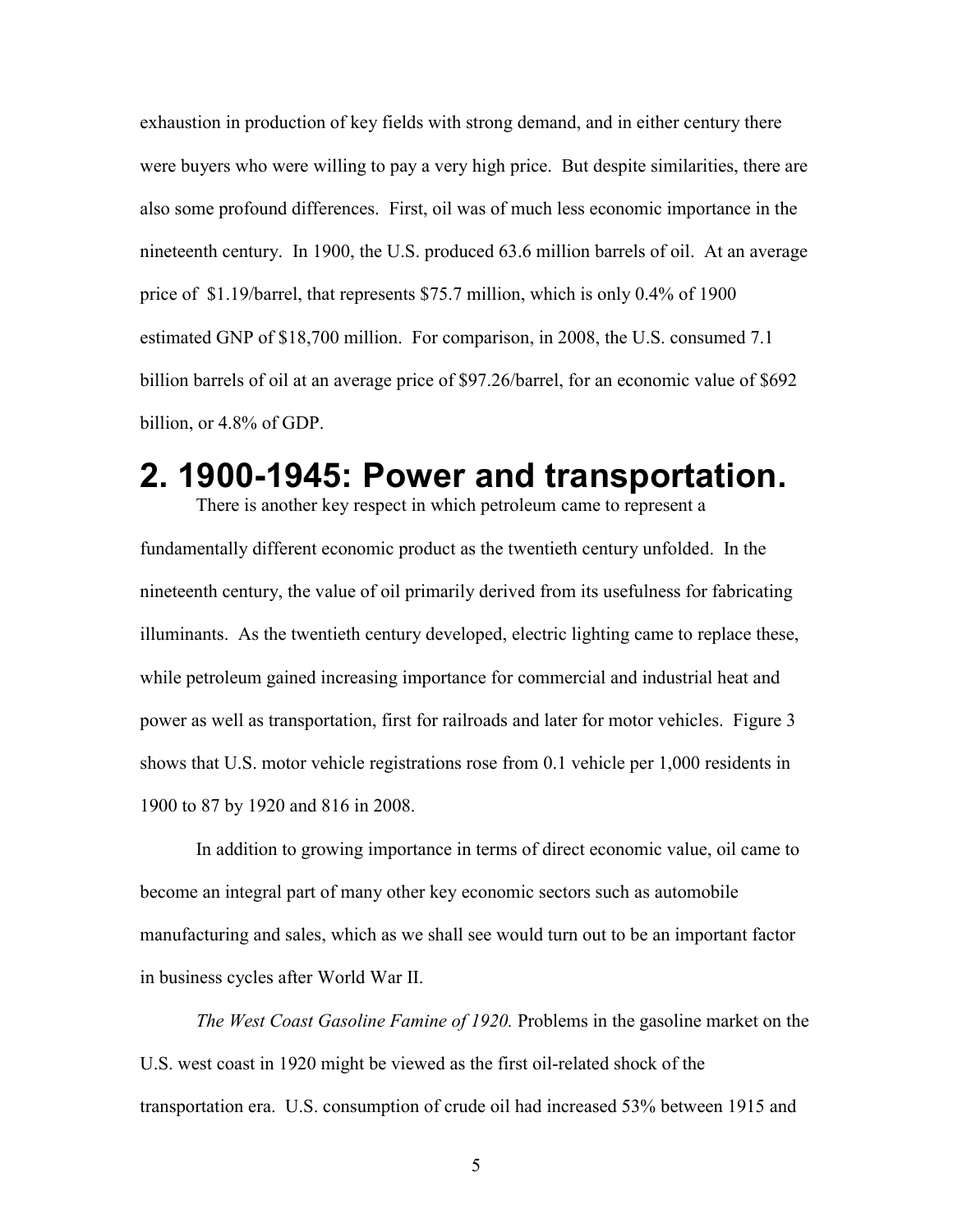1919 and increased an additional 27% in 1920 alone (Pogue, 1921, p. 61). Olmstead and

Rhode (1985, pp. 1044-1045) provided this description:

In the spring and summer of 1920 a serious gasoline famine crippled the entire West Coast, shutting down businesses and threatening vital services. Motorists endured hour-long lines to receive 2-gallon rations, and, in many localities, fuel was unavailable for as long as a week at a time....

[A]uthorities in Wenatchee, Washington, grounded almost 100 automobiles after spotting them late one Saturday night "on pleasure bent." Police ordered distributors not to serve these "joyriders" for the duration of the shortage. Seattle police began arresting drivers who left their parked vehicles idling. Everywhere individuals caught hoarding or using their privileged status to earn black market profits were cut off and even prosecuted. Many localities issued ration cards, and most major cities seriously considered it....

On July 2 in Oakland, California, 150 cars queued at one station impeding traffic over a four-block area. On July 16, Standard's stations in Long Beach relaxed restrictions so that after 2:00 P.M., all cars (as opposed to only commercial vehicles) could buy up to 2 gallons. This caused such a jam that "it was necessary for the assistant special agent to spend two hours in keeping the traffic from blocking the streets".... Drivers in the Pacific Northwest endured 2-gallon rations for several months, and even with these limits stations often closed by 9:00 A.M. In San Francisco, gunplay erupted in a dispute over ration entitlements.

Petroleum was still much less important for the economy in 1920 than it was to

become after World War II. Moreover, these problems seem to have been confined to the

West Coast, a much less populated region than it was later to become. It is nevertheless

perhaps worth noting that these shortages coincided with a U.S. business cycle

contraction that the NBER dates as beginning January 1920 and ending July 1921, a

correlation which as we will see would be repeated quite frequently later in the century.<sup>3</sup>

*The Great Depression and state regulation.* Huge gains in production from

Texas, California, and Oklahoma quickly eliminated the regional shortages of 1920 and

<sup>1</sup> <sup>3</sup> Interestingly, McMillin and Parker (1994) also found evidence that over the period 1924:M2-1938:M6, oil price changes could help predict subsequent changes in industrial production, with the effects both economically and statistically significant.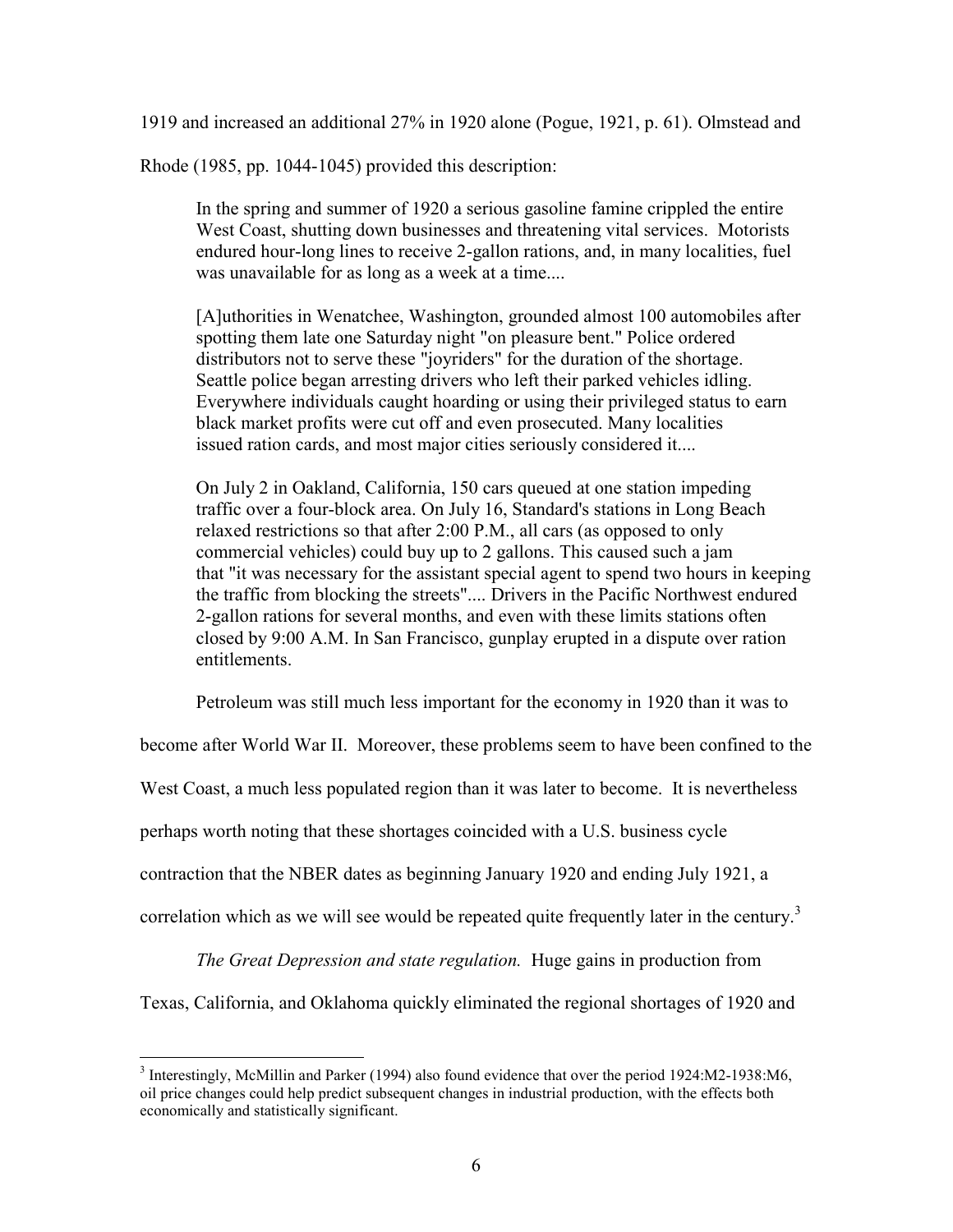induced a downward trend in oil prices over the next decade, with oil prices falling 40% between 1920 and 1926. The decline in demand associated with advent of the Great Depression in 1929 magnified the price impact of phenomenal new discoveries such as the gigantic East Texas field which began production in 1930. By 1931, the price of oil had dropped an additional 66% from its value in 1926.

These competitive pressures facing the industry interacted with another challenge that had been present from the beginning-- how to efficiently manage a given reservoir. The industry had initially been guided by the rule of capture, which resulted in a chaotic race among producers to extract the oil from wells on adjacent properties. For example, the gusher in Spindletop, Texas in 1901 was soon being exploited by over a hundred different companies (Yergin, 1991, p. 70) with more than 3 wells per acre (Williamson, et. al., 1963, p. 555). This kind of development presented a classic tragedy of the commons problem in which significantly less oil was eventually extracted than would have been possible with better management of the reservoir. The legitimate need for better-defined property rights interacted with the three other tides of the Great Depression-- growing supplies, falling demand, and a shifting political consensus favoring more regulation of industry and restrictions on competition.

The result was that the United States emerged from the Great Depression with some profound changes in the degree of government supervision of the industry. At the state level the key players were regulatory agencies such as the Texas Railroad Commission (TRC) and the Oklahoma Corporation Commission. The states' power was supplemented at the federal level by provisions of the National Industrial Recovery Act of 1933 and the Connally Hot Oil Act of 1935, which prohibited interstate shipments of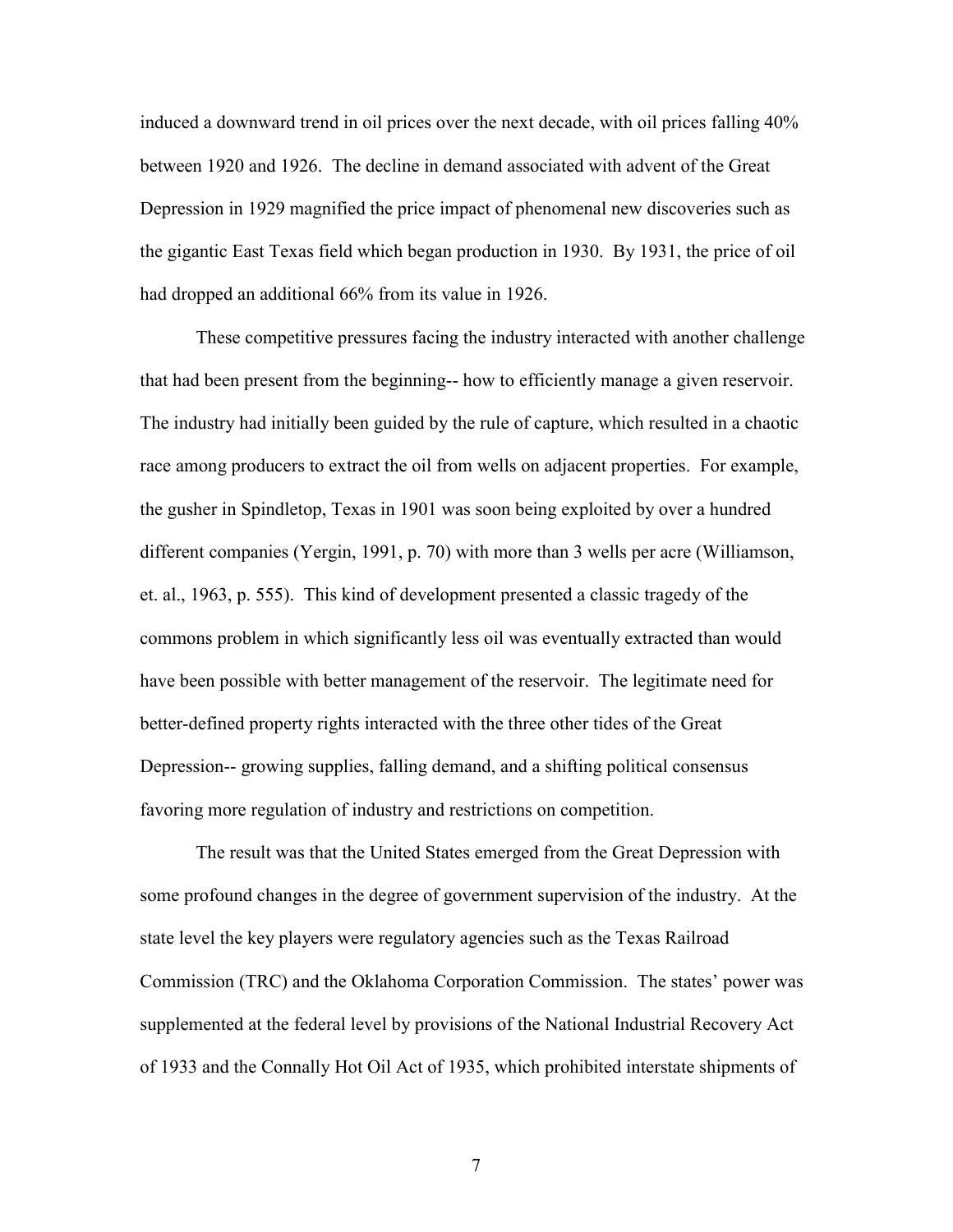oil produced in violation of the state regulatory limits.

Of the state agencies, the most important was Texas, which accounted for 40% of the crude petroleum produced in the United States between 1935 and 1960. The TRC's mandate was to "prevent waste", which from the beginning was a mixture of the legitimate engineering issue of efficient field management and the more controversial economic goal of restricting production in order to ensure that producers received a higher price. As the system evolved, the TRC would assign a "maximum efficient rate" at which oil could be extracted from a given well, and then specify an allowable monthly production flow for that well at some level at or below the maximum efficient rate.

In terms of the narrow objective of preserving the long-run producing potential of oil fields, these regulatory efforts would be judged to be a success. For example, Williamson, et. al. (1963, p. 554) noted that in fields in Texas and Oklahoma that were exploited before regulation, within 4-6 years the fields were producing less than 1/10 of what they had at their peak. By contrast, fields developed after regulations were in place were still producing at 50-60% of their peak levels 15 years later. Once production from the entire state of Texas peaked in 1972, the decline rate was fairly gradual (see Figure 4), in contrast to the abrupt drops that were associated with the frenetic development of the Pennsylvanian fields seen in Figure 1.

# **3. 1946-1972: The early postwar era.**

 The United States has always been the world's biggest consumer of oil, and remained the world's biggest producer of petroleum until 1974 when it was surpassed by the Soviet Union. In the initial postwar era, prices throughout the world were quoted relative to that for oil in the Gulf of Mexico (Adelman, 1972, Chapter 5), making the Texas Railroad Commission a key player in the world oil market.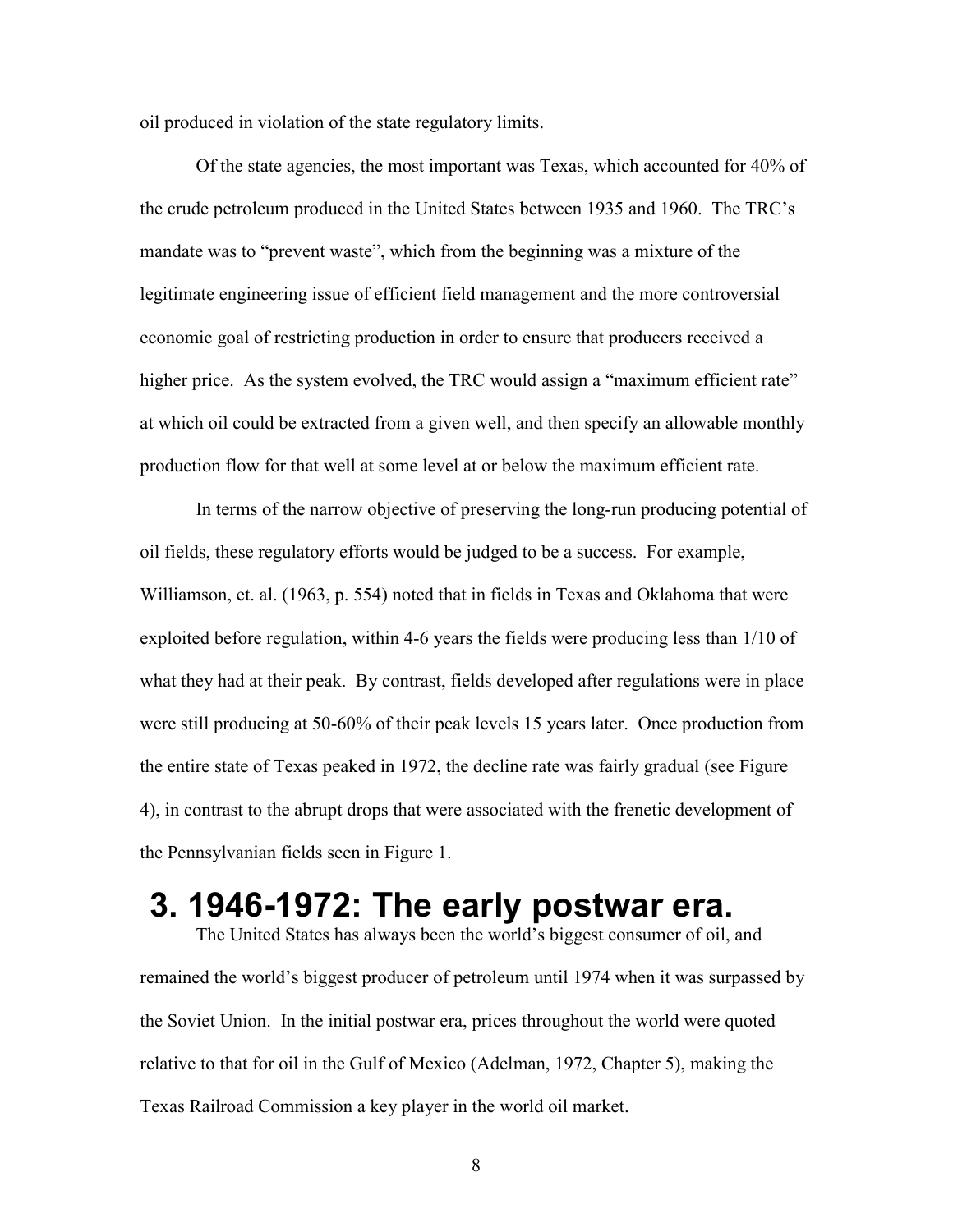Although state regulation surely increased the quantity of oil that would ultimately be recovered from U.S. fields, it also had important consequences for the behavior of prices. The production allowables set by the Texas Railroad Commission came to be based on an assessment of current market demand rather than pure considerations of conservation. Each month, the TRC would forecast product demand at the current price and set allowable production levels consistent with this demand. The result was that discounts or premiums were rarely allowed to continue long enough to lead to a change in posted prices, and the nominal price of oil was usually constant from one month to the next. On the other hand, the commissions would often take advantage of external supply disruptions to produce occasional abrupt changes in oil prices in the early postwar era (see Figure 5). The nominal price of oil in the era of the Texas Railroad Commission thus turned out to be a fairly unique time series, changing only in response to specific identifiable events.<sup>4</sup>

*1947-1948: Postwar dislocations.* The end of World War II marked a sharp acceleration in the transition to the automotive era. U.S. demand for petroleum products increased 12% between 1945 and 1947 (Williamson, et. al., 1963, p. 805) and U.S. motor vehicle registrations increased by 22% (see Figure 3). The price of crude oil increased 80% over these two years, but this proved insufficient to prevent spot accounts of shortages. Standard Oil of Indiana and Phillips Petroleum Company announced plans in June of 1947 to ration gasoline allocations to dealers,<sup>5</sup> and in the fall there were reports of shortages in Michigan, Ohio, New Jersey, and Alabama.<sup>6</sup> Fuel oil shortages resulted in

 4 This and the following discussion draws heavily from Hamilton (1983b, 1985).

<sup>5</sup> *New York Times,* June 25, 1947, 1:6; June 27, 33:2. 6 *New York Times,* August 12, 1947, 46:1; August 22, 9:2; November 3, 25:7; November 19, 24:3.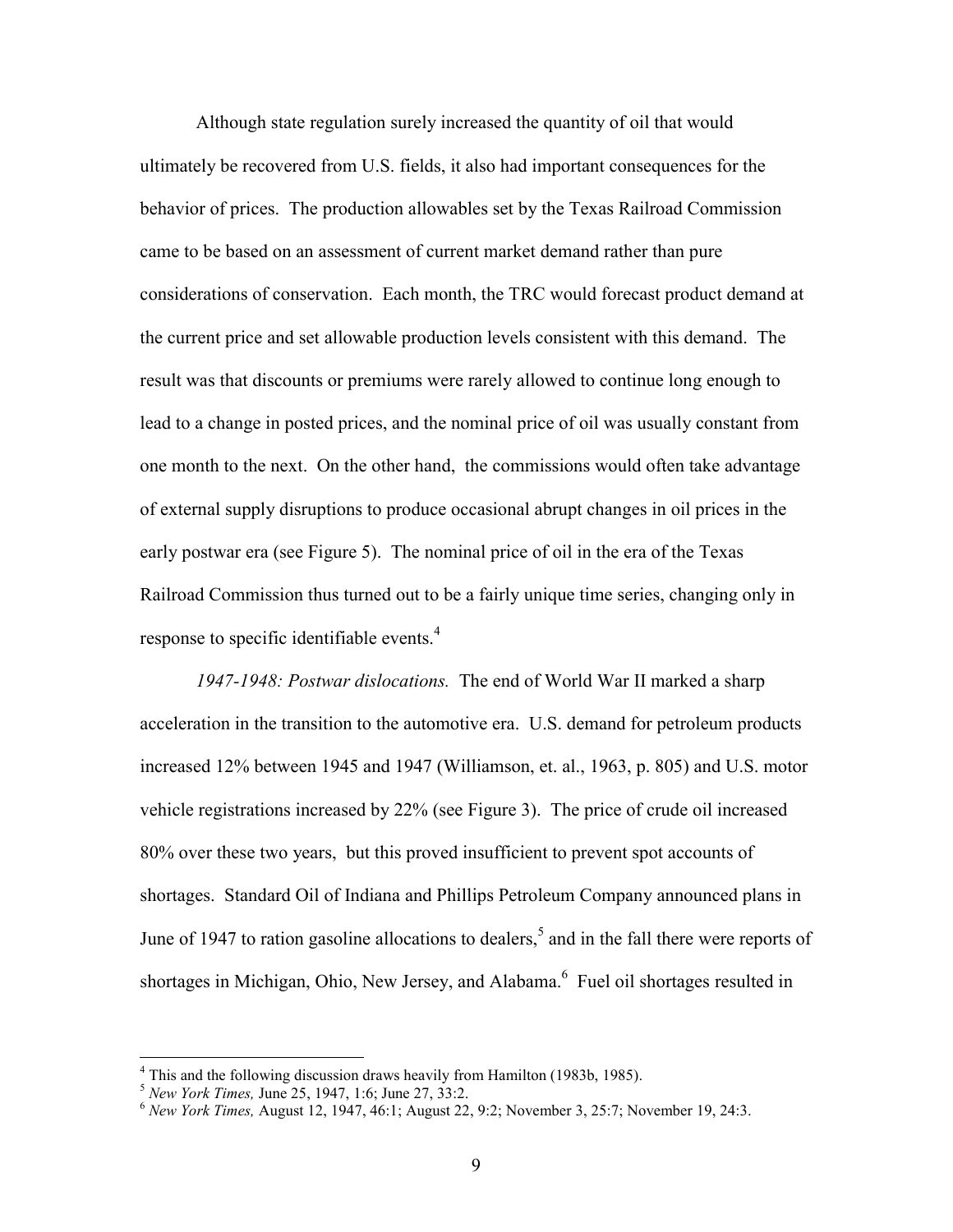thousands without heat that winter.<sup>7</sup> An overall decline in residential construction spending began in 1948:Q3, with the first postwar U.S. recession dated as beginning in November of 1948.

*1952-1953: Supply disruptions and the Korean conflict.* The price of oil was frozen during the Korean War as a result of an order from the Office of Price Stabilization in effect from January 25, 1950 to February 13, 1953.<sup>8</sup> Prime Minister Mohammad Mossadegh nationalized Iran's oil industry in the summer of 1951, and a world boycott of Iran in response removed 19 million barrels of monthly Iranian production from world markets.  $9$  A separate strike by U.S. oil refinery workers on April 30, 1952 shut down a third of the nation's refineries.<sup>10</sup> In response, the United States and British governments each ordered a 30% cut in delivery of fuel for civilian flights, while Canada suspended all private flying.<sup>11</sup> Kansas City and Toledo instituted voluntary plans to ration gasoline for automobiles, while Chicago halted operations of 300 municipal buses.<sup>12</sup> When the price controls were lifted in June of 1953, the posted price of West Texas Intermediate increased 10%. The second postwar recession is dated as beginning the following month.

*1956-1957: Suez Crisis.* Egyptian President Nasser nationalized the Suez Canal in July of 1956. Hoping to regain control of the canal, Britain and France encouraged Israel to invade Egypt's Sinai territories on October 29, followed shortly after by their

 $\overline{a}$ 

<sup>7</sup> *New York Times,* January 5, 1948, 11:2. 8

From the *New York Times,* May 8, 1951, 45:1: The Office of Price Stabilization "announced a regulation establishing ceiling prices for new oil, generally at prices posted on January 25, for any given pool. Prices for crude oil have been governed up to now by the general price 'freeze' which set the ceilings at the highest price attained between December 19, 1950 and January 25."

<sup>&</sup>lt;sup>9</sup> International Petroleum Trade, Bureau of Mines, U.S. Department of Interior, May 1952, p. 52.<br><sup>10</sup> Wall Street Journal, May 7, 1952, p. 2.<br><sup>11</sup> Wall Street Journal, May 5, 1952, 3:1; May 7, 2:2, May 12, 2:2.<br><sup>12</sup> New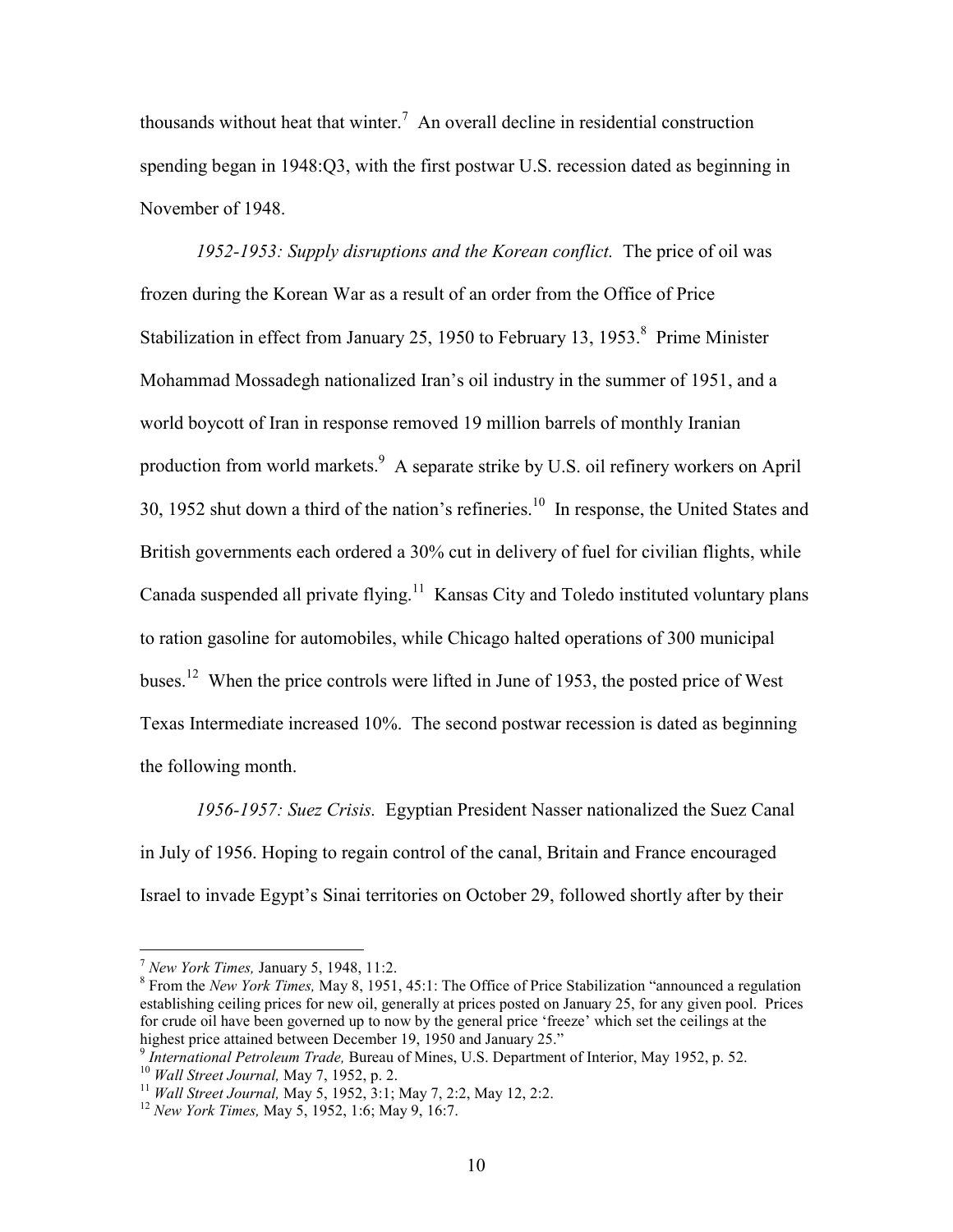own military forces. During the conflict, 40 ships were sunk, blocking the canal through which 1-1/2 million barrels per day of oil were transported. Pumping stations for the Iraq Petroleum Company's pipeline, through which an additional half-million barrels per day moved through Syria to ports in the eastern Mediterranean, were also sabotaged.<sup>13</sup> Total oil production from the Middle East fell by 1.7 mb/d in November 1956. As seen in Figure 6, that represents 10.1% of total world output at the time, which is a bigger fraction of world production than would be removed in any of the subsequent oil shocks that would be experienced over the following decades.

These events had dramatic immediate economic consequences for Europe, which had been relying on the Middle East for 2/3 of its petroleum. Consider for example in this account from the *New York Times*: 14

LONDON, December 1-- Europe's oil shortage resulting from the Suez Canal crisis was being felt more fully this week-end. . . . Dwindling gasoline supplies brought sharp cuts in motoring, reductions in work weeks and the threat of layoffs in automobile factories.

There was no heat in some buildings; radiators were only tepid in others. Hotels closed off blocks of rooms to save fuel oil. . . . [T]he Netherlands, Switzerland, and Belgium have banned [Sunday driving]. Britain, Denmark, and France have imposed rationing.

Nearly all British automobile manufacturers have reduced production and put their employees on a 4-day instead of a 5-day workweek. . . . Volvo, a leading Swedish car manufacturer, has cut production 30%.

In both London and Paris, long lines have formed outside stations selling gasoline. . . . Last Sunday, the Automobile Association reported that 70% of the service stations in Britain were closed.

Dutch hotel-keepers estimated that the ban on Sunday driving had cost them up to 85% of the business they normally would have expected.

Within a few months, production from outside the Middle East was able to fill in

 $\overline{a}$ <sup>13</sup> *Oil and Gas Journal,* Nov 12, 1956, 122-125.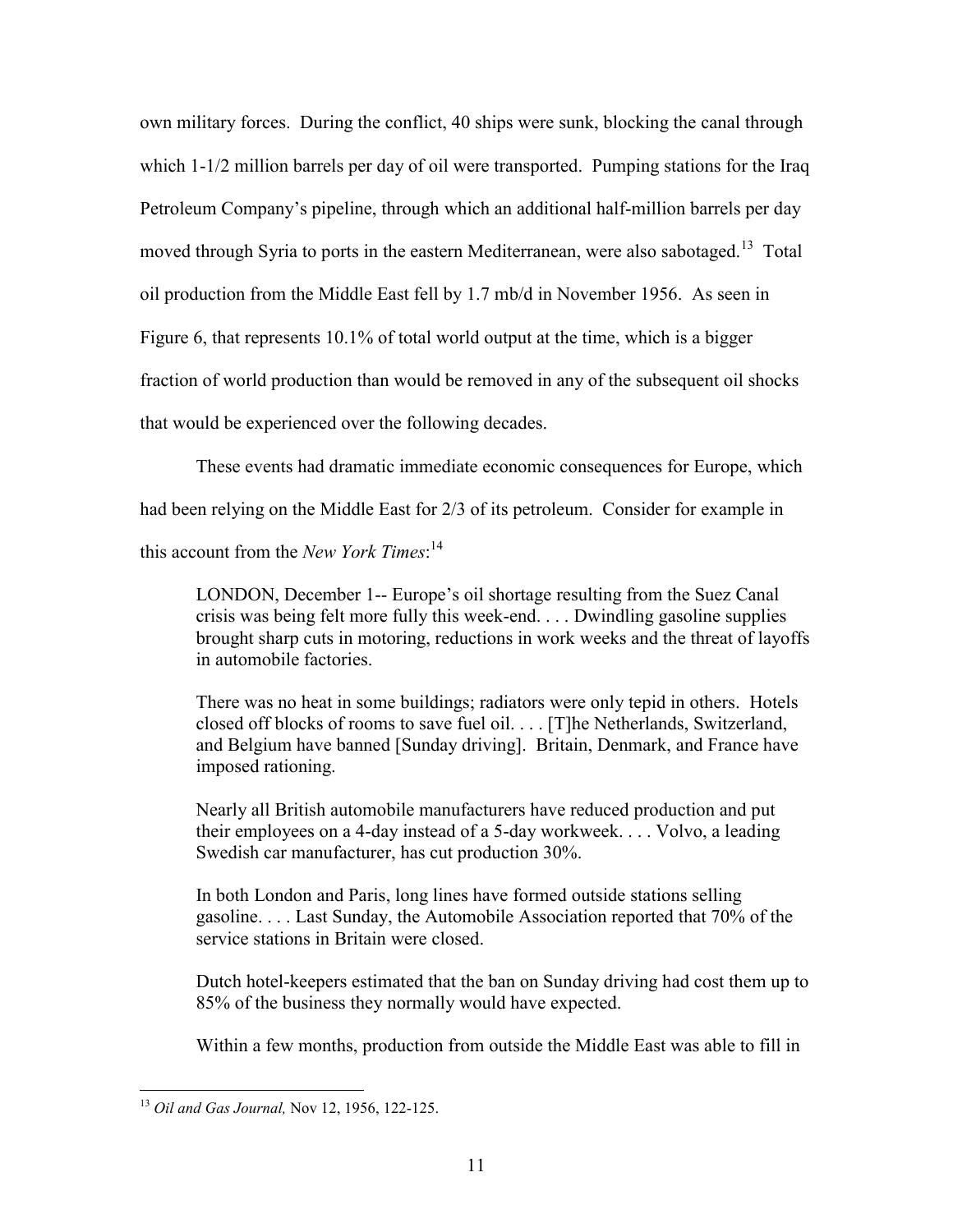much of the gap. For example, U.S. exports of crude oil and refined products increased a third of a million barrels a day in December.<sup>15</sup> By February, total world production of petroleum was back up to where it had been in October. Middle East production had returned to its pre-crisis levels by June of 1957 (see Figure 6).

Notwithstanding, overall real U.S. exports of goods and services started to fall after the first quarter of 1957 in what proved to be an 18% decline over the next year. This decline in exports was one of the factors contributing to the third postwar U.S. recession that began in August of that year.

*1969-1970: Modest price increases.* The oil price increases in 1969 and 1970 are in part a response to the broader inflationary pressures of the late 1960s (see Figure 7). However, the institutional peculiarities of the oil market caused these to be manifest in the form of the abrupt discrete adjustments observed in Figures 5 and 7 rather than a smooth continuous adaptation. The immediate precipitating events for the end-of-decade price increases included a strike by east coast fuel oil deliverers in December of 1968, which was associated with local accounts of consumer shortages,<sup>16</sup> and followed by a nationwide strike on January 4 of the Oil, Chemical, and Atomic Workers Union. After settlement of the latter strike, Texaco led the majors in announcing a 7% increase in the price of all grades of crude oil on February 24, 1969, citing higher labor costs as the justification.<sup>17</sup> The rupture of the Trans-Arabian pipeline in May 1970 in Syria may have helped precipitate a second 8% jump in the nominal price of oil later that year. The fifth postwar recession is dated as beginning in December of 1969, 10 months after the

<sup>&</sup>lt;sup>14</sup> *New York Times, Dec 2, 1956, 1:5.*<br><sup>15</sup> *Minerals Yearbook, 1957, p. 453.*<br><sup>16</sup> *New York Times, Dec 25, 1968, 1:3; Dec 27, 1:5.*<br><sup>17</sup> *New York Times, Feb 25, 1969, 53:3.*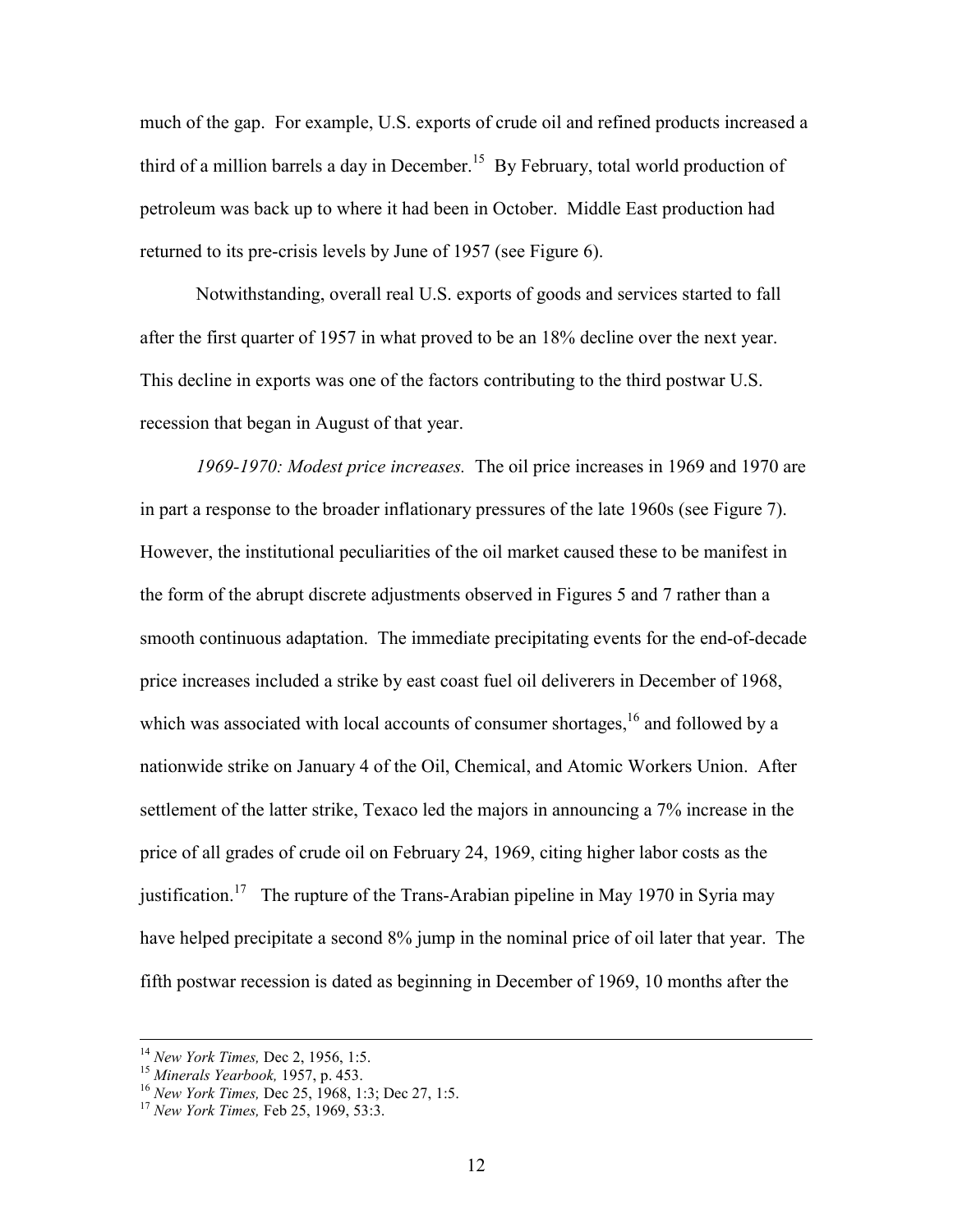first price increase.

### **4. 1973-1996: The age of OPEC.**

It is helpful to put subsequent events into the perspective of some critical broader trends. In the late 1960s, the Texas Railroad Commission was rapidly increasing the allowable production levels for oil wells in the state, and eliminated the "conservation" restrictions in 1972 (see Figure 8). The subsequent drop in production from Texas fields observed in Figure 4 was due not to state regulation but rather to declining flow rates for mature fields. Oil production for the United States as a whole also peaked in 1972, despite the production incentives subsequently to be provided by huge price increases after 1973 and the exploitation of the giant Alaskan oilfield in the 1980s (see Figure 9).

Although there proved to be abundant supplies available in the Middle East to replace declining U.S. production, the transition from a world petroleum market centered in the Gulf of Mexico to one centered in the Persian Gulf did not occur smoothly. In addition to the depletion of U.S. oil fields, Barsky and Kilian (2001) pointed to a number of other factors that would have warranted an increase in the relative price of oil in the early 1970s. Among these was the U.S. unilateral termination of the rights of foreign central banks to convert dollars to gold. The end of the Bretton Woods system caused a depreciation of the dollar and increase in the dollar price of most internationally traded commodities. In addition, the nominal yield on 3-month Treasury bills was below the realized CPI inflation rate from August 1972 to August 1974. These negative real interest rates may also have contributed to increases in relative commodity prices (Frankel, 2008). Between August 1971 and August 1973, the producer price index for lumber increased 42%. The PPI for iron and steel was up 8%, while nonferrous metals increased 19% and foodstuffs and feedstuffs 96%. The 10% increase in the producer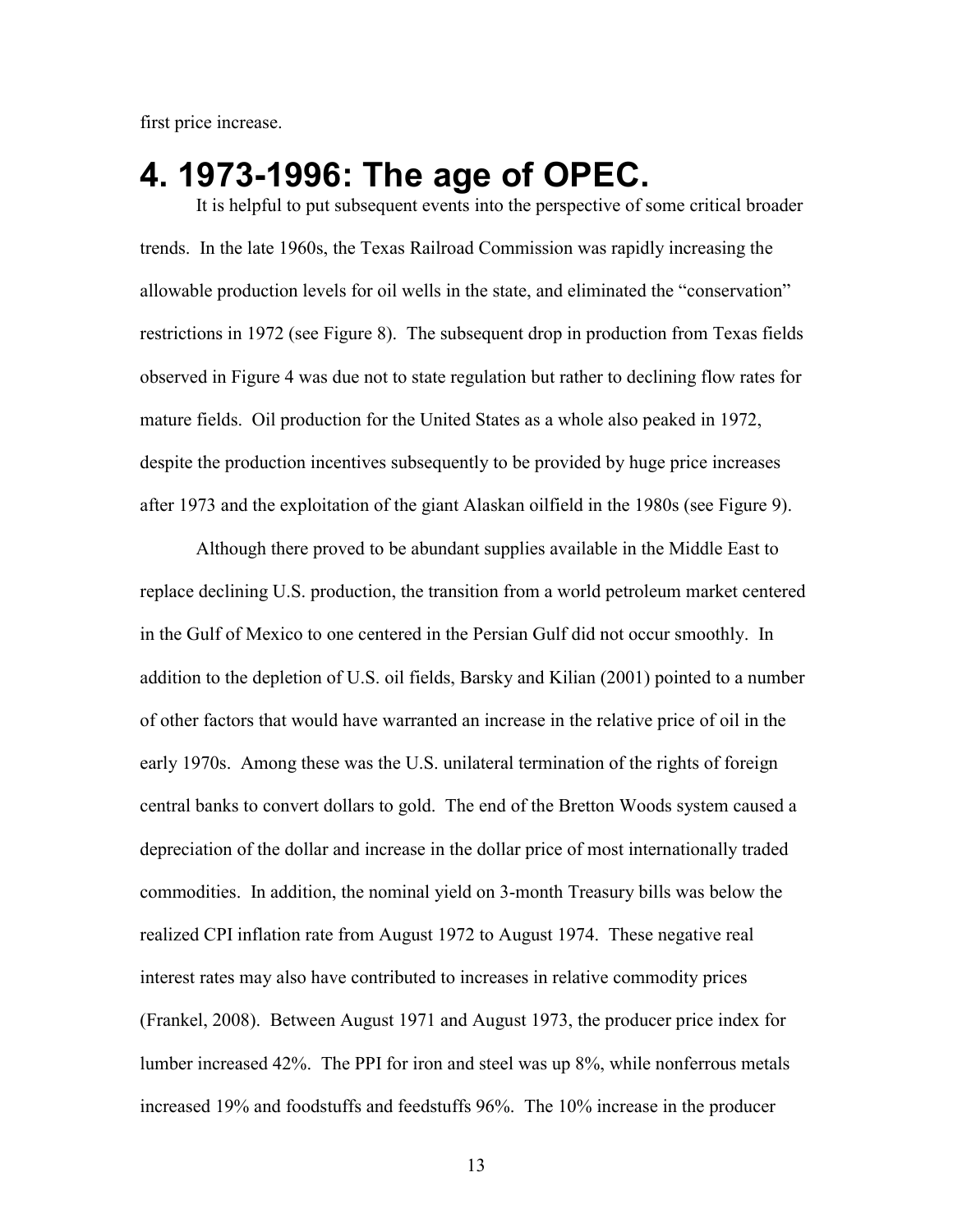price index for crude petroleum between August 1971 and August 1973 was if anything more moderate than many other commodities. Given declining production rates from U.S. fields, further increases in the price of oil would have been expected.

Another factor making the transition to a higher oil import share more bumpy was the system of price controls implemented by President Nixon in conjunction with the abandonment of Bretton Woods in 1971. By the spring of 1973, many gasoline stations had trouble obtaining wholesale gasoline, and consumers began to be affected, as described for example in this report from the *New York Times*: 18

With more than 1,000 filling stations closed for lack of gasoline, according to a Government survey, and with thousands more rationing the amount a motorist may buy, the shortage is becoming a palpable fact of life for millions in this automobile-oriented country.

The sixth postwar recession began in November 1973, just after the dramatic geopolitical events that most remember from this period.

*1973-1974: OPEC Embargo.* Syria and Egypt led an attack on Israel that began on October 6, 1973. On October 17, the Arab members of the Organization of Petroleum Exporting Countries announced an embargo on oil exports to selected countries viewed as supporting Israel, which was followed by significant cutbacks in OPEC's total oil production. Production from Arab members of OPEC in November was down 4.4 mb/d from what it had been in September, a shortfall corresponding to 7.5% of global output.<sup>19</sup> Increases in production from other countries such as Iran offset only a small part of this (see Figure 10). On January 1, 1974 the Persian Gulf countries doubled the price of oil.

Accounts of gasoline shortages returned, such as this report from the *New York* 

<sup>18</sup> *New York Times,* Jun 8, 1973, 51:1.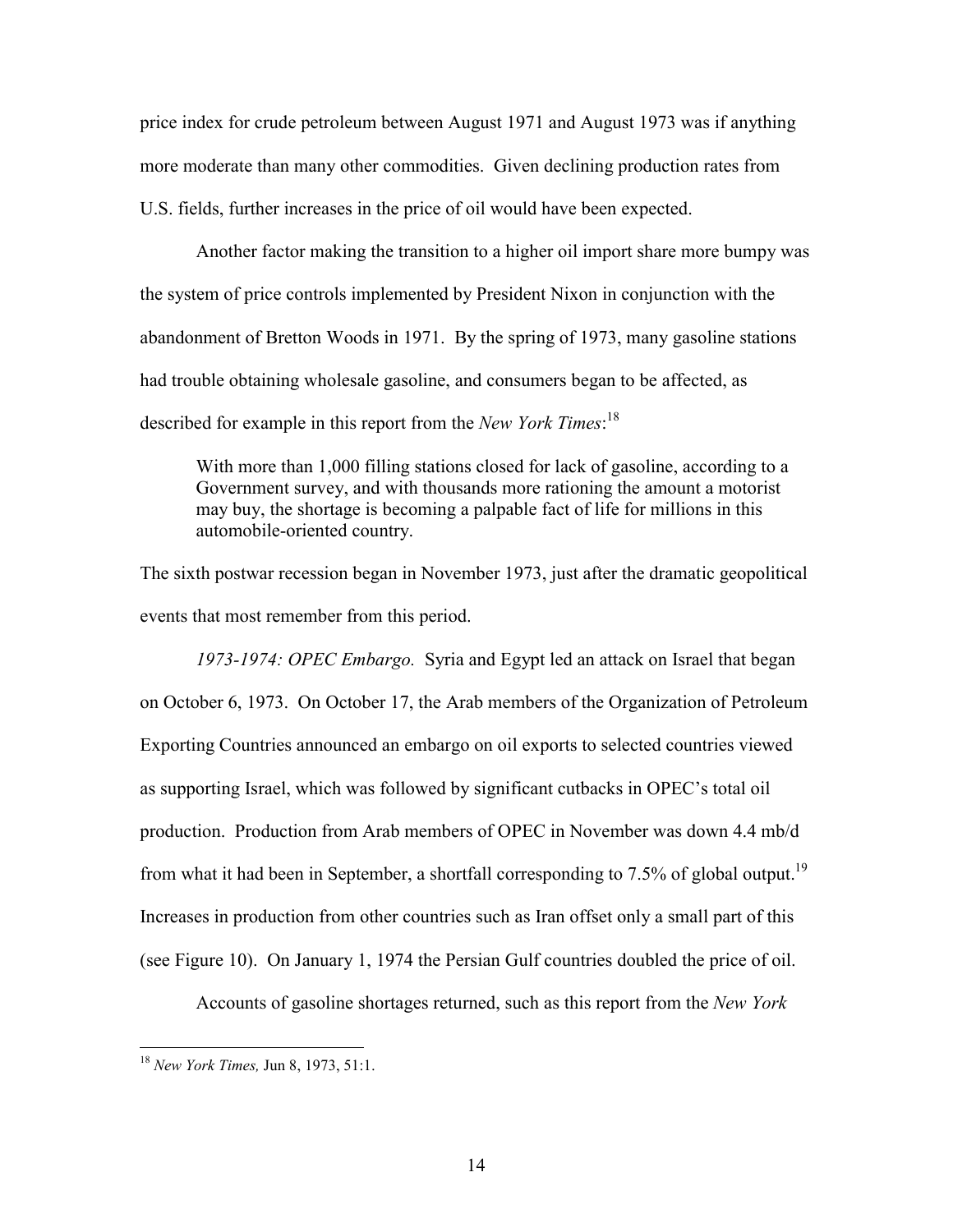#### *Times*: 20

HARTFORD, Dec 27-- "Some of the customers get all hot and heavy," [Exxon service station attendant Grant] McMillan said. "They scream up and down.... It's ridiculous.

The scene is a familiar one in Connecticut as service station managers find themselves having to decide whether to ration their gasoline or sell it as fast as they can and cut the number of arguments....

"People driving along, if they see anyone getting tanked up, they pull in and get in line," said Bruce Faucher, an attendant at [a Citgo] station. "If we don't limit them, we'd be out in a couple of hours and wouldn't have any for our regular customers."

Frech and Lee (1987) estimated that time spent waiting in queues to purchase gasoline

added 12% to the cost of gasoline for urban residents in December 1973 and 50% in

March 1974. They assessed the problem to be more severe in rural areas, with estimated

costs of 24% and 84%, respectively.

Barsky and Kilian (2001) have emphasized the importance of the economic

motivations noted earlier rather than the Arab-Israeli War itself as explanations for the embargo. They noted that the Arab oil producers had discussed the possibility of an embargo prior to the war, and that the embargo was lifted without the achievement of its purported political objectives. While there is no doubt that economic considerations were very important, Hamilton (2003, p. 389) argued that geopolitical factors played a role as well:

If economic factors were the cause, it is difficult to see why such factors would have caused Arab oil producers to reach a different decision from nonArab oil producers. Second, the embargo appeared to be spearheaded not by the biggest oil producers, who would be expected to have the most important economic stake,

 $19$  Kilian (2008) suggested that this calculation overstates the effects of the embargo. He argued that production by Saudi Arabia and Kuwait was unusually high in September 1973 and that there would have been some decreases from those levels even in the absence of an embargo.

<sup>20</sup> *New York Times,* Dec 18, 1973, 12.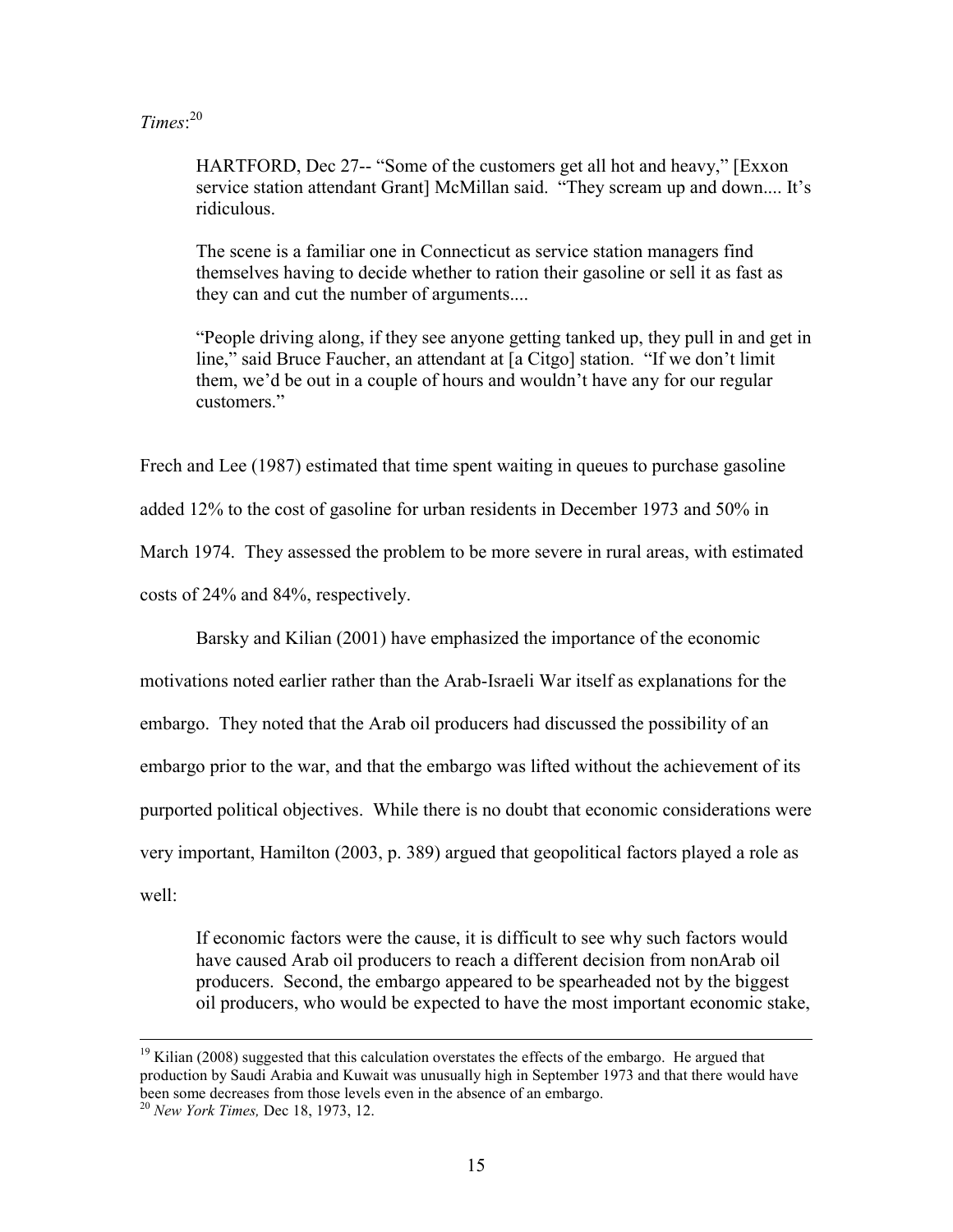but rather by the most militant Arab nations, some of whom had no oil to sell at all.

My conclusion is that, while it is extremely important to view the oil price increases of 1973-1974 in a broader economic context, the specific timing, magnitude, and nature of the supply cutbacks were closely related to geopolitical events.

*1978-1979: Iranian revolution.* The 1973 Arab-Israeli War turned out to be only the beginning of a turbulent decade in the Middle East. Figure 11 plots the monthly oil production for 5 of the key members of OPEC since 1973. Iran (top panel) in defiance of the Arab states had increased its oil production during the 1973-74 embargo, but was experiencing large public protests in 1978. Strikes spread to the oil sector by the fall of 1978, bringing Iranian oil production down by 4.8 mb/d (or 7% of world production at the time) between October 1978 and January 1979. In January the Shah fled the country, and Sheikh Khomeini seized power in February. About a third of the lost Iranian production was made up by increases from Saudi Arabia and elsewhere (see Figure 12).

Gasoline queues were again a characteristic of this episode, as seen in this report from the *New York Times*: 21

LOS ANGELES, May 4-- "It's horrible; it's just like it was five years ago," Beverly Lyons, whose Buick was mired 32d in a queue of more than 60 cars outside a Mobil station, said shortly after 8 o'clock this morning.

I've been here an hour; my daughter expects her baby this weekend," she added. "I've got to get some gas!"

Throughout much of California today, and especially so in the Los Angeles area, there were scenes reminiscent of the nation's 1974 gasoline crisis.

Lines of autos, vans, pickup trucks and motor homes, some of the lines were a half mile or longer, backed up from service stations in a rush for gasoline that appeared to be the result of a moderately tight supply of fuel locally that has been

<sup>1</sup> <sup>21</sup> *New York Times,* May 5, 1979, 11.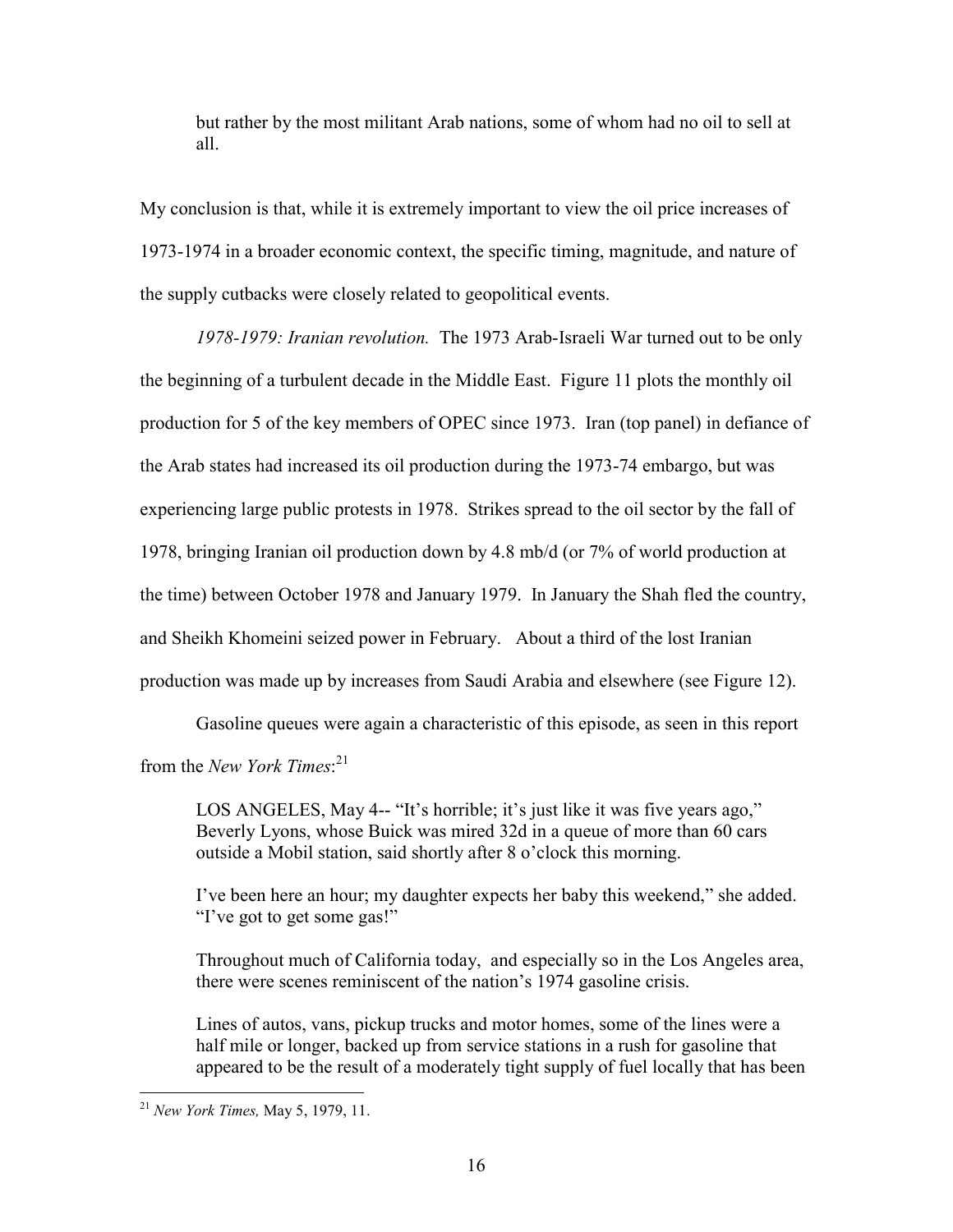aggravated by panic buying.

Frech and Lee (1987) estimated that time spent waiting in line added about a third to the money cost for Americans to buy gasoline in May of 1979. The seventh postwar recession is dated as beginning in January of 1980.

*1980-1981: Iran-Iraq War.* Iranian production had returned to about half of its pre-revolutionary levels later in 1979, but was knocked out again when Iraq (second panel of Figure 11) launched a war against the country in September of 1980. The combined loss of production from the two countries again amounted to about 6% of world production at the time, though within a few months, this shortfall had been made up elsewhere (see Figure 13).

Whether one perceives the Iranian Revolution and Iran-Iraq War as two separate shocks or a single prolonged episode can depend on the oil price measure. Some series, such as the WTI plotted in Figure 14, suggest one ongoing event, with the real price of oil doubling between 1978 and 1981. Other measures, such as the U.S. producer price index for crude petroleum or consumer price index for gasoline, exhibit two distinct spurts. Interpreting any price series is again confounded by the role of price controls on crude petroleum, which remained in effect in the United States until January 1981.

The National Bureau of Economic Research characterizes the economic difficulties at this time as being two separate economic recessions, with the seventh postwar recession ending in July 1980 but followed very quickly by the eighth postwar recession beginning July of 1981.

*1981-1986: The great price collapse.* The war between Iran and Iraq would continue for years, with oil production from the two countries very slow to recover.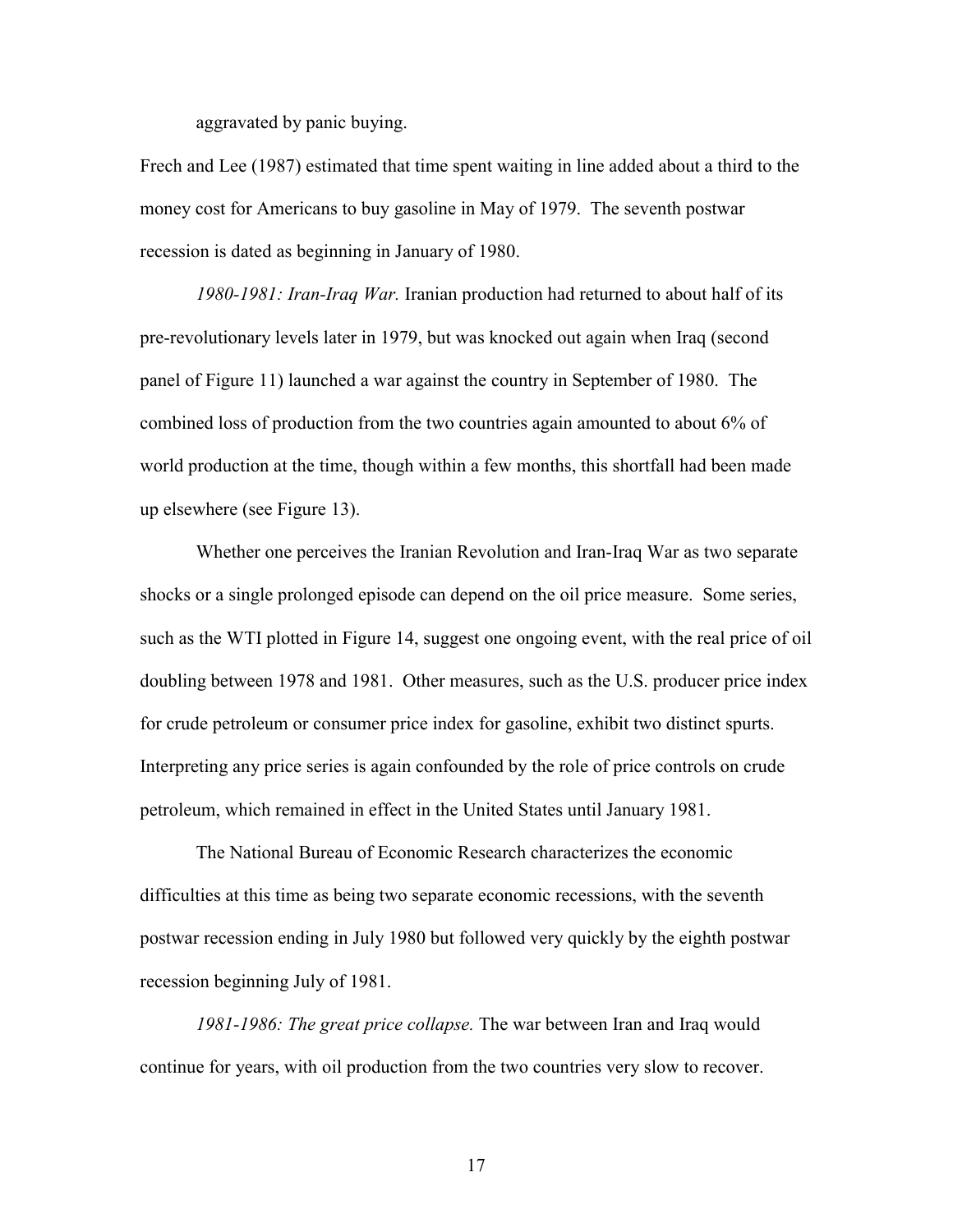However, the longer term demand response of consuming countries to the price hikes of the 1970s proved to be quite substantial, and world petroleum consumption declined significantly in the early 1980s. Saudi Arabia voluntarily shut down 3/4 of its production between 1981 and 1985, though this was not enough to prevent a 25% decline in the nominal price of oil and significantly bigger decline in the real price. The Saudis abandoned those efforts, beginning to ramp production back up in 1986, causing the price of oil to collapse from \$27/barrel in 1985 to \$12/barrel at the low point in 1986. Although a favorable development from the perspective of oil consumers, this represented an "oil shock" for the producers. Hamilton and Owyang (forthcoming) found that the U.S. oil-producing states experienced their own regional recession in the mid 1980s.

*1990-1991: First Persian Gulf War.* By 1990, Iraqi production had returned to its levels of the late 1970s, only to collapse again (and bring Kuwait's substantial production down with it) when the country invaded Kuwait in August 1990. The two countries accounted for nearly 9% of world production (see Figure 15), and there were concerns at the time that the conflict might spill over into Saudi Arabia. Though there were no gasoline queues in America this time around, the price of crude oil doubled within the space of a few months. The price spike proved to be of short duration, however, as the Saudis used the substantial excess capacity that they had been maintaining throughout the decade to restore world production by November to the levels seen prior to the conflict. The ninth postwar U.S. recession is dated as beginning in July of 1990.

## **5. 1997-2010: A new industrial age.**

 The last generation has experienced a profound transformation for billions of the world's citizens as countries made the transition from agricultural to modern industrial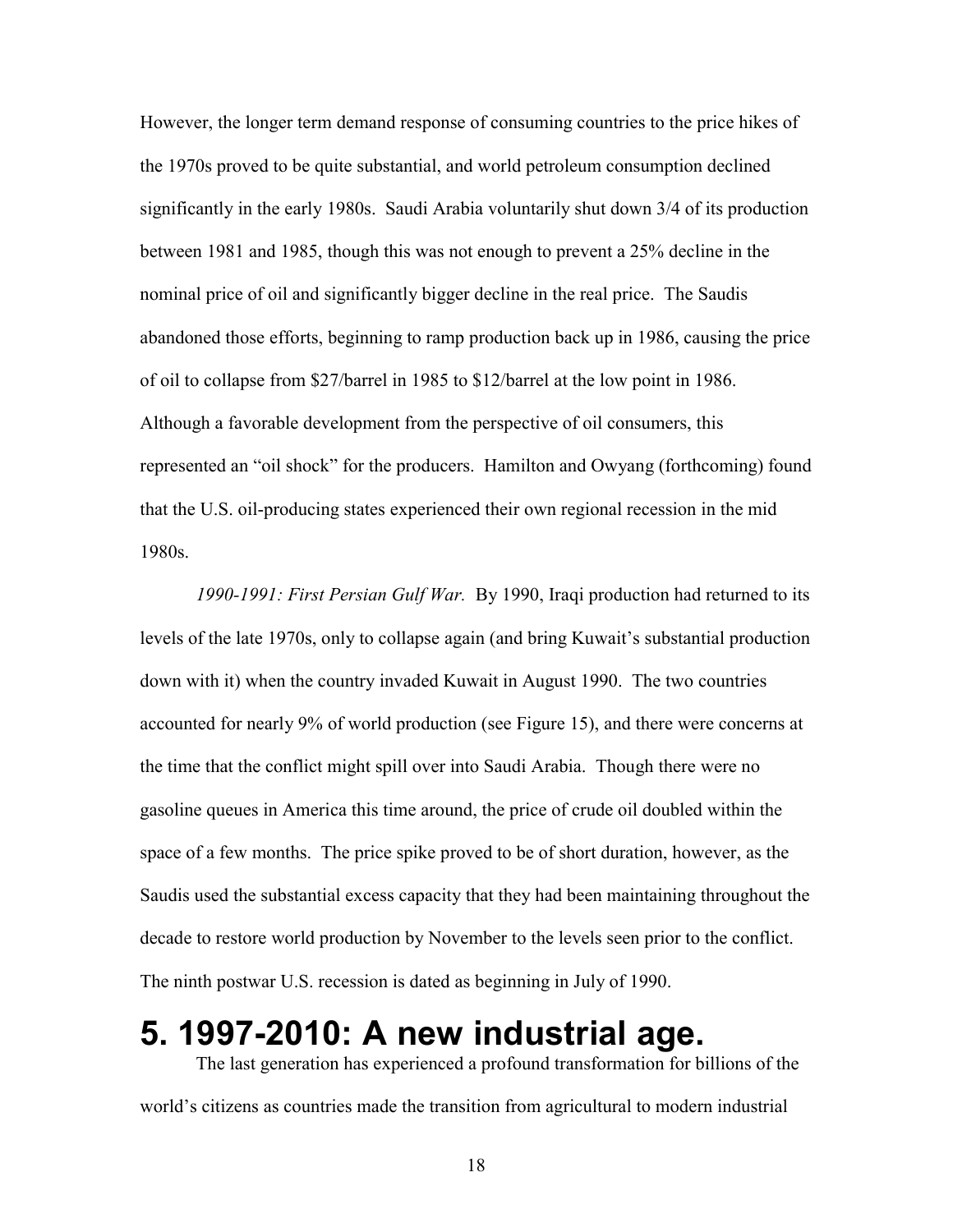economies. This has made a tremendous difference not only in their standards of living, but also for the world oil market. A subset of the newly industrialized economies used only 17% of world's petroleum in 1998 but accounts for 69% of the increase in global oil consumption since then.<sup>22</sup> Particularly noteworthy are the 1.3 billion residents of China. China's 6.3% compound annual growth rate for petroleum consumption since 1998, if it continues for the next decade, would put the country at current American levels of oil consumption by 2022 and double current U.S. levels by 2033. And such extrapolations do not seem out of the question. Already China is the world's biggest market for buying new cars. Even so, China only has one passenger vehicle per 30 residents, compared with one vehicle per 1.3 residents in the United States (Hamilton, 2009a, p. 193). Whereas short-run movements in oil prices in the first half-century following World War II were dominated by developments in the Middle East, the challenges of meeting petroleum demand from the newly industrialized countries has been the most important theme of the last 15 years.

*1997-1998: East Asian Crisis.* The phenomenal growth in many of these countries had begun long before 1997, as economists marveled at the miracle of the "Asian tigers". And although their contribution to world petroleum consumption at the time was modest, the Hotelling Principle suggests that a belief that their growth rate would continue could have been a factor boosting oil prices in the mid  $1990s^{23}$  But in the summer of 1997,

<sup>&</sup>lt;sup>22</sup> These calculations to are based on Brazil, China, Hong Kong, India, Singapore, South Korea, Taiwan, and Thailand. Data source: EIA, total petroleum consumption

<sup>(</sup>http://tonto.eia.doe.gov/cfapps/ipdbproject/iedindex3.cfm?tid=5&pid=5&aid=2&cid=regions&syid=1980 &eyid=2009&unit=TBPD).

 $^{23}$  World oil consumption grew by more than 2% per year between 1994 and 1997. Moreover, if oil producers correctly anticipated the growth in petroleum demand from the newly industrialized countries, it would have paid them to hold off some production in 1995 in anticipation of higher prices to come. By this mechanism, the perceived future growth rate can affect the current price. See Hamilton (2009a, Section 3.3) for a discussion of the Hotelling Principle.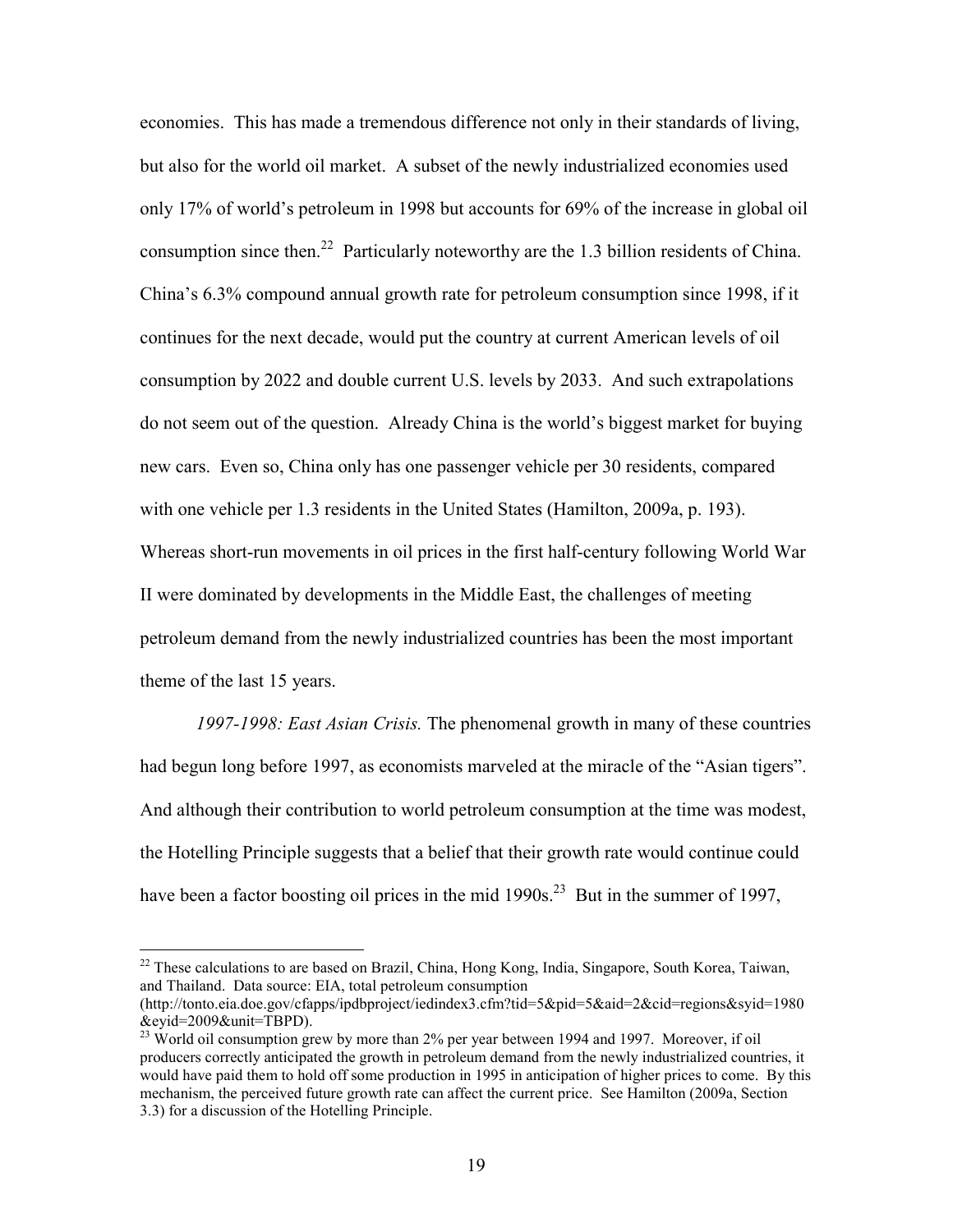Thailand, South Korea, and other countries were subject to a flight from their currency and serious stresses on the financial system. Investors developed doubts about the Asian growth story, putting economic and financial strains on a number of other Asian countries. The dollar price of oil soon followed them down, falling below \$12 a barrel by the end of 1998. In real terms, that was the lowest price since 1972, and a price that perhaps never will be seen again.

*1999-2000: Resumed growth.* The Asian crisis proved to be short-lived, as the region returned to growth and the new industrialization proved itself to be very real indeed. World petroleum consumption returned to strong growth in 1999, and by the end of the year, the oil price was back up to where it had been at the start of 1997. The price of West Texas Intermediate continued to climb an additional 38% between November 1999 and November 2000, after which it fell again in the face of a broader global economic downturn. The tenth postwar U.S. recession began in March of 2001.

*2003: Venezuelan unrest and the second Persian Gulf War.* A general strike eliminated 2.1 mb/d of oil production from Venezuela in December of 2002 and January of 2003. This was followed shortly after by the U.S. attack on Iraq, which removed an additional 2.2 mb/d over April to July. These would both be characterized as exogenous geopolitical events, and they show up dramatically in Figure 11. Kilian (2008) argued they should be included in the list of postwar oil shocks. However, the affected supply was a much smaller share of the global market than many of the other events discussed here, and the disruptions had little apparent effect on global oil supplies (see Figure 16). Indeed, when one takes a 12-month moving average of global petroleum production, one sees nothing but phenomenal growth throughout 2003 (Figure 17). While oil prices rose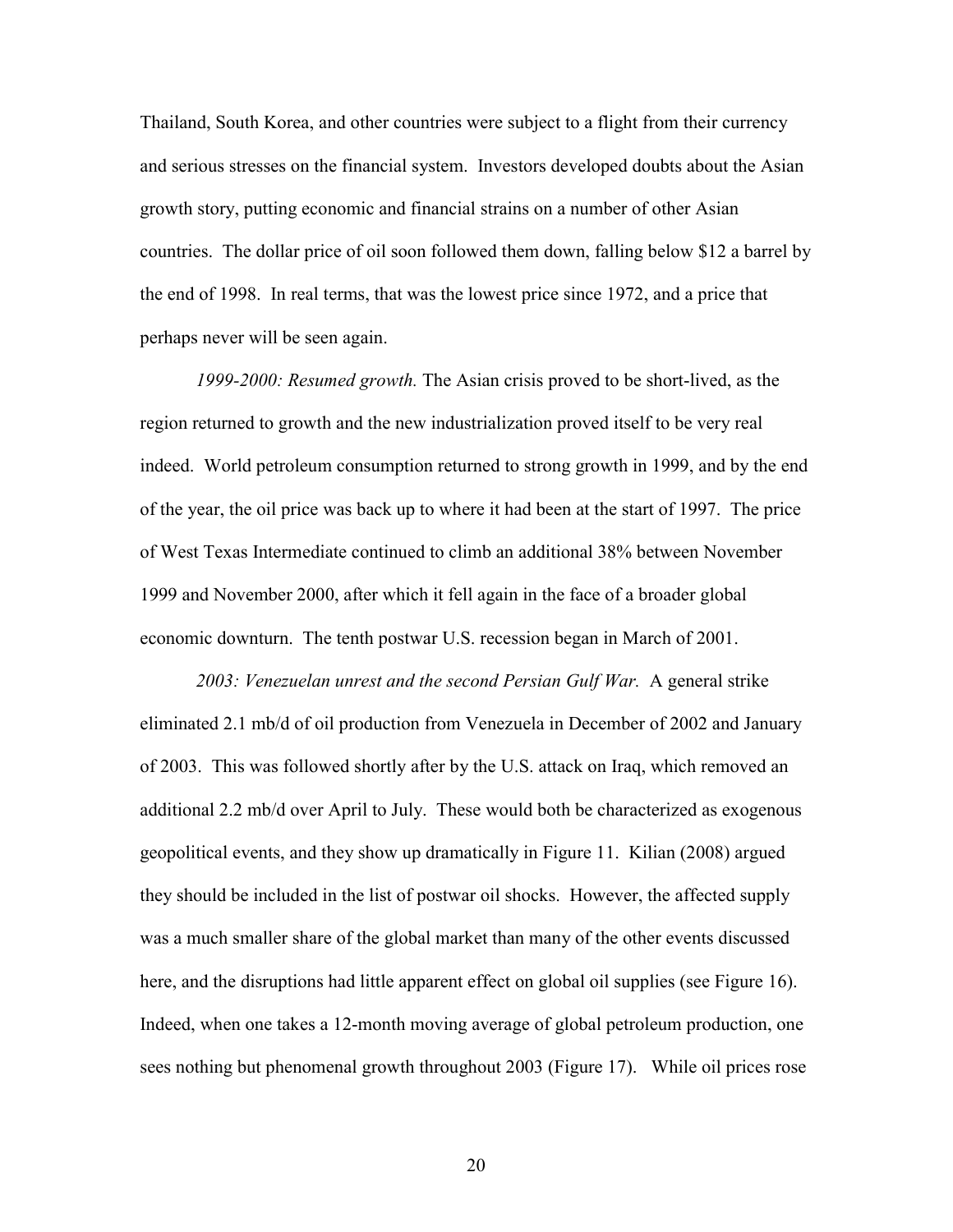between November 2002 and February 2003, the spike proved to be modest and short lived (see Figure 14).

*2007-2008: Growing demand and stagnant supply.* Global economic growth in 2004 and 2005 was quite impressive, with the IMF estimating that real gross world product grew at an average annual rate of  $4.7\%$ <sup>24</sup> World oil consumption grew 5 mb/d over this period, or 3% per year. These strong demand pressures were the key reason for the steady increase in the price of oil over this period, though there was initially enough excess capacity to keep production growing along with demand.

 However, as seen in Figure 17, production did not continue to grow after 2005. Unlike many other historical oil shocks, there was no dramatic geopolitical event associated with this. Ongoing instability in places like Iraq and Nigeria were a contributing factor. Another is that several of the oil fields that had helped sustain earlier production gains reached maturity with relatively rapid decline rates. Production from the North Sea accounted for 8% of world production in 2001, but had fallen more than 2 mb/d from these levels by the end of  $2007<sup>25</sup>$  Mexico's Cantarell, which recently had been the world's second largest producing field, saw its production decline 1 mb/d between 2005 and 2008. Indonesia, one of the original members of the Organization of Petroleum Exporting Countries, saw its production peak in 1998 and is today an importer rather than an exporter of oil.

 But the most important country in recent years has surely been Saudi Arabia. The kingdom accounted for 13% of global field production in 2005, and had played an active role as the world's residual supplier during the 1980s and 1990s, increasing production

<u>.</u>

 $^{24}$  Details for the these calculations are provided in Hamilton (2009b, p. 229).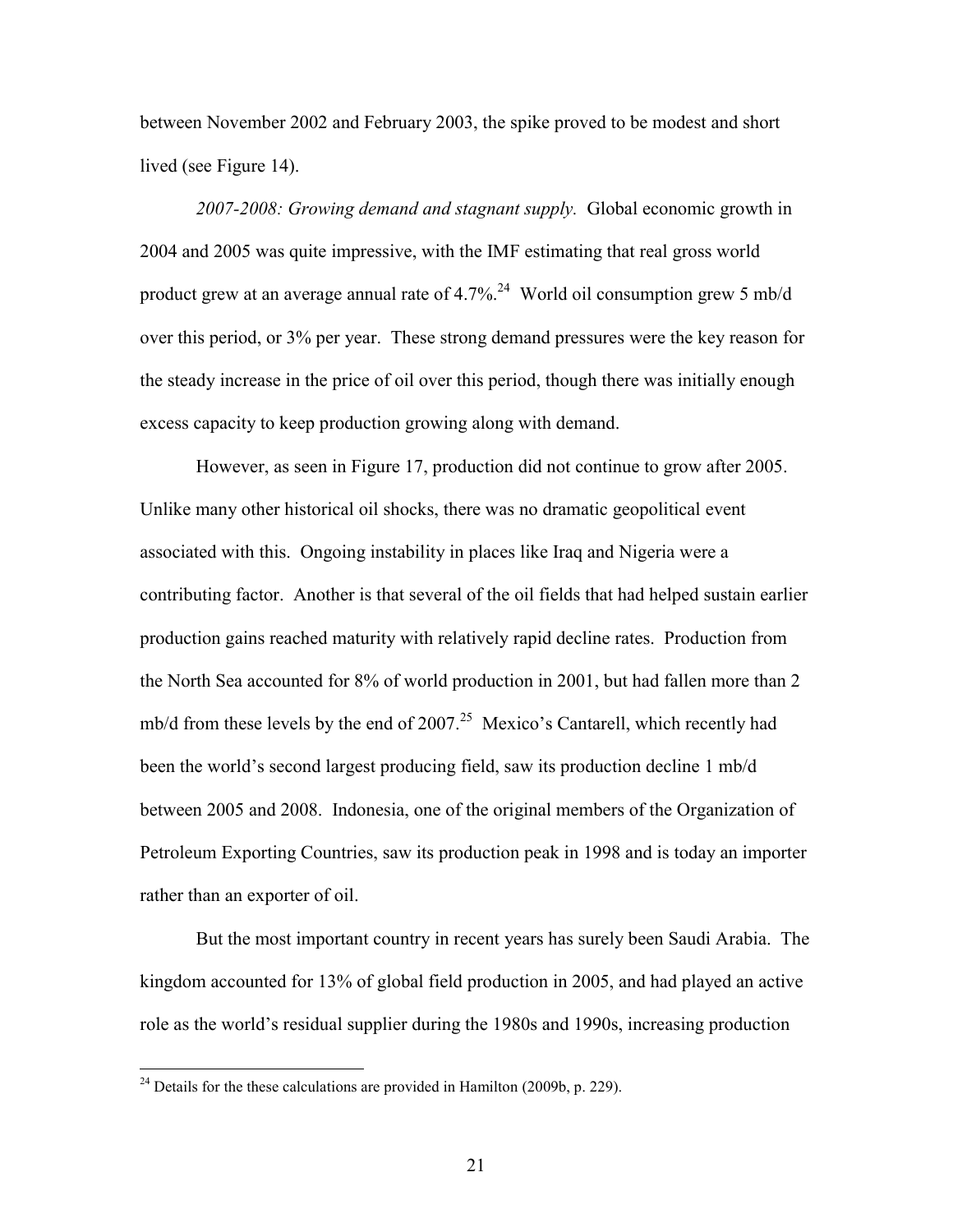whenever needed. Many analysts had assumed that the Saudis would continue to play this role, increasing production to accommodate growing demand in the  $2000s$ <sup>26</sup> In the event, however, Saudi production was 850,000 barrels a day lower in 2007 than it had been in 2005.

 Explanations for the Saudi decline vary. Their magnificent Ghawar field has been in production since 1951 and in recent years has perhaps accounted for 6% of world production all by itself. Simmons (2005) was persuaded that Ghawar may have peaked. Gately (2001), on the other hand, argued that it would not be in the economic interest of OPEC to provide the increased production that many analysts had assumed. Although they reached their conclusions for different reasons, both Simmons and Gately were correct in their prediction that Saudi production would fail to increase as other analysts had assumed it would.

 Notwithstanding, demand continued to grow, with world real GDP increasing an additional 5% per year in 2006 and 2007, a faster rate of economic growth than had accompanied the 5 mb/d increased oil consumption between 2003 and 2005. China alone did increase its consumption by 840,000 barrels a day between 2005 and 2007. With no more oil being produced, that meant other countries had to decrease their consumption despite strongly growing incomes. The short-run price elasticity of oil demand has never been very high (Hamilton, 2009a), and may have been even smaller over the last decade (Hughes, Knittel, and Sperling, 2008), meaning that a very large price increase was necessary to contain demand. Hamilton (2009b, p. 231) provided illustrative assumptions under which a large shift of the demand curve in the face of a limited increase in supply

 <sup>25</sup> Energy Information Administration, *Monthly Energy Review,* Table 11.1b (http://tonto.eia.doe.gov/merquery/mer\_data.asp?table=T11.01b).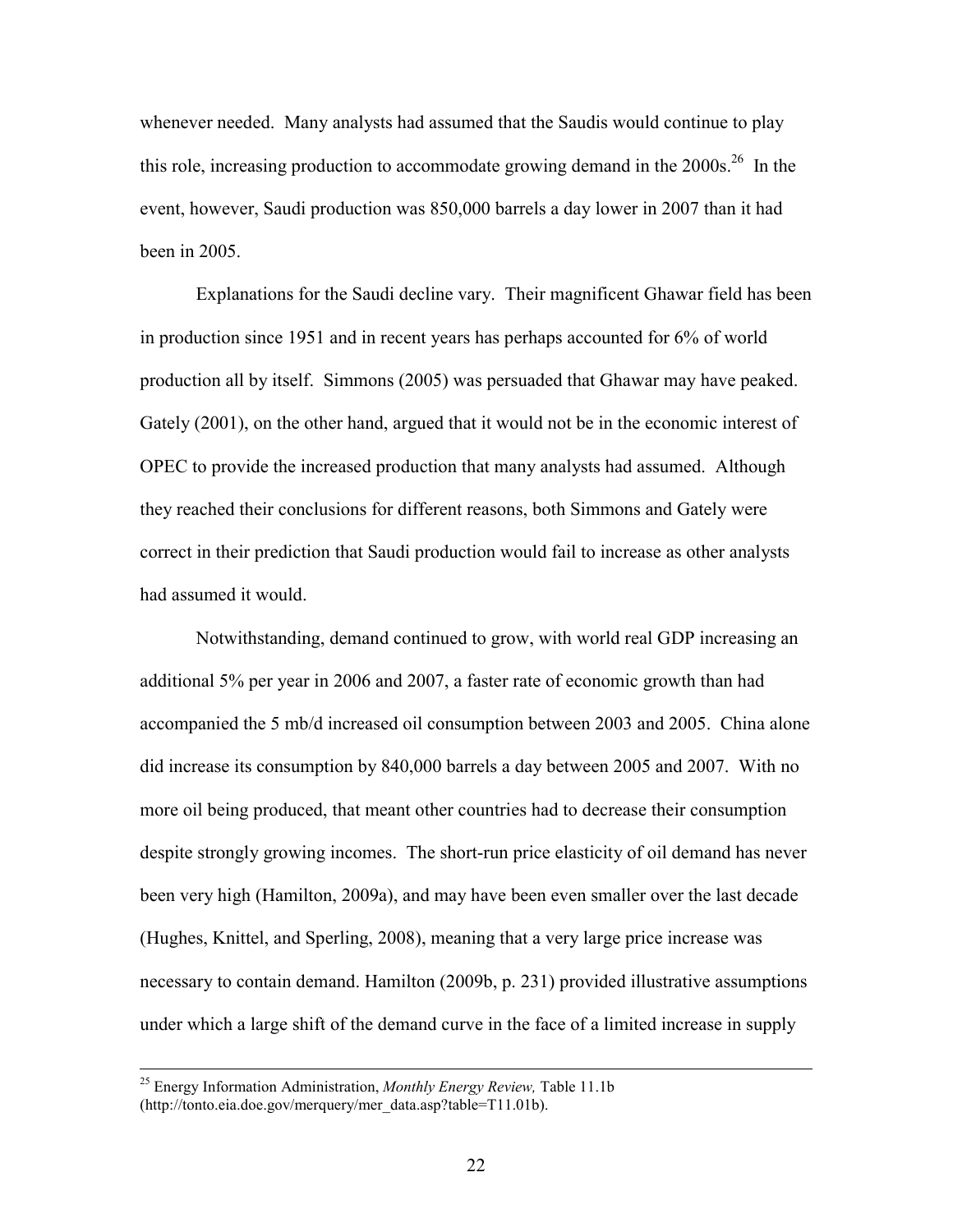would have warranted an increase in the price of oil from \$55 a barrel in 2005 to \$142 a barrel in 2008.

 Others have suggested that the return to negative ex post real interest rates in August 2007 and the large flows of investment dollars into commodity futures markets magnified these fundamentals and introduced a speculative bubble in the price of oil and other commodities; for discussion see Hamilton (2009b), Tang and Xiong (2010), Kilian and Murphy (2010), and Büyükşahin and Robe (2010). Whatever the cause, the oil price spike of 2007-2008 was by some measures the biggest in postwar experience, and the U.S. recession that began in December of 2007 was likewise the worst in postwar experience, though of course the financial crisis rather than any oil-related disruptions were the leading contributing factor in that downturn.<sup>27</sup>

#### **6. Discussion.**

Table 1 summarizes key features of the postwar events discussed in the preceding sections. The first column indicates months in which there were contemporary accounts of consumer rationing of gasoline. Ramey and Vine (forthcoming) have emphasized that non-price rationing can significantly amplify the economic dislocations associated with oil shocks. There were at least some such accounts for 5 of the 7 episodes prior to 1980, but none since then.

The third column indicates whether price controls on crude oil or gasoline were in place at the time. This is relevant for a number of reasons. First, price controls are of course a major explanation for why non-price rationing such as reported in column 1 would be observed. And although there were no explicit price controls in effect in 1947,

 <sup>26</sup> See for example International Energy Agency, *World Economic Outlook,* 2007.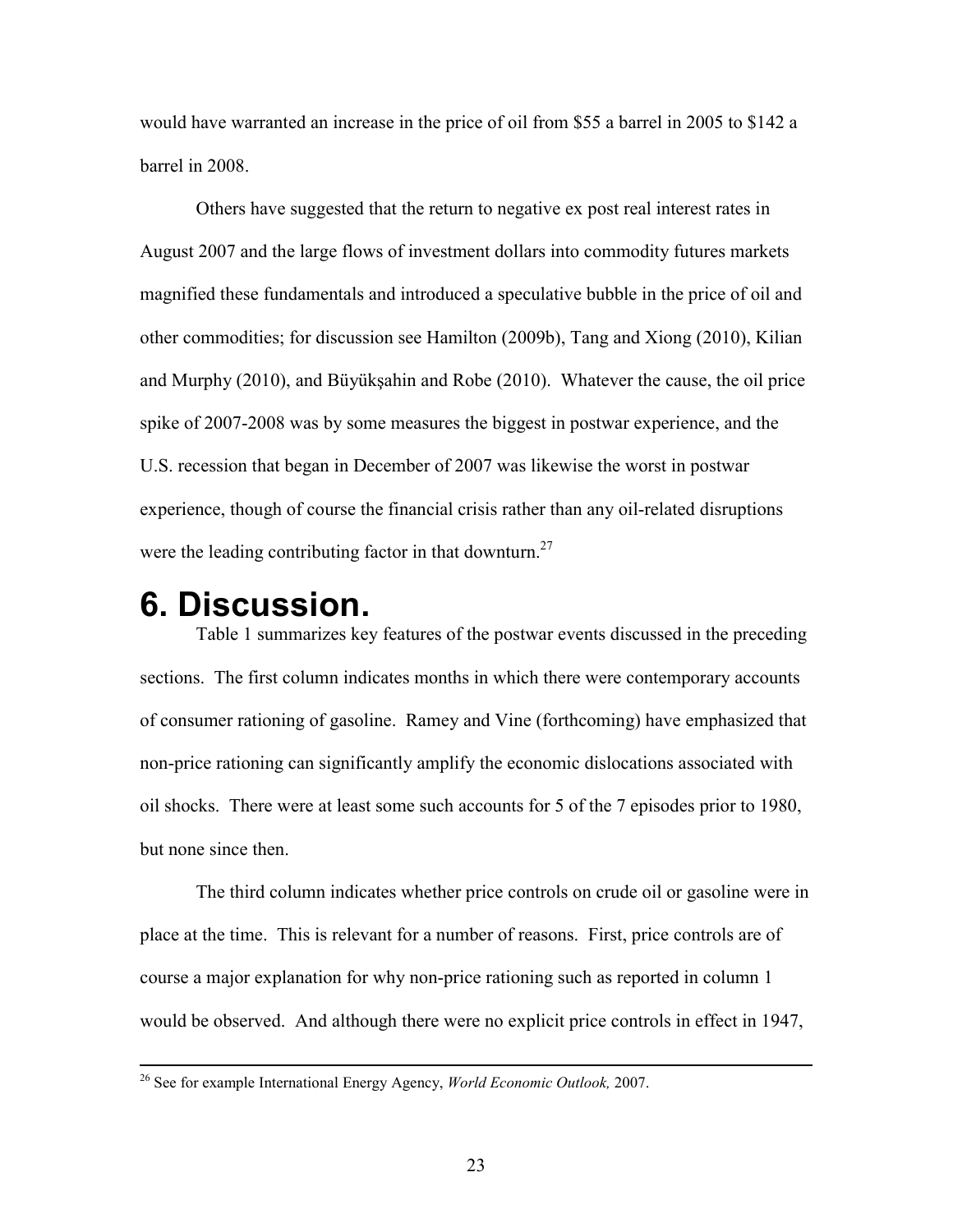the threat that they might be imposed at any time was quite significant (Goodwin and Herren, 1975), and this is presumably one reason why reports of rationing are also associated with this episode. No price controls were in effect in the United States in 1956, but they do appear to have been in use in Europe, where the rationing at the time was reported.

Second, price controls were sometimes an important factor contributing to the episode itself. Controls can inhibit markets from responding efficiently to the challenges and can be one cause of inadequate or misallocated supply. In addition, the lifting of price controls was often the explanation for the discrete jump eventually observed in prices, as was the case for example in June 1953 and February 1981. The gradual lifting of price ceilings was likewise a reason that events such as the exile of the Shah of Iran in January of 1979 showed up in oil prices only gradually over time.

Price controls also complicate what one means by the magnitude of the observed price change associated with a given episode. Particularly during the 1970s, there was a very involved set of regulations with elaborate rules for different categories of crude oil. Commonly used measures of oil prices look quite different from each other over this period. Hamilton (forthcoming) found that the producer price index for crude petroleum has a better correlation over this period with the prices consumers actually paid for gasoline than do other popular measures such as the price of West Texas Intermediate or the refiner acquisition cost. I have for this reason used the crude petroleum PPI over the period 1973-1981 as the basis for calculating the magnitude of the price change reported in the second column of Table 1. For all other dates the reported price change is based on

 $27$  Hamilton (2009b) nevertheless noted some avenues by which the oil shock contributed directly to the financial crisis itself.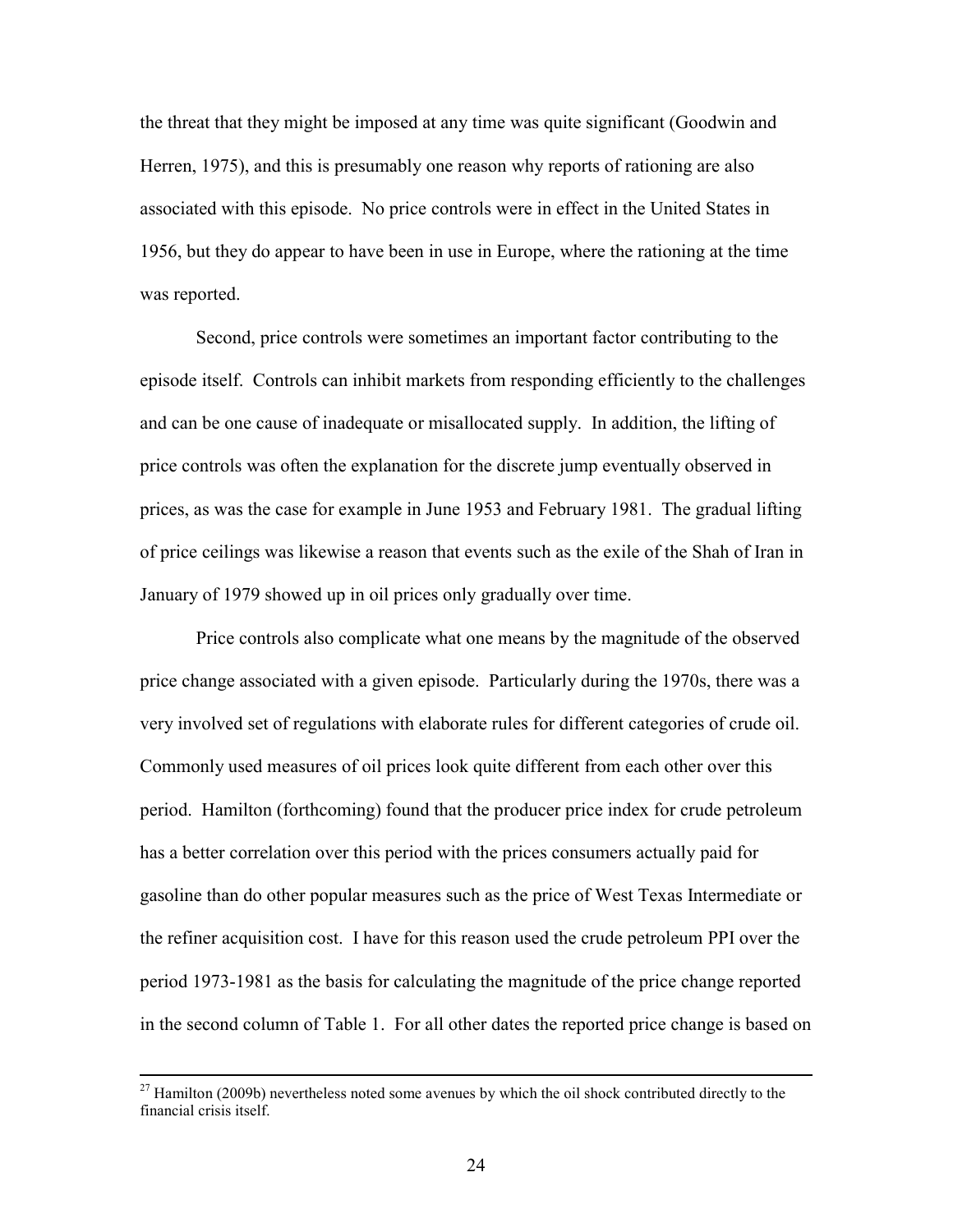the monthly WTI.

The fourth column of Table 1 summarizes key contributing factors in each episode. Many of these episodes were associated with dramatic geopolitical developments arising out of conflicts in the Middle East. Strong demand confronting a limited supply response also contributed to many of these episodes. The table collects the price increases of 1973-74 together, though in many respects the shortages in the spring of 1973 and the winter of 1973-74 were distinct events with distinct causes. The modest price spikes of 1969 and 1970 have likewise been grouped together for purposes of the summary.

The discrete character of oil price changes seen in Figure 5 for the era of the Texas Railroad Commission makes the choice of dates to include in the table rather straightforward prior to 1972. After 1972, oil prices changed continuously, and there is more subjective judgment involved in determining which events are significant enough to be included. For example, the price increase of 2000 could well be viewed as the continuation of a trend that started with the trough reached after the southeast Asian crisis of 1997. However, the price increases in 1998 and 1999 only restored the price level back to where it had been in January 1997. Based on the evidence reported in Hamilton (2003), the episode is dated in Table 1 as beginning with the new highs reached in December 1999.

An alternative approach to the narrative summary provided by Table 1 is to try to use statistical methods to determine what constitutes an oil shock (e.g., Hamilton, 2003), or to disentangle broadly defined shocks to oil supply from changes in demand arising from growing global income, as in Kilian (2009) and Baumeister and Peersman (2009).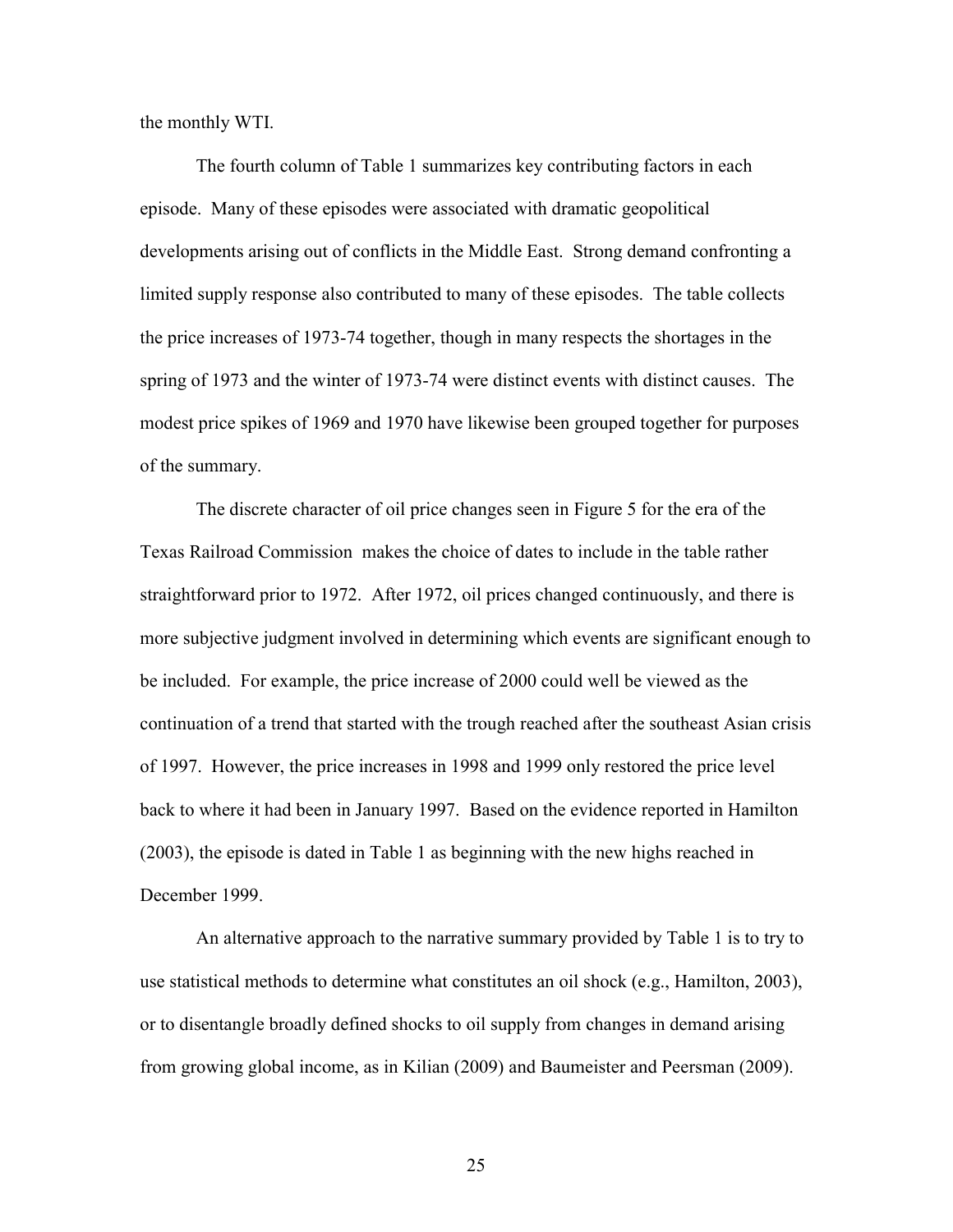Although it is very helpful to bring such methods to these questions, the identifying assumptions necessary to interpret such decompositions are controversial. Kilian (2009) and Baumeister and Peersman (2009) attributed a bigger role to demand disturbances in episodes such as the oil price increase of the late 1970s than the narrative approach adopted here has suggested, and also explored the possible contribution of speculative demand and inventory building to the price increases.

As noted in the previous sections, these historical episodes were often followed by economic recessions in the United States. The last column of Table 1 reports the starting date of U.S. recessions as determined by the National Bureau of Economic Research. All but one of the 11 postwar recessions were associated with an increase in the price of oil, the single exception being the recession of 1960. Likewise, all but one of the 12 oil price episodes listed in Table 1 were accompanied by U.S. recessions, the single exception being the 2003 oil price increase associated with the Venezuelan unrest and second Persian Gulf War.

The correlation between oil shocks and economic recessions appears to be too strong to be just a coincidence (Hamilton, 1983a, 1985). And although demand pressure associated with the later stages of a business cycle expansion seems to have been a contributing factor in a number of these episodes, statistically one cannot predict the oil price changes prior to 1973 on the basis of prior developments in the U.S. economy (Hamilton, 1983a). Moreover, supply disruptions arising from dramatic geopolitical events are prominent causes of a number of the most important episodes. Insofar as events such as the Suez Crisis and first Persian Gulf War were not caused by U.S. business cycle dynamics, a correlation between these events and subsequent economic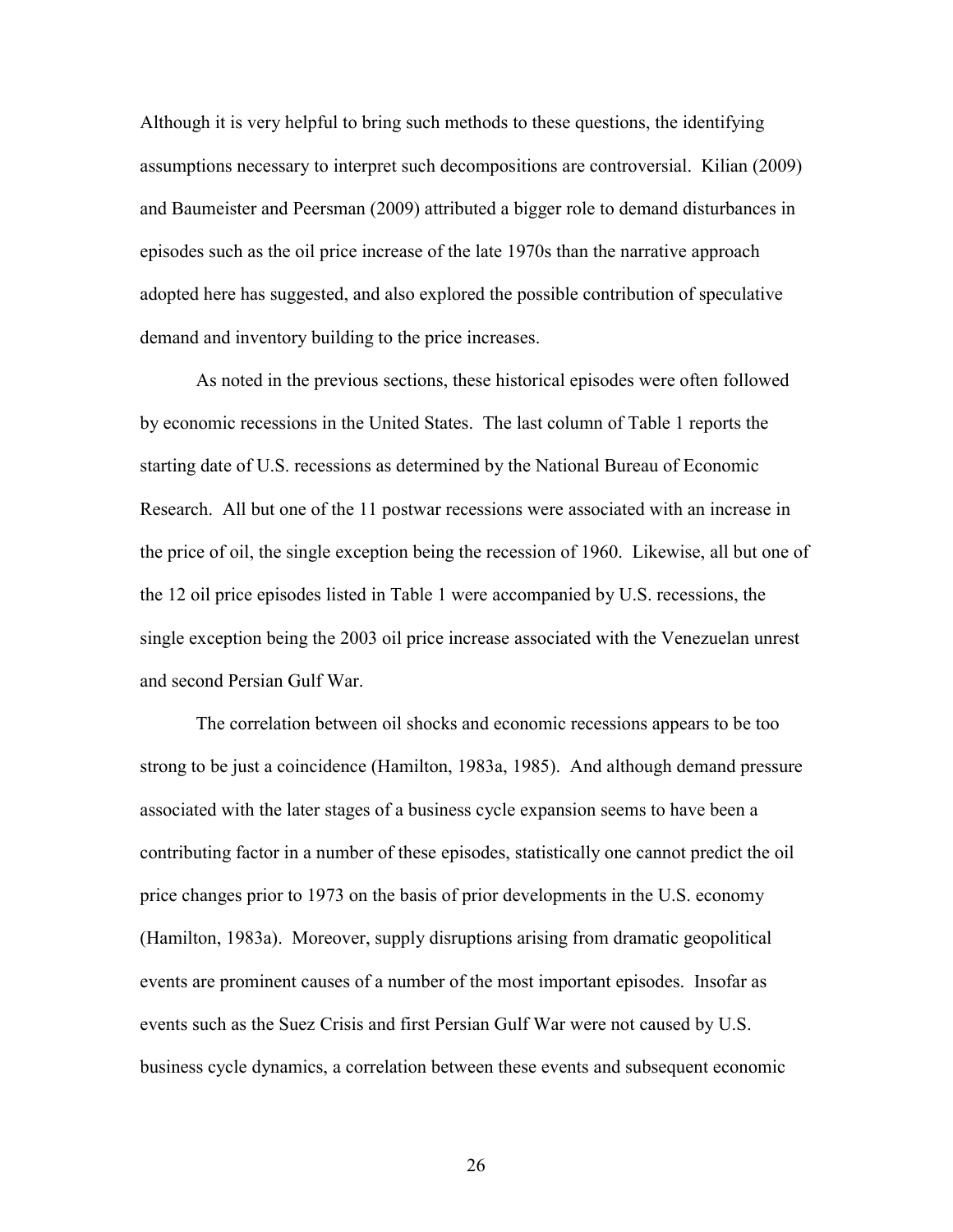downturns should be viewed as causal. This is not to claim that the oil price increases themselves were the sole cause of most postwar recessions. Instead the indicated conclusion is that oil shocks were a contributing factor in at least some postwar recessions.

That an oil price increase could exert some drag on the economy of an oilimporting country should not be controversial. On the supply side, energy is a factor of production, and an exogenous decrease in its supply would be expected to be associated with a decline in productivity. However, standard neoclassical reasoning suggests that the size of such an effect should be small. If the dollar value of the lost energy is less than the dollar value of the lost production, it would pay the firm to bid up the price of energy so as to maintain production. But the dollar value of the lost energy is relatively modest compared with the dollar value of production lost in a recession. For example, the global production shortfall associated with the OPEC embargo (the area above the dashed line in Figure 10) averaged 2.3 mb/d over the 6 months following September 1973. Even at a price of \$12/barrel, this only represents a market value of \$5.1 billion spread over the entire world economy. By contrast, U.S. real GDP declined at a 2.5% annual rate between 1974:Q1 and 1975:Q1, which would represent about \$38 billion annually in 1974 dollars for the U.S. alone. The dollar value of output lost in the recession exceeded the dollar value of the lost energy by an order of magnitude.

Alternatively, oil shocks could affect the economy through the demand side. The short-run elasticity of oil demand is very low.<sup>28</sup> If consumers try to maintain their real purchases of energy in the face of rising prices, their saving or spending on other goods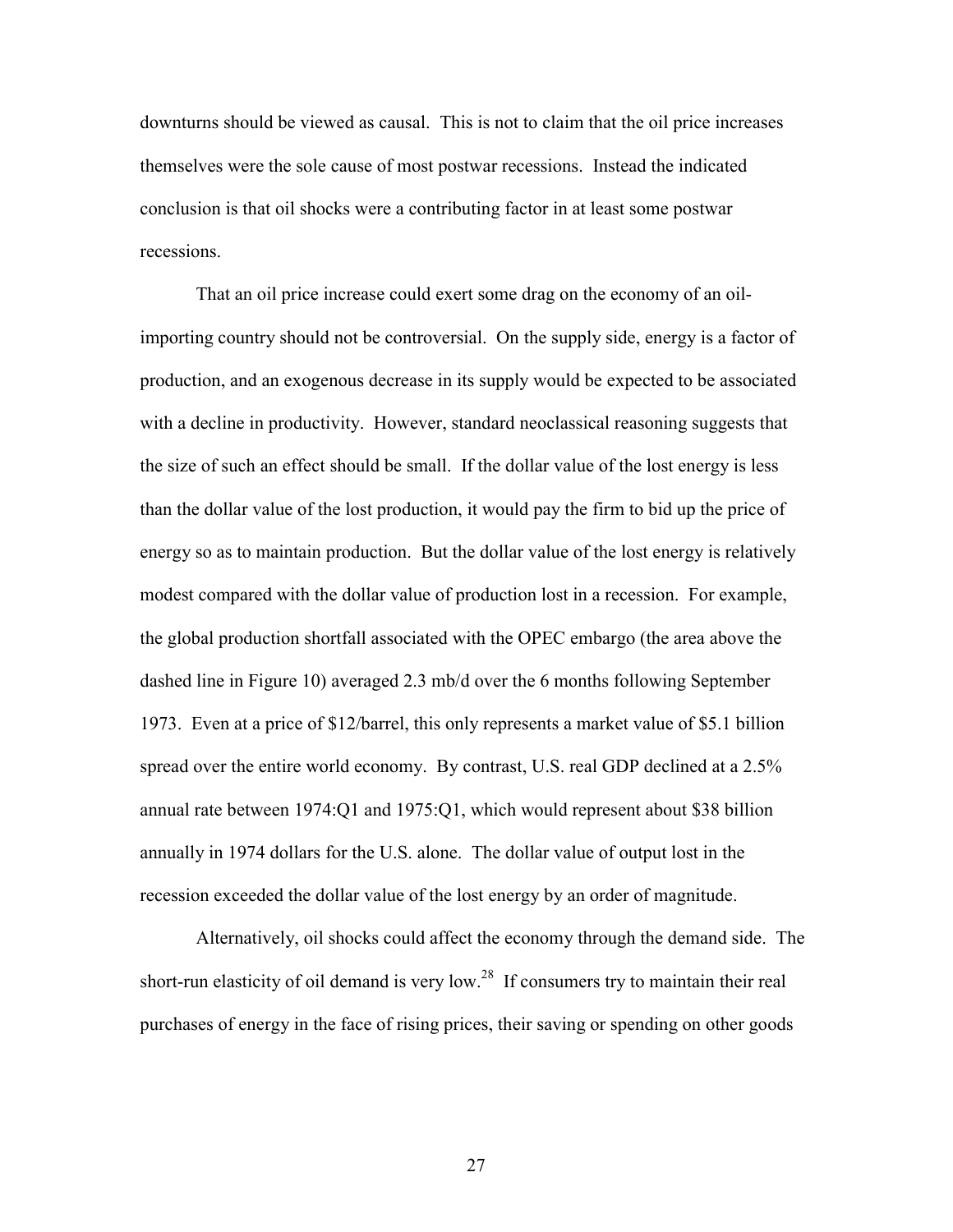must fall commensurately. Although there are offsetting income gains for domestic oil producers, the marginal propensity to spend out of oil company windfall profits may be low, and by 1974, more than a third of U.S. oil was imported. Again, however, the direct effects one could assign to this mechanism are limited. For example, between September 1973 and July 1974, U.S. consumer purchases of energy goods and services increased by \$14.4 billion at an annual rate, $^{29}$  yet the output decline was more than twice this amount.

Hamilton (1988) stressed the importance of the composition of consumer spending in addition to its overall level. For example, one of the key responses seen following an increase in oil prices is a decline in automobile spending, particularly the larger vehicles manufactured in the United States (Edelstein and Kilian, 2009; Ramey and Vine, forthcoming). Insofar as specialized labor and capital devoted to the manufacture and sales of those vehicles are difficult to shift into other uses, the result can be a drop in income that is greater than the lost purchasing power by the original consumers. Table 2 reproduces the calculations in Hamilton (2009b) on the behavior of real GDP in the 5 quarters following each of 5 historical oil shocks, and the specific contribution made to this total from motor vehicles and parts alone. This did seem to make a material contribution in many cases. For example, in the 5 quarters following the oil price increases of 1979:Q2 and 1990:Q3, real GDP would have increased rather than fallen had there been no decline in autos. In addition, there appears to be an important response of consumer sentiment to rapid increases in energy prices (Edelstein and Kilian, 2009). Combining these changes in spending with traditional Keynesian multiplier

<sup>&</sup>lt;sup>28</sup> See for example the literature surveys by Dahl and Sterner (1991), Dahl (1993), Espey (1998), Graham and Glaister (2004) and Brons, et. al. (2008). Examples of studies finding higher elasticities include Kilian (2010), Baumeister and Peersman (2009), and Davis and Kilian (forthcoming).

 $^{29}$  Bureau of Economic Analysis, Table 2.3.5.U.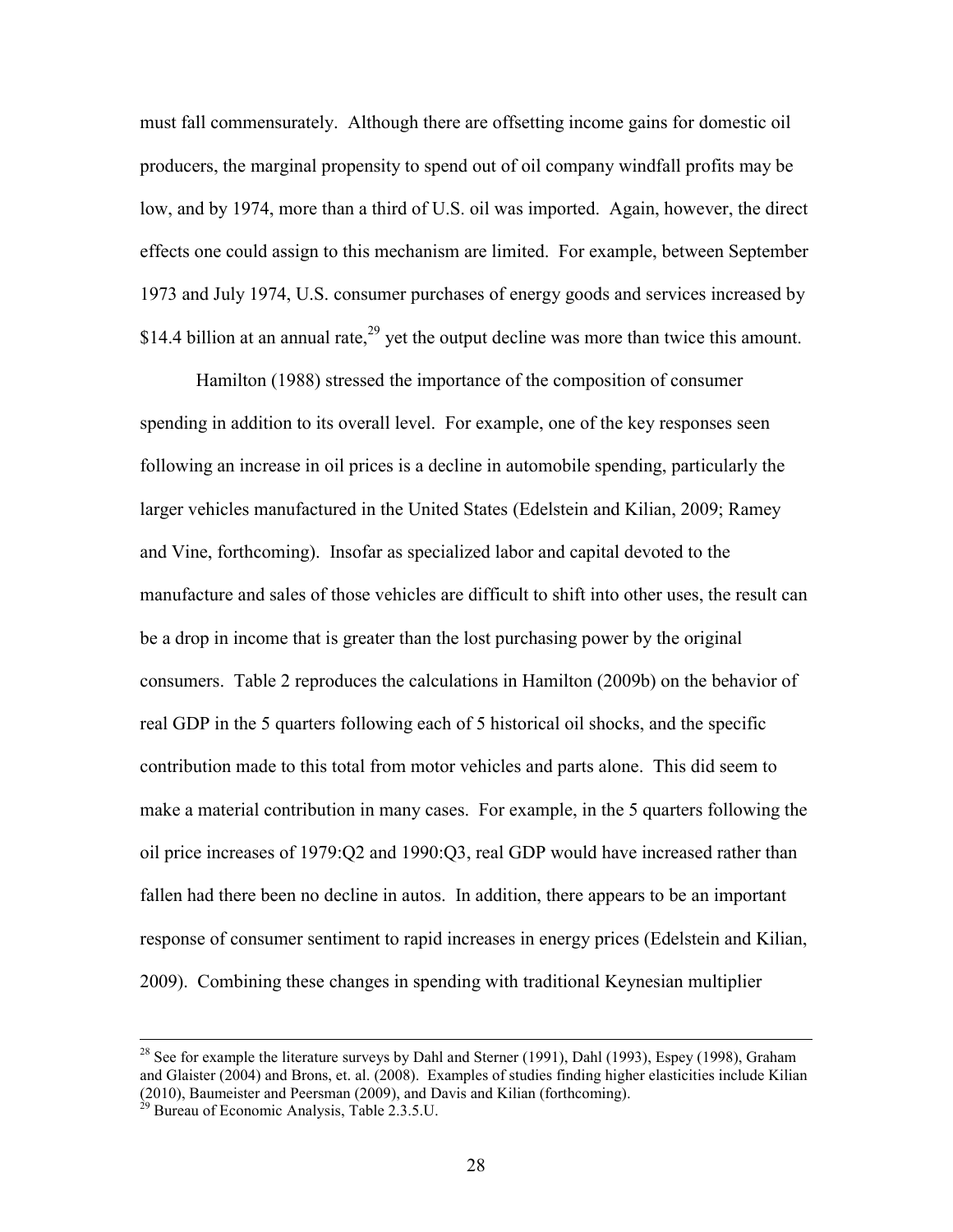effects appears to be the most plausible explanation for why oil shocks have often been followed by economic downturns.

In addition to disruptions in supply arising from geopolitical events, another contributing factor for several of the historical episodes is the interaction of growing petroleum demand with production declines from the mature producing fields on which the world had come to depend. In the postwar experience, this appears to be part of the story behind the 1973-1974 and 2007-2008 oil price spikes, and, going back in time, in the 1862-1864 and 1895 price run-ups as well. It is unclear as of this writing where the added global production will come from to replace traditional sources such as the North Sea, Mexico, and Saudi Arabia, if production from the latter has indeed peaked.

But given the record of geopolitical instability in the Middle East, and the projected phenomenal surge in demand from the newly industrialized countries, it seems quite reasonable to expect that within the next decade we will have an additional row of data to add to Table 1 with which to inform our understanding of the economic consequences of oil shocks.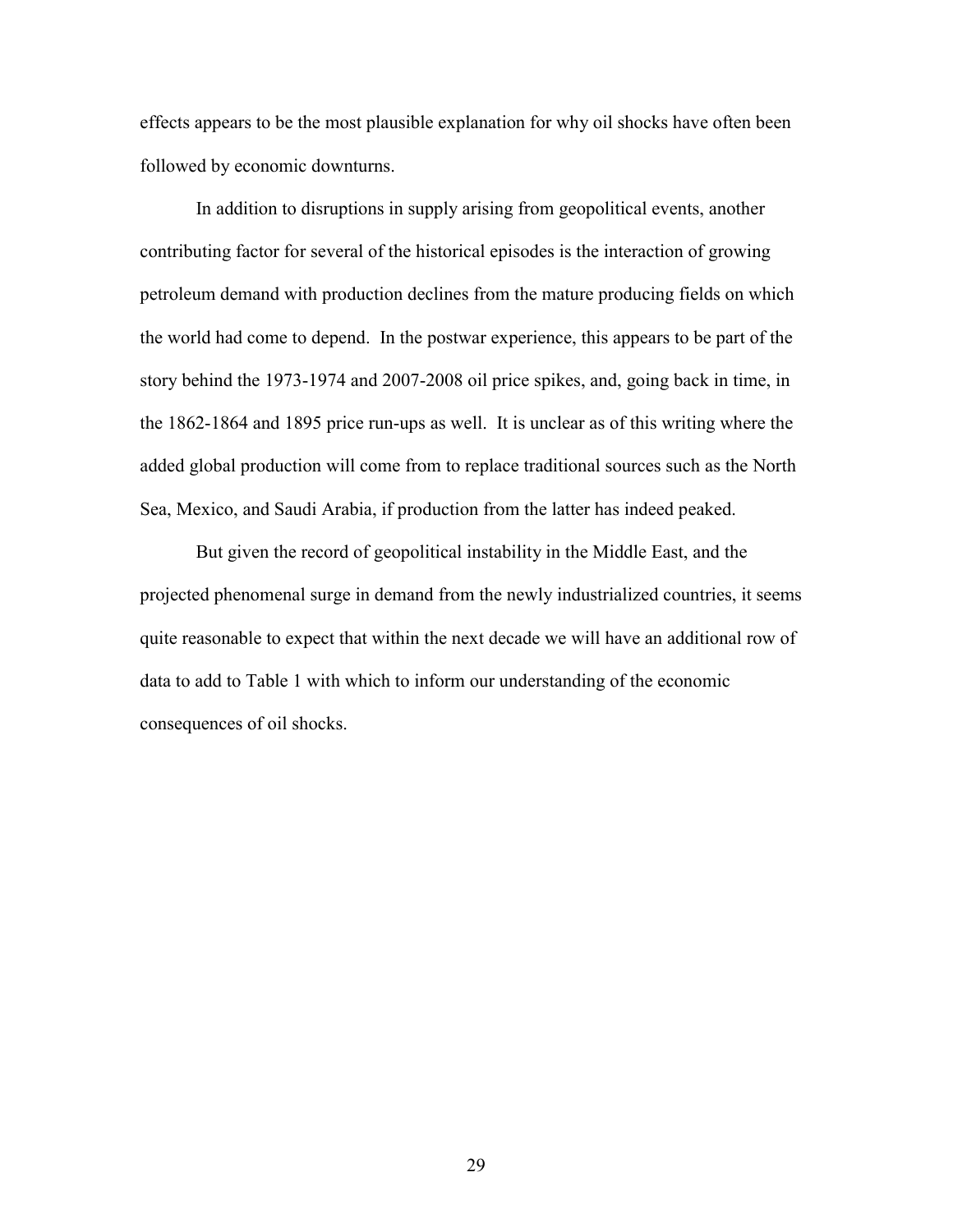#### References

 Adelman, M. A. (1972) *The World Petroleum Market.* Baltimore: Johns Hopkins University Press.

 Barsky, R. B. and Kilian, L. (2001) 'Do We Really Know that Oil Caused the Great Stagflation? A Monetary Alternative', in B.S. Bernanke and K. Rogoff (eds.) *NBER Macroeconomics Annual 2001*. Cambridge, MA: MIT Press.

 Baumeister, C. and Peersman, G. (2009) 'Time-Varying Effects of Oil Supply Shocks on the US Economy', working paper, Ghent University.

 Büyükşahin, B. and Robe, M.A. (2010) 'Speculators, Commodities, and Cross-Market Linkages', working paper, American University.

 Brons, M., Nijkamp, P., Pels, E. and Rietveld, P. (2008) 'A Meta-Analysis of the Price Elasticity of Gasoline Demand: A SUR Approach', *Energy Economics,* 30: 2105- 2122.

Caplinger, M. W. (1997) 'Allegheny Oil Heritage Project: A Contextual Overview of Crude Oil Production in Pennsylvania', HAER No. PA-436 (http://www.as.wvu.edu/ihtia/ANF%20Oil%20Context.pdf).

Dahl, C.A. (1993) 'A Survey of Oil Demand Elasticities for Developing Countries', *OPEC Review,* 17(Winter): 399-419.

and Sterner, T. (1991) 'Analysing Gasoline Demand Elasticities: A Survey', *Energy Economics,* 13: 203-210.

 Davis, L.W. and Kilian, L. (forthcoming) 'Estimating the Effect of a Gasoline Tax on Carbon Emissions', *Journal of Applied Econometrics.* 

*Derrick's Hand-Book of Petroleum: A Complete Chronological and Statistical Review of Petroleum Developments from 1859 to 1898* (1898). Oil City, PA: Derrick Publishing Company. Obtained through Google Books.

 Dvir, E. and Rogoff, K.S. (2010) 'The Three Epochs of Oil', working paper, Boston College.

 Edelstein, P. and Kilian, L. (2009) 'How Sensitive are Consumer Expenditures to Retail Energy Prices?', *Journal of Monetary Economics,* 56: 766-779.

 Espey, M. (1998) 'Gasoline Demand Revisited: An International Meta-Analysis of Elasticities', *Energy Economics,* 20: 273-295.

 Frankel, J.A. (2008) 'The Effect of Monetary Policy on Real Commodity Prices', in J. Campbell (ed.) *Asset Prices and Monetary Policy*, Chicago: University of Chicago Press.

 Frech, H.E. III, and Lee, W.C. (1987) 'The Welfare Cost of Rationing-By-Queuing Across Markets: Theory and Estimates from the U.S. Gasoline Crises', *Quarterly Journal of Economics,* 102: 97-108.

 Gately, D. (2001) 'How Plausible is the Consensus Projection of Oil Below \$25 and Persian Gulf Oil Capacity and Output Doubling by 2020?', *Energy Journal,* 22: 1-27.

 Goodwin, C.D. and Herren, R.S. (1975) 'The Truman Administration: Problems and Policies Unfold', in C.D. Goodwin (ed.) *Exhortation and Controls: The Search for a Wage-Price Policy: 1945-1971,* Washington, D.C.: Brookings Institution.

 Graham, D.J., and Glaister, S. (2004) 'Road Traffic Demand Elasticity Estimates: A Review', *Transport Reviews,* 24: 261-274.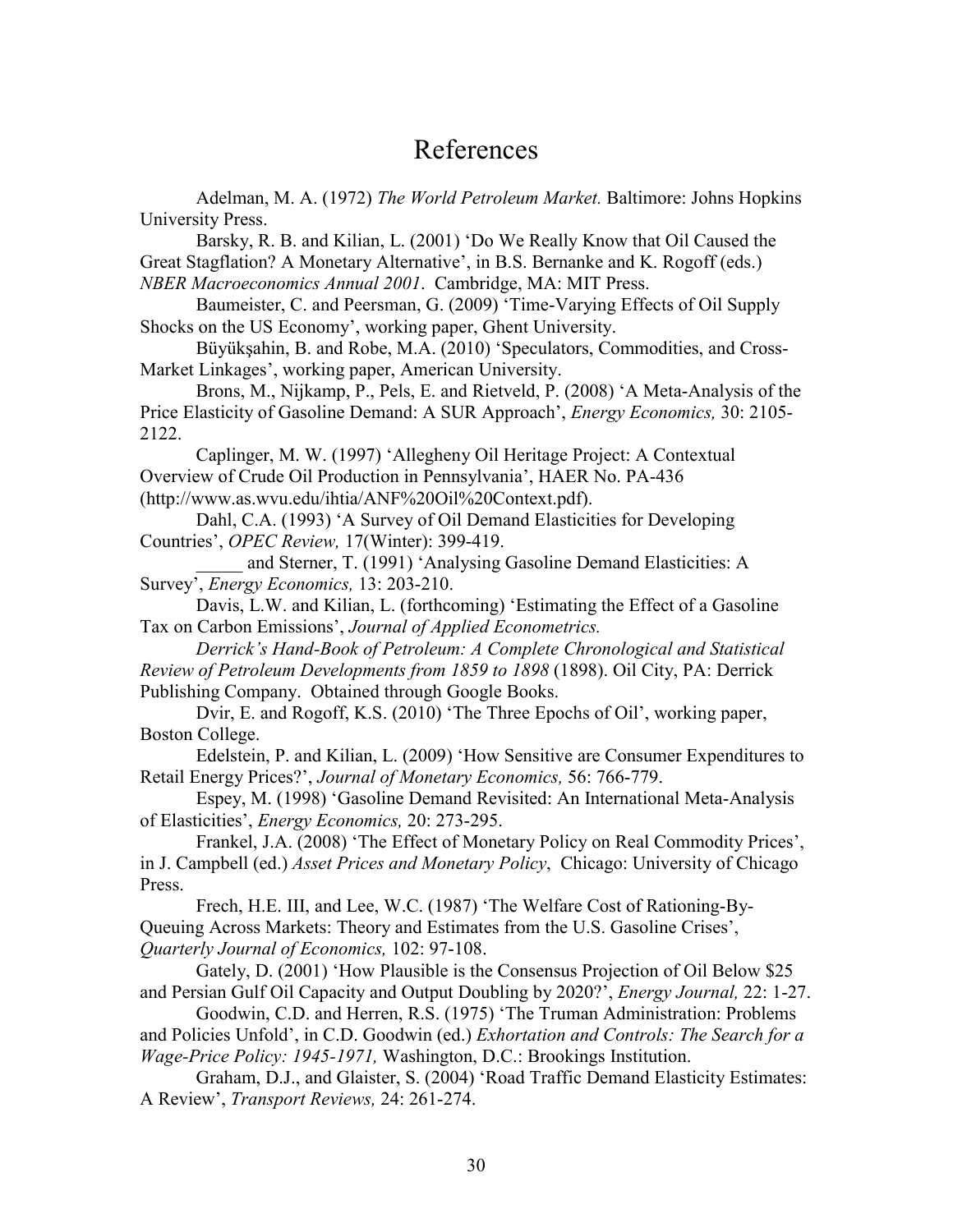Hamilton, J.D. (1983a) 'Oil and the Macroeconomy Since World War II', *Journal of Political Economy,* 91: 228-248.

 \_\_\_\_\_ (1983b) 'The Macroeconomic Effects of Petroleum Supply Disruptions', *u*npublished thesis, University of California, Berkeley.

 \_\_\_\_\_ (1985) 'Historical Causes of Postwar Oil Shocks and Recessions', *Energy Journal,* 6: 97-116.

(1988) 'A Neoclassical Model of Unemployment and the Business Cycle', *Journal of Political Economy,* 96: 593-617.

\_\_\_\_\_ (2003) 'What Is an Oil Shock?', *Journal of Econometrics,* 113: 363-398.

\_\_\_\_\_ (2009a) 'Understanding Crude Oil Prices', *Energy Journa,l* 30: 179-206.

 \_\_\_\_\_ (2009b) 'Causes and Consequences of the Oil Shock of 2007-2008', *Brookings Papers on Economic Activity,* Spring 2009: 215-261.

 \_\_\_\_\_ (forthcoming) 'Nonlinearities and the Macroeconomic Effects of Oil Prices', *Macroeconomic Dynamics*.

and Owyang, M.T. (forthcoming) 'The Propagation of Regional Recessions', *Review of Economics and Statistics.*

 Hughes, J.E., Knittel, C.R. and Sperling, D. (2008) 'Evidence of a Shift in the Short-Run Price Elasticity of Gasoline Demand', *Energy Journal* 29: 93-114.

 Jenkins, G. (1985). *Oil Economists' Handbook.* London: British Petroleum Company.

 Kilian, L. (2008) 'Exogenous Oil Supply Shocks: How Big Are They and How Much Do They Matter for the U.S. Economy?', *Review of Economics and Statistics,* 90: 216-240.

 \_\_\_\_\_ (2009) 'Not All Oil Price Shocks Are Alike: Disentangling Demand and Supply Shocks in the Crude Oil Market', *American Economic Review,* 99: 1053-1069. and Murphy, D.P. (2010) 'The Role of Inventories and Speculative Trading

in the Global Market for Crude Oil', working paper, University of Michigan.

 McMillin, W.D. and Parker, R.E. (1994) 'An Empirical Analysis of Oil Price Shocks in the Interwar Period', *Economic Inquiry,* 32: 486-497.

 Olmstead, A. and Rhode, P. (1985) 'Rationing without Government: The West Coast Gas Famine of 1920', *American Economic Review,* 75: 1044-1055.

 Pogue, J.E. (1921) *The Economics of Petroleum,* New York: John Wiley & Sons. Obtained through Google Books.

Ramey, V.A. and Vine, D.J. (forthcoming) 'Oil, Automobiles, and the U.S. Economy: How Much have Things Really Changed?', *NBER Macroeconomics Annual.*

 Ripy, T.B. (1999) *Federal Excise Taxes on Alcoholic Beverages: A Summary of Present Law and a Brief History,* Congressional Research Service Report RL30238.

http://stuff.mit.edu/afs/sipb/contrib/wikileaks-crs/wikileaks-crs-reports/RL30238.

 Simmons, M.R. (2005) *Twilight in the Desert :The Coming Saudi Oil Shock and the World Economy,* Hoboken, N.J. : John Wiley & Sons.

 Tang, K. and Xiong, W. (2010) 'Index Investment and Financialization of Commodities', working paper, Princeton University.

 Williamson, H.F. and Daum, A.R. (1959) *The American Petroleum Industry: The Age of Illumination 1859-1899,* Evanson: Northwestern University Press.

 Williamson, H.F., Andreano, R.L., Daum, A.R. and Klose, G.C. (1963) *The American Petroleum Industry: The Age of Energy 1899-1959, Evanston: Northwestern*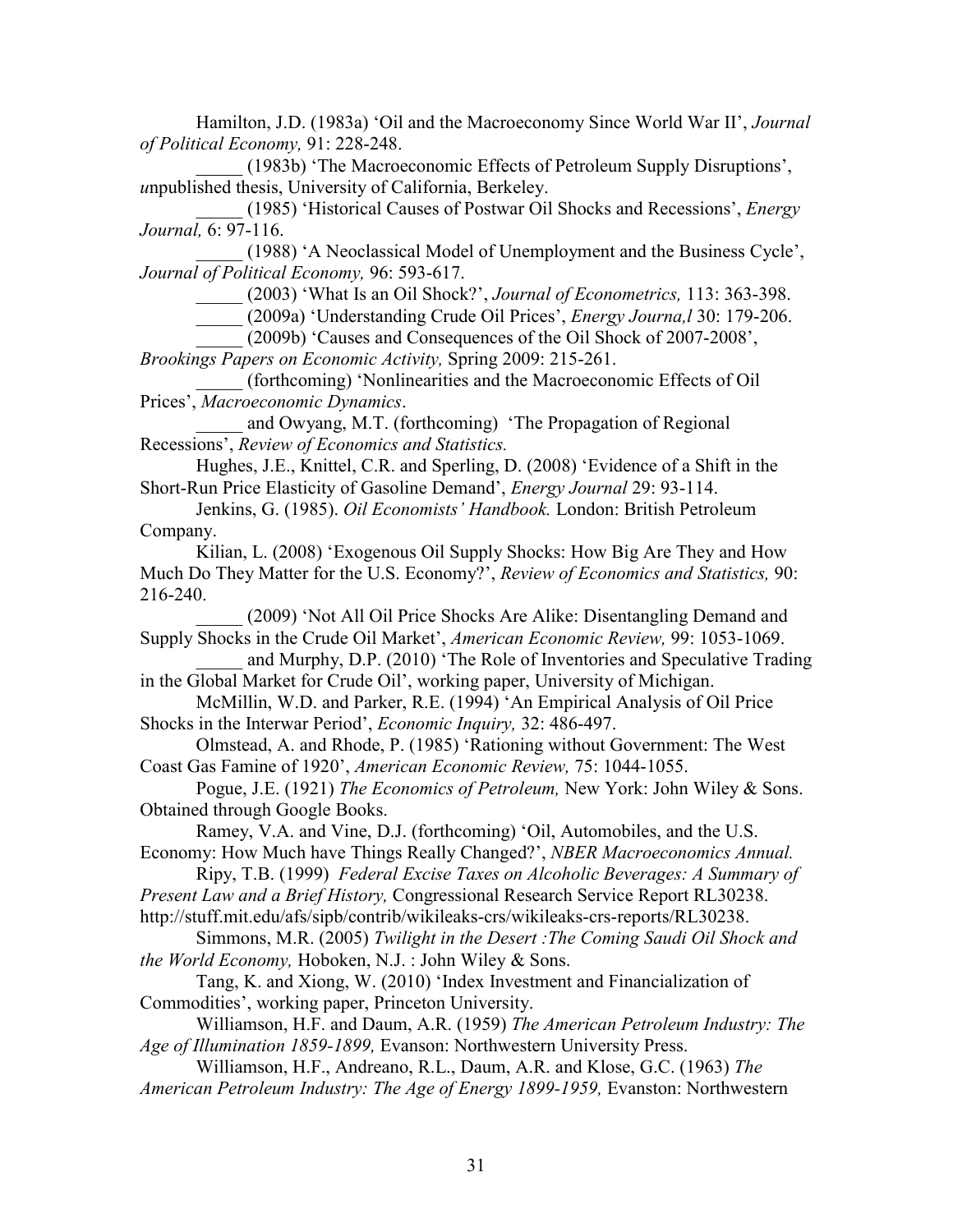University Press.

 Yergin, D. (1991) *The Prize: The Epic Quest for Oil, Money, and Power,* New York : Simon and Schuster.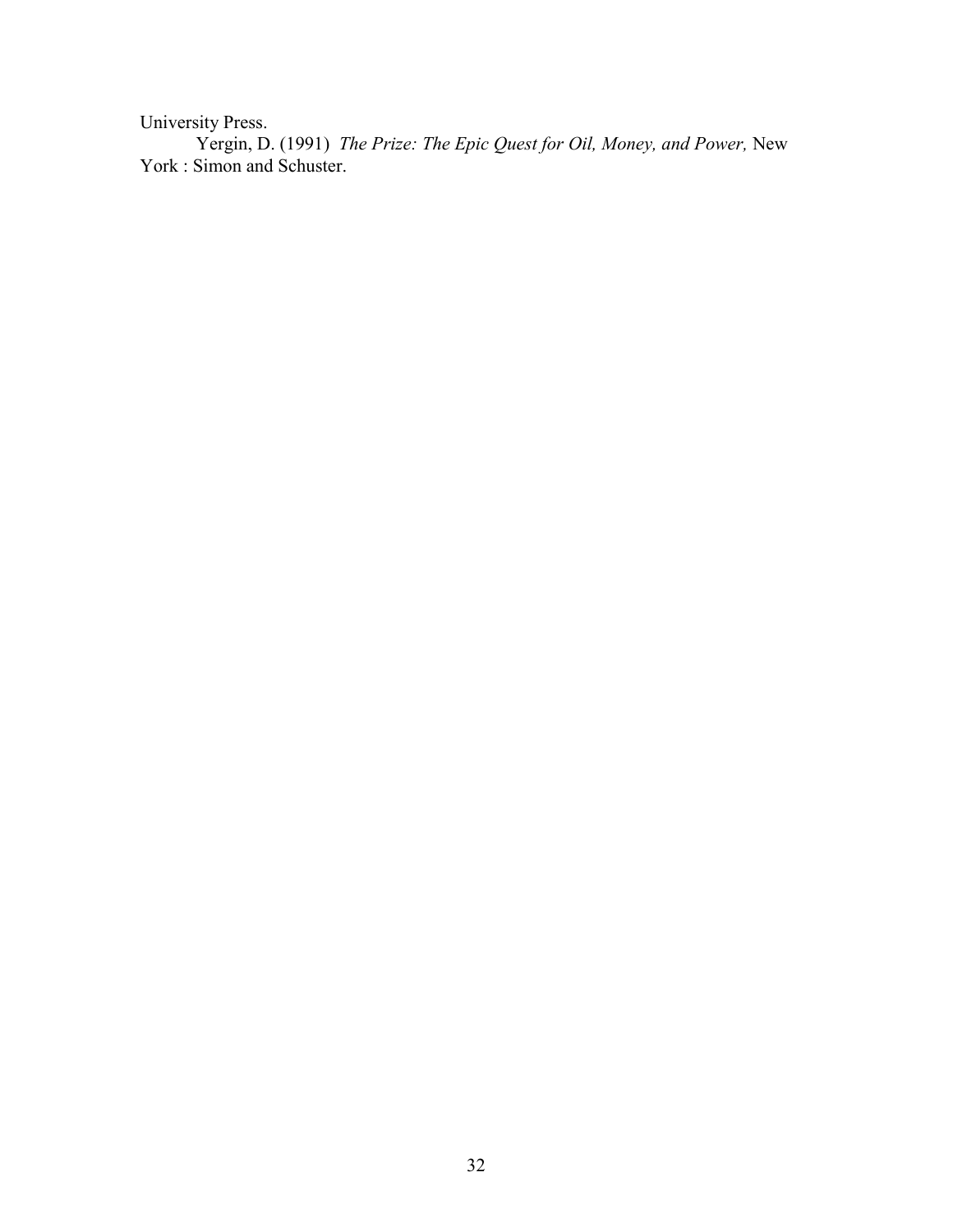| <b>Gasoline</b> | Price increase  | <b>Price controls</b> | <b>Key factors</b>  | <b>Business cycle</b> |
|-----------------|-----------------|-----------------------|---------------------|-----------------------|
| shortages       |                 |                       |                     | peak                  |
| Nov 47- Dec 47  | Nov 47-Jan 48   | no                    | strong demand,      | Nov <sub>48</sub>     |
|                 | (37%)           | (threatened)          | supply constraints  |                       |
| May 52          | Jun 53 $(10\%)$ | yes                   | strike,             | Jul 53                |
|                 |                 |                       | controls lifted     |                       |
| Nov 56-Dec 56   | Jan 57-Feb 57   | yes                   | <b>Suez Crisis</b>  | Aug 57                |
| (Europe)        | (9%)            | (Europe)              |                     |                       |
| none            | none            | no                    |                     | Apr 60                |
| none            | Feb 69 (7%)     | no                    | strike, strong      | Dec 69                |
|                 | Nov 70 (8%)     |                       | demand, supply      |                       |
|                 |                 |                       | constraints         |                       |
| <b>Jun 73</b>   | Apr 73-Sep 73   | yes                   | strong demand,      | <b>Nov 73</b>         |
|                 | (16%)           |                       | supply constraints, |                       |
| Dec 73- Mar 74  | Nov 73-Feb 74   |                       | OAPEC embargo       |                       |
|                 | (51%)           |                       |                     |                       |
| May 79-Jul 79   | May 79-Jan 80   | yes                   | Iranian revolution  | Jan 80                |
|                 | (57%)           |                       |                     |                       |
| none            | Nov 80-Feb 81   | yes                   | Iran-Iraq War,      | <b>Jul 81</b>         |
|                 | (45%)           |                       | controls lifted     |                       |
| none            | Aug 90-Oct 90   | no                    | Gulf War I          | Jul 90                |
|                 | (93%)           |                       |                     |                       |
| none            | Dec 99-Nov 00   | no                    | strong demand       | Mar <sub>01</sub>     |
|                 | (38%)           |                       |                     |                       |
| none            | Nov 02-Mar 03   | no                    | Venezuela unrest,   | none                  |
|                 | (28%)           |                       | Gulf War II         |                       |
| none            | Feb 07-Jun 08   | no                    | strong demand,      | Dec 07                |
|                 | (145%)          |                       | stagnant supply     |                       |

Table 1. Summary of significant postwar events.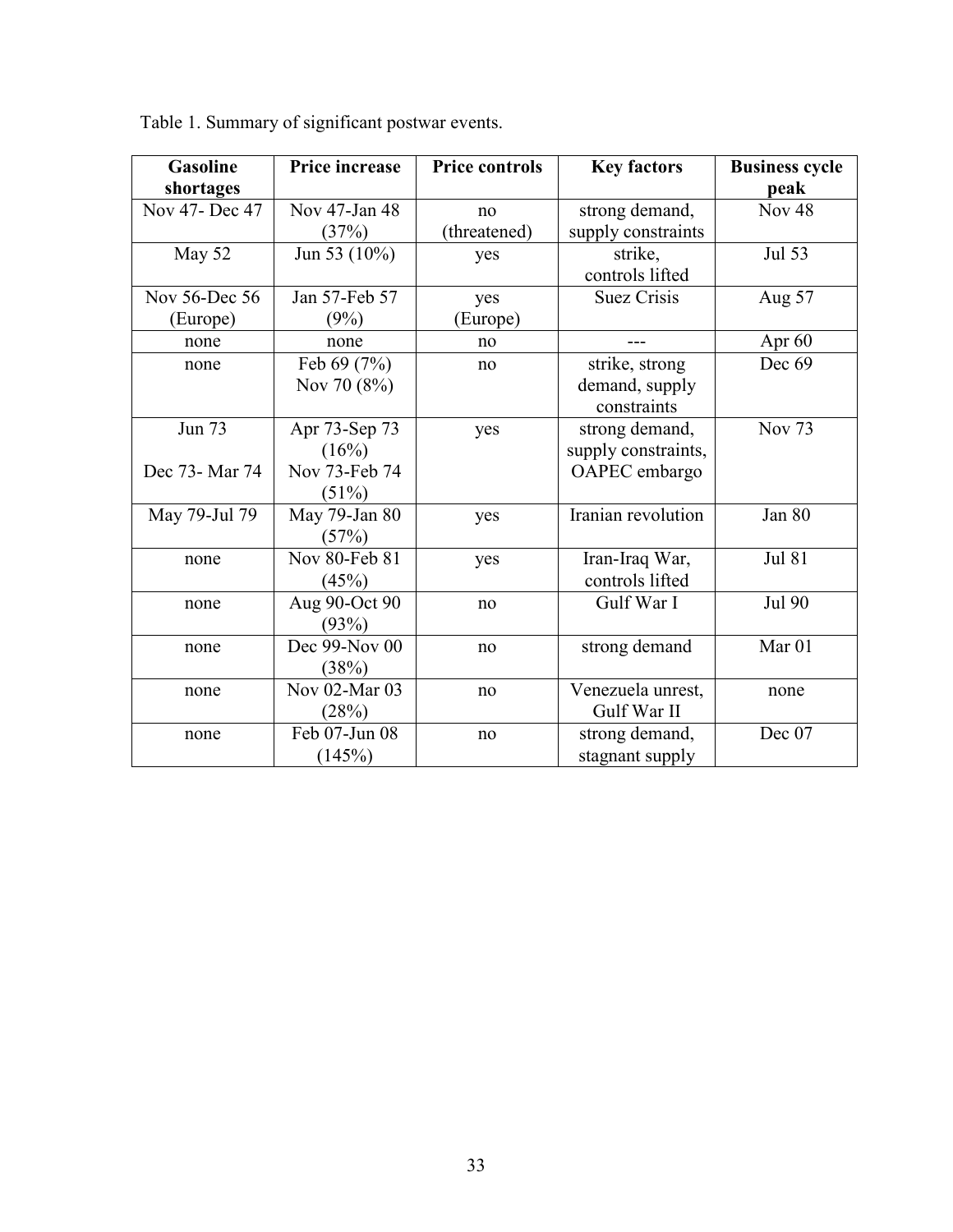|  | Table 2. Real GDP growth (annual rate) and contribution of autos to the overall GDP |  |  |  |
|--|-------------------------------------------------------------------------------------|--|--|--|
|  | growth rate in five historical episodes.                                            |  |  |  |

| Period          | <b>GDP</b> growth rate | <b>Contribution of autos</b> |
|-----------------|------------------------|------------------------------|
| 1974:Q1-1975:Q1 | $-2.5\%$               | $-0.5\%$                     |
| 1979:Q2-1980:Q2 | $-0.4\%$               | $-0.8\%$                     |
| 1981:Q2-1982:Q2 | $-1.5\%$               | $-0.2\%$                     |
| 1990:Q3-1991:Q3 | $-0.1\%$               | $-0.3\%$                     |
| 2007:04-2008:04 | $-0.7\%$               | $-0.7\%$                     |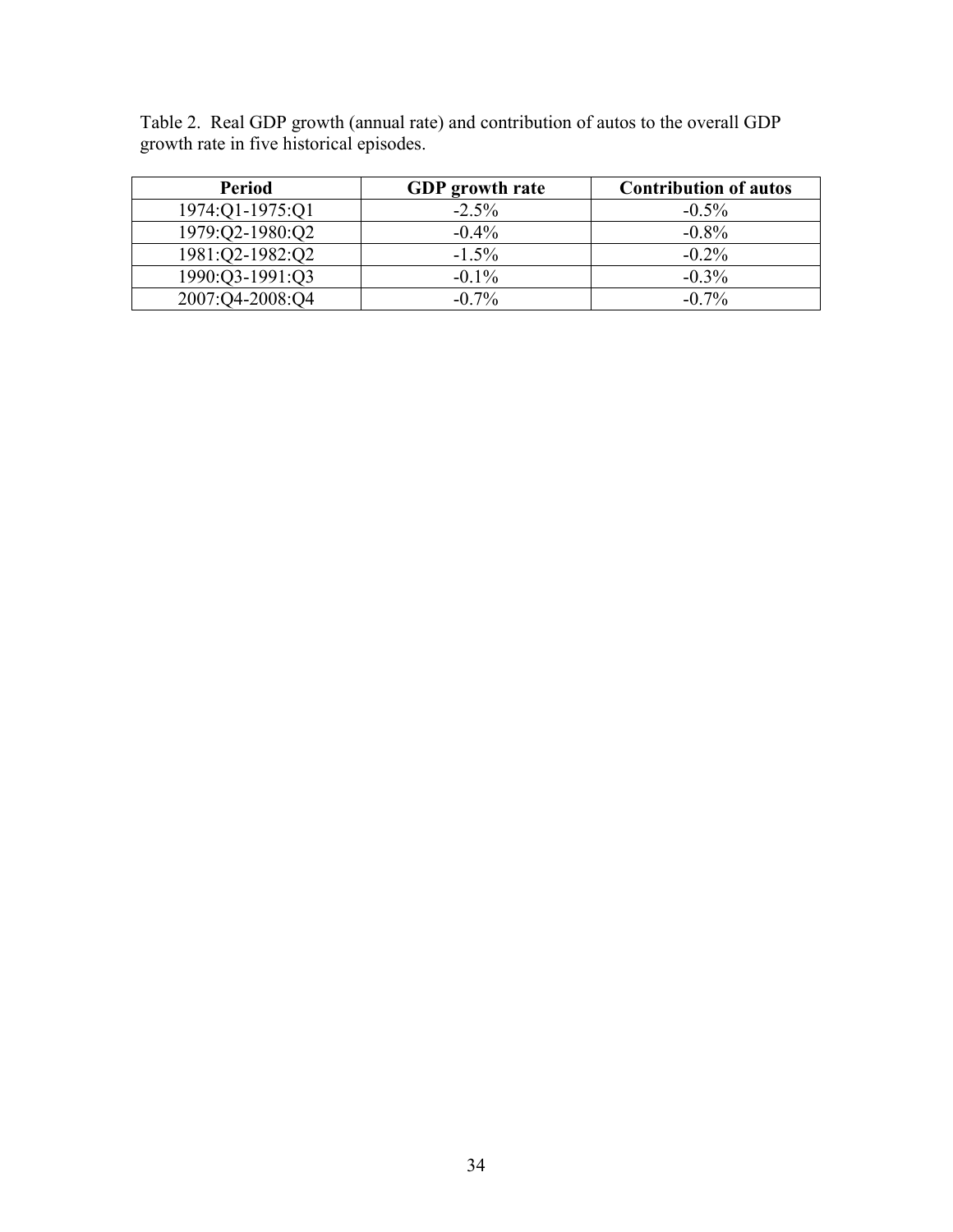

Figure 1. Estimated production from Pennsylvania and New York, in millions of barrels per year, 1859-1897. Data source: *Derrick's Hand-Book,* pp. 804-805.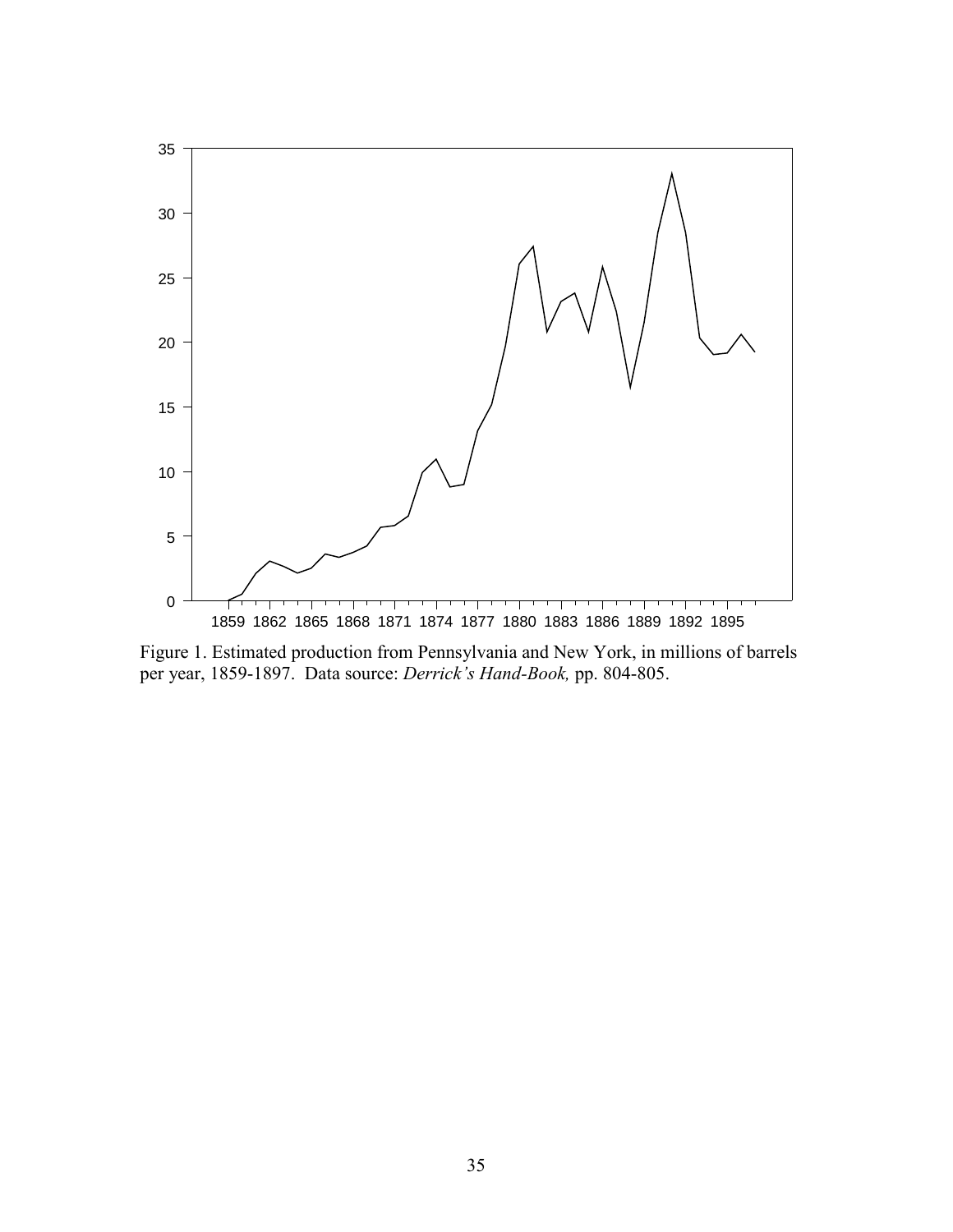

Figure 2. One hundred times the natural logarithm of the real price of oil, 1861-2009, in 2009 U.S. dollars. Data source: *Statistical Review of World Energy 2010,* BP; Jenkins (1985, Table 18); and *Historical Statistics of the United States,* Table E 135-166, Consumer Prices Indexes (BLS), All Items, 1800 to 1970, as detailed in footnote 1.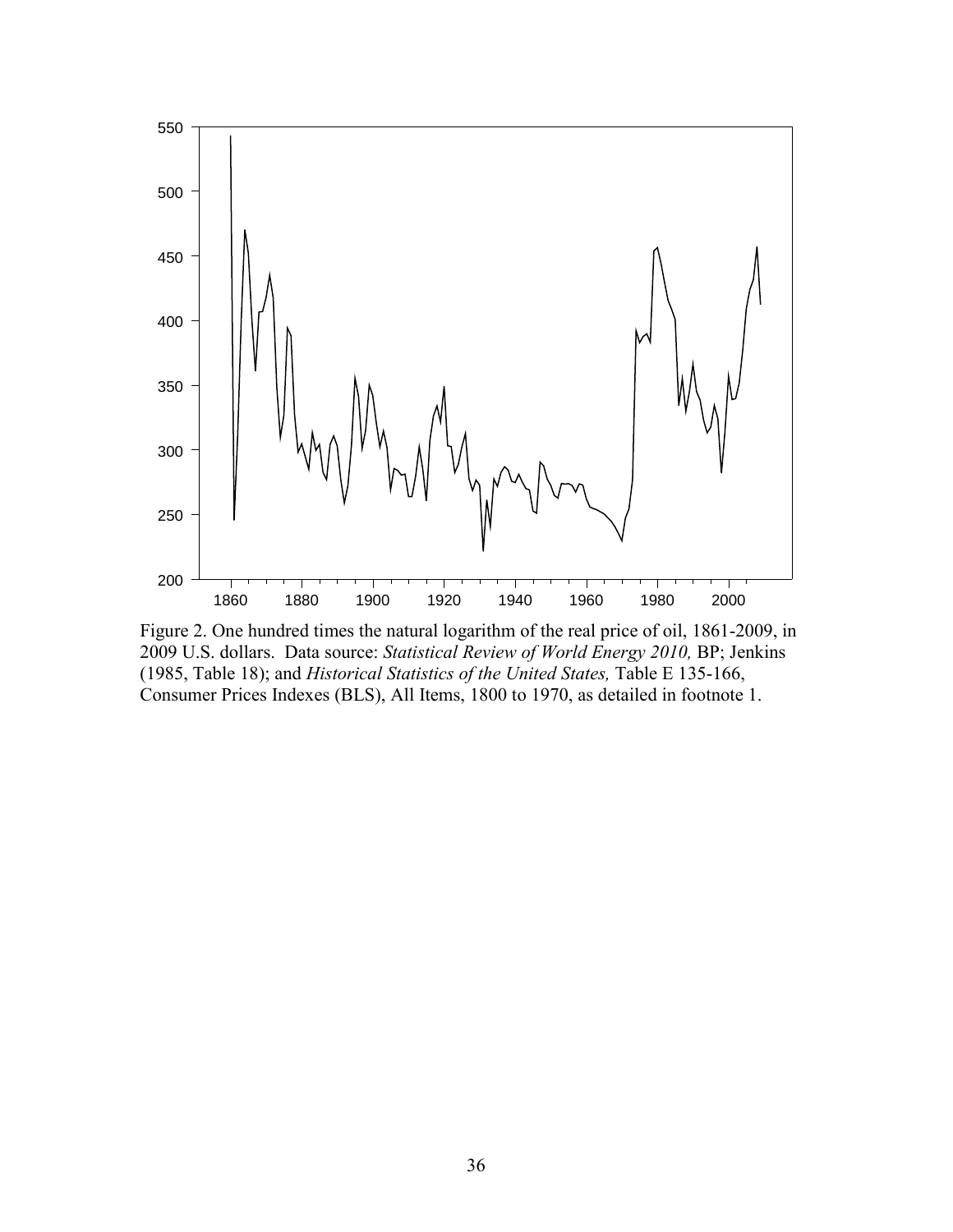

Figure 3. Total U.S. vehicle registrations per thousand U.S. residents, 1900-2008. Data source: *Historical Statistics of the United States,* Millenium Edition Online, Table Aa6-8 and Table Df339-342, U.S. Department of Census, 2010 Statistical Abstract, and U.S. Department of Transportation, Federal Highway Administration, *Highway Statistics,*  annual reports.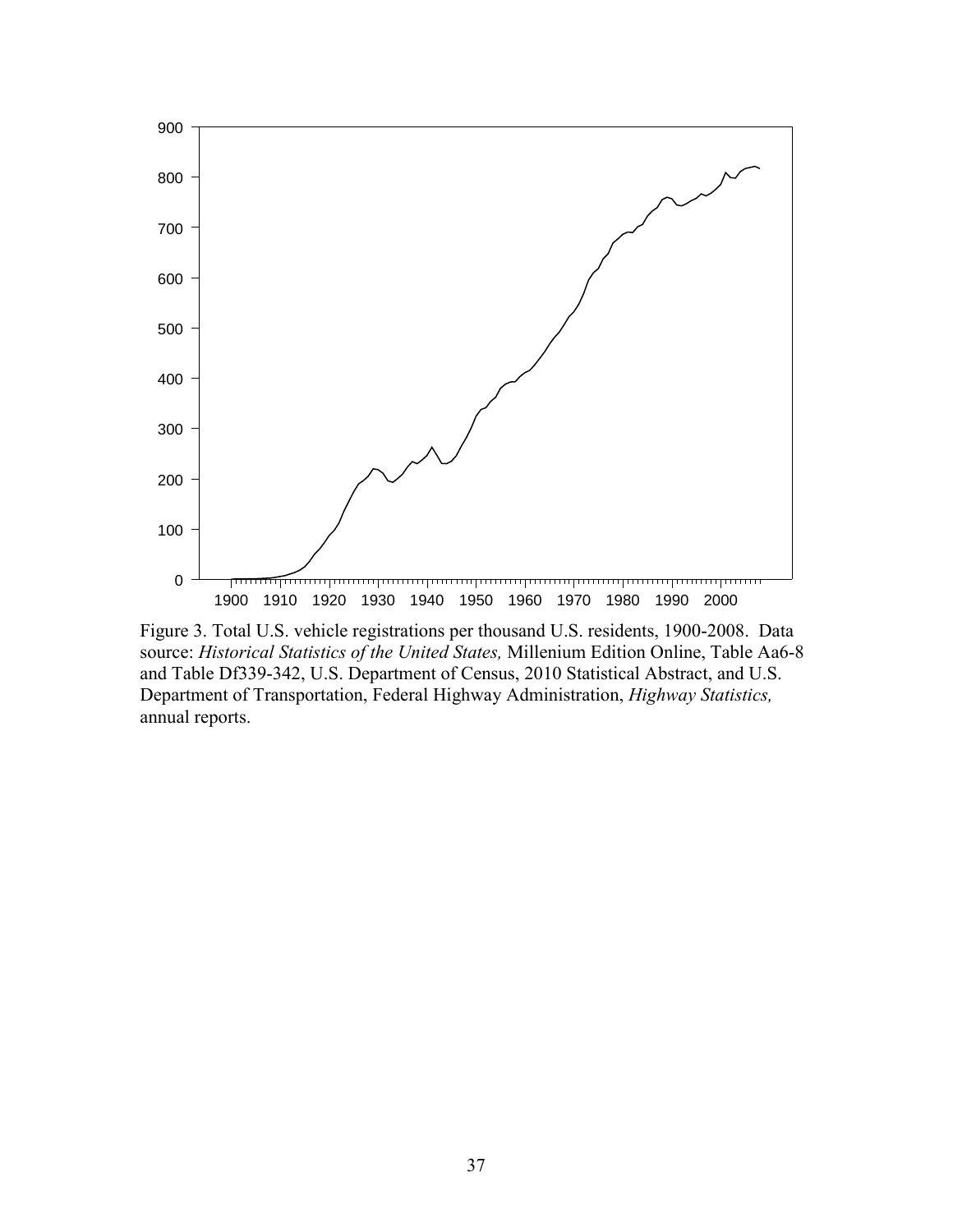

Figure 4. Annual production from the state of Texas, in millions of barrels per day, 1935- 2009. Data source: Railroad Commission of Texas (http://www.rrc.state.tx.us/data/production/oilwellcounts.php).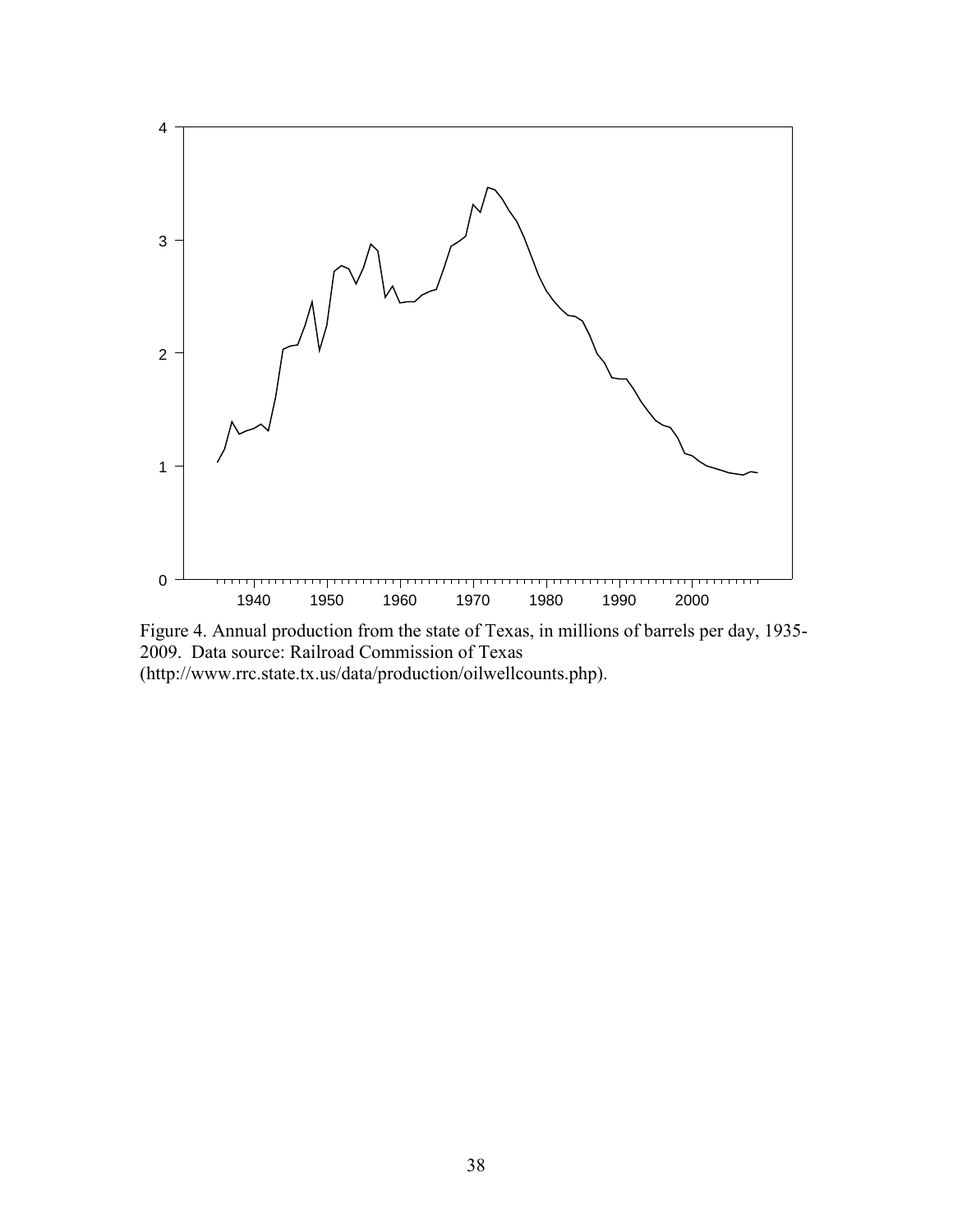

Figure 5. Dollar price per barrel of West Texas Intermediate, 1947:M1-1973:M12. Average monthly spot oil price, from Federal Reserve Bank of St. Louis (http://research.stlouisfed.org/fred2/data/OILPRICE.txt).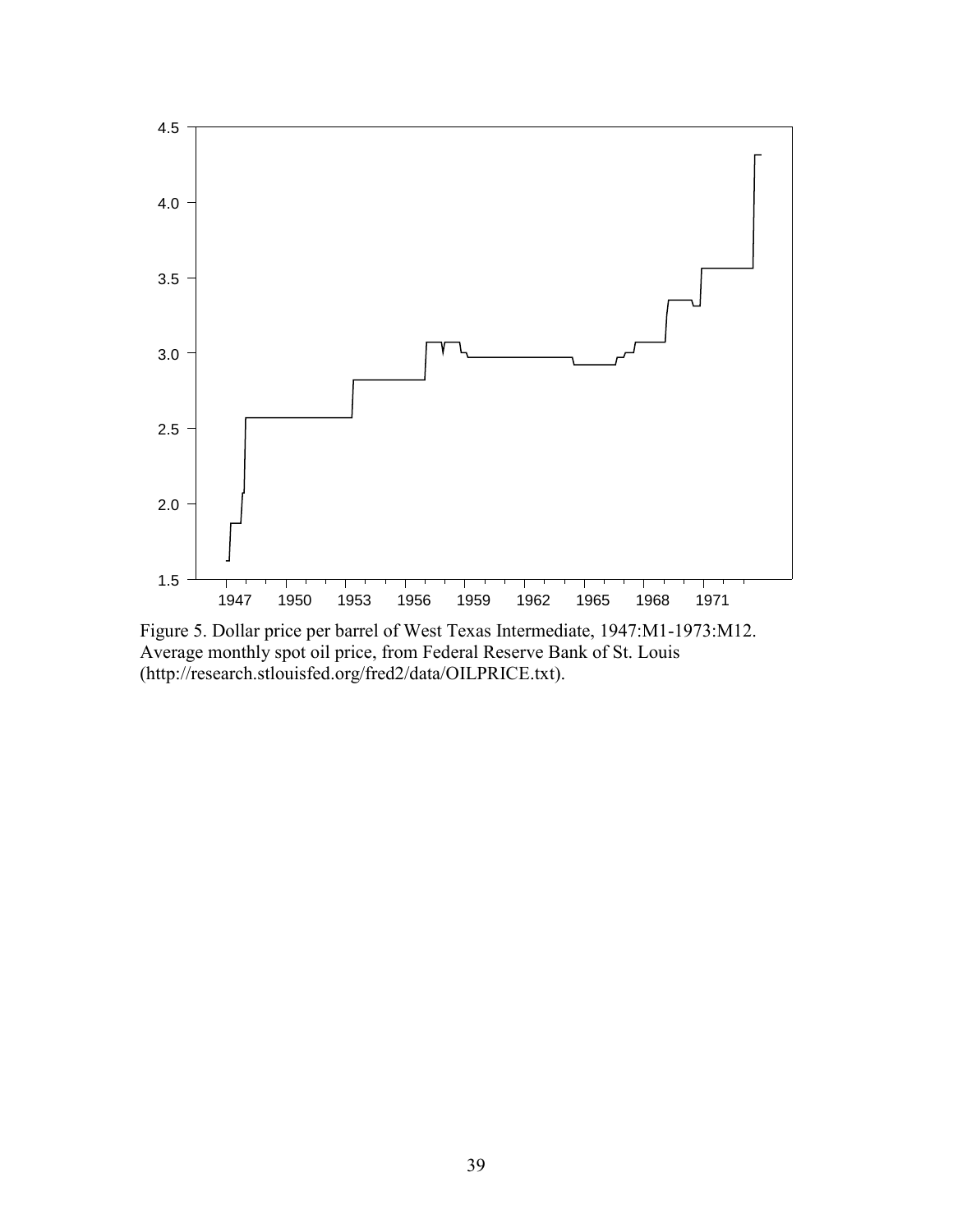

Figure 6. Oil production after the Suez Crisis. Dashed line: change in monthly global crude oil production from October 1956 as a percentage of October 1956 levels. Solid line: change in monthly Middle East oil production from October 1956 as a percentage of global levels in October 1956. Horizontal axis: number of months from October 1956. Data source: *Oil and Gas Journal,* various issues from November 5, 1956 to July 3, 1957.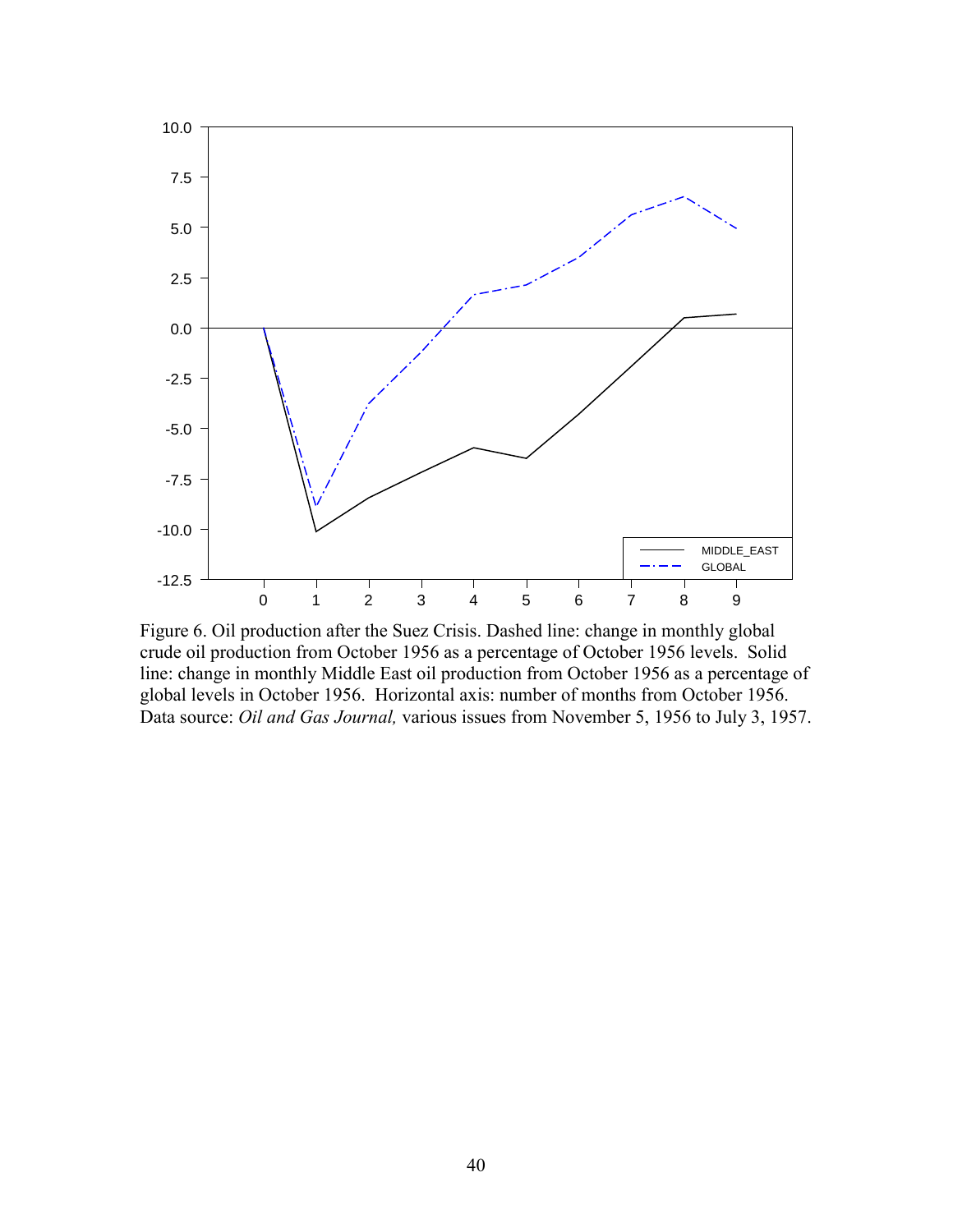

Figure 7. Price of oil in 2009 dollars, 1967:M2-1974:M12. Price of West Texas Intermediate deflated by CPI.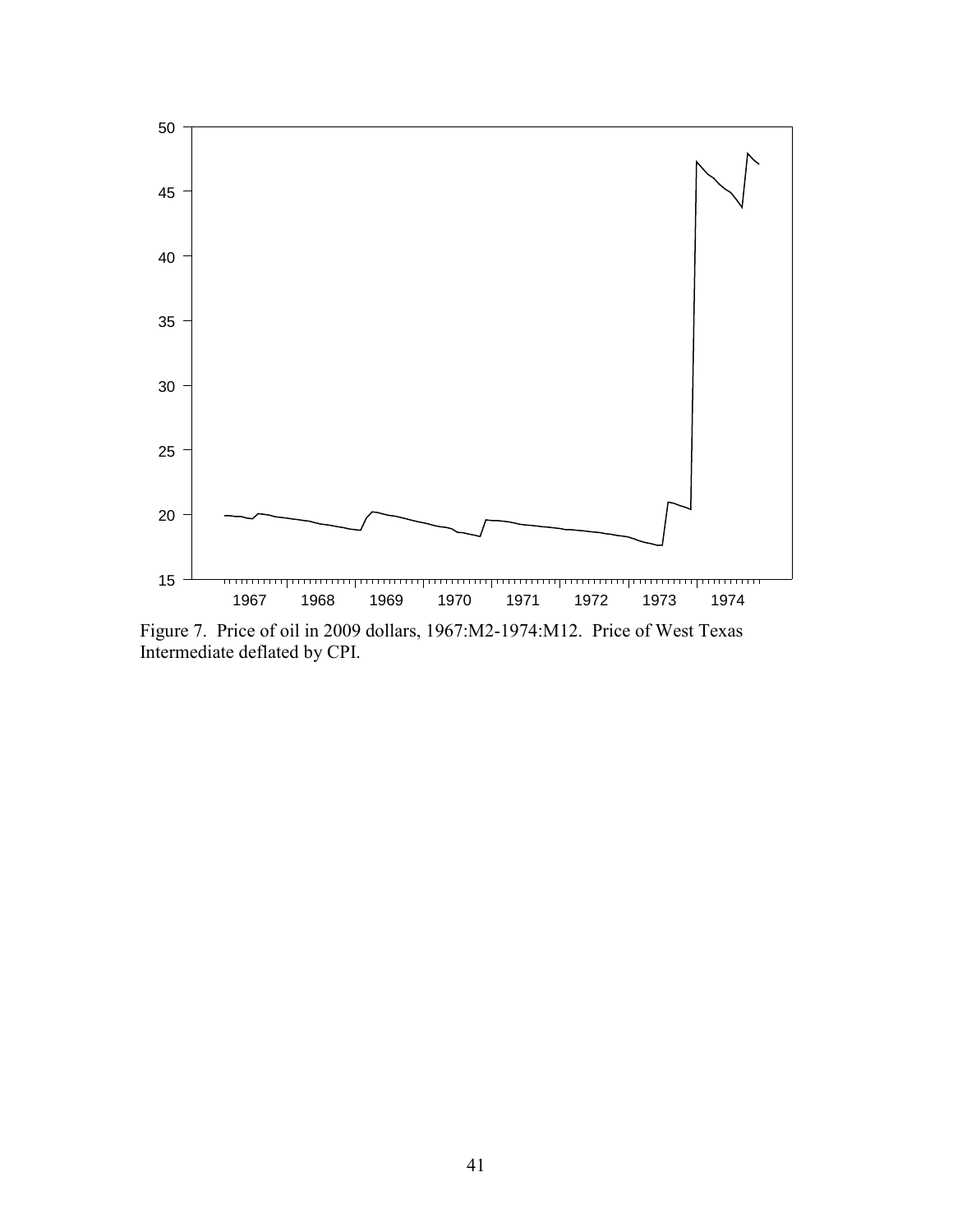

Figure 8. TRC allowable production as a percent of maximum efficient rate, 1954:Q1- 1972:Q4. Data source: Railroad Commission of Texas, *Annual Reports.*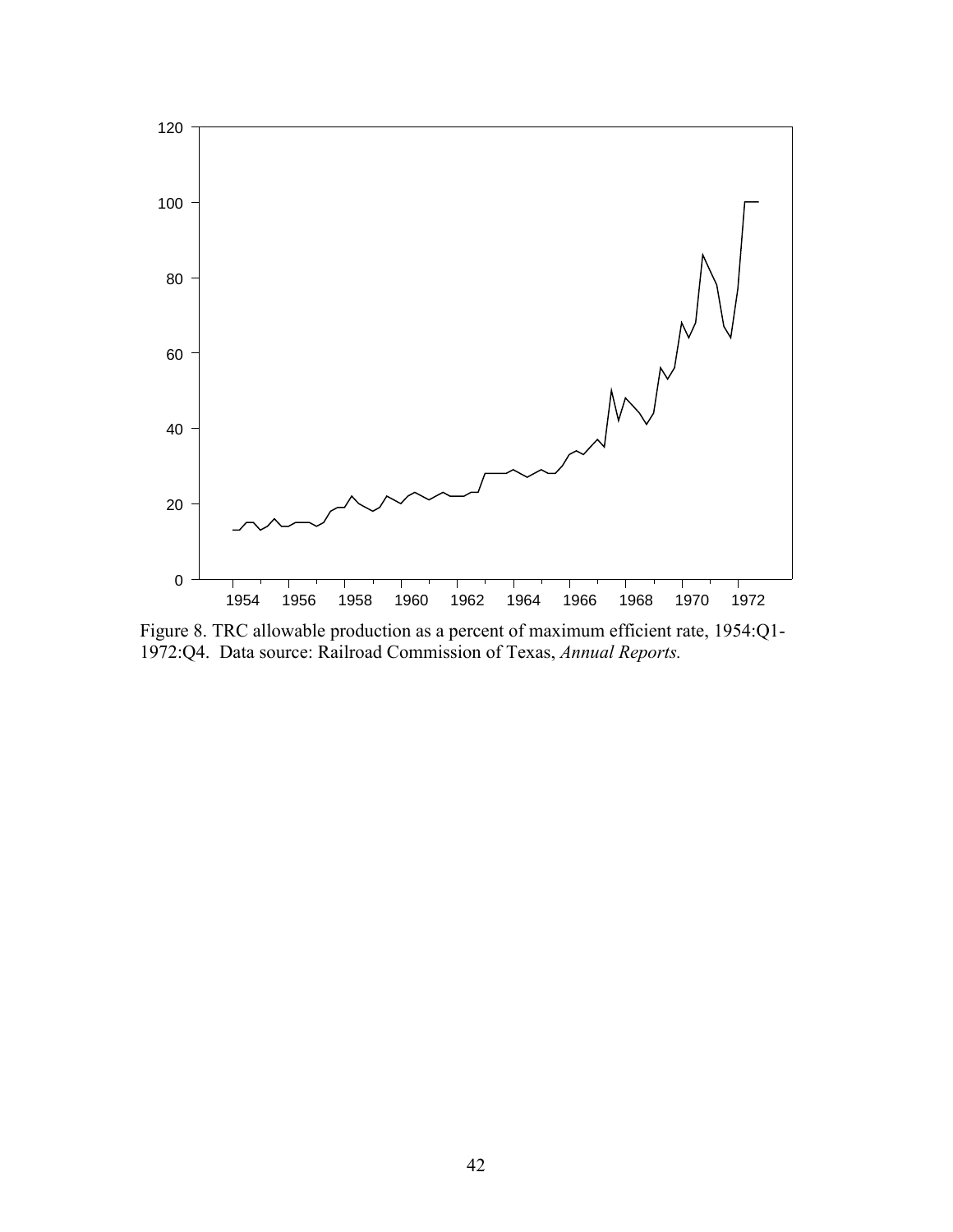

Figure 9. U.S. field production of crude oil, 1920:M12-2010:M9. Average over preceding 12 months in millions of barrels per day. Data source: Energy Information Administration (http://tonto.eia.doe.gov/dnav/pet/pet\_crd\_crpdn\_adc\_mbblpd\_m.htm).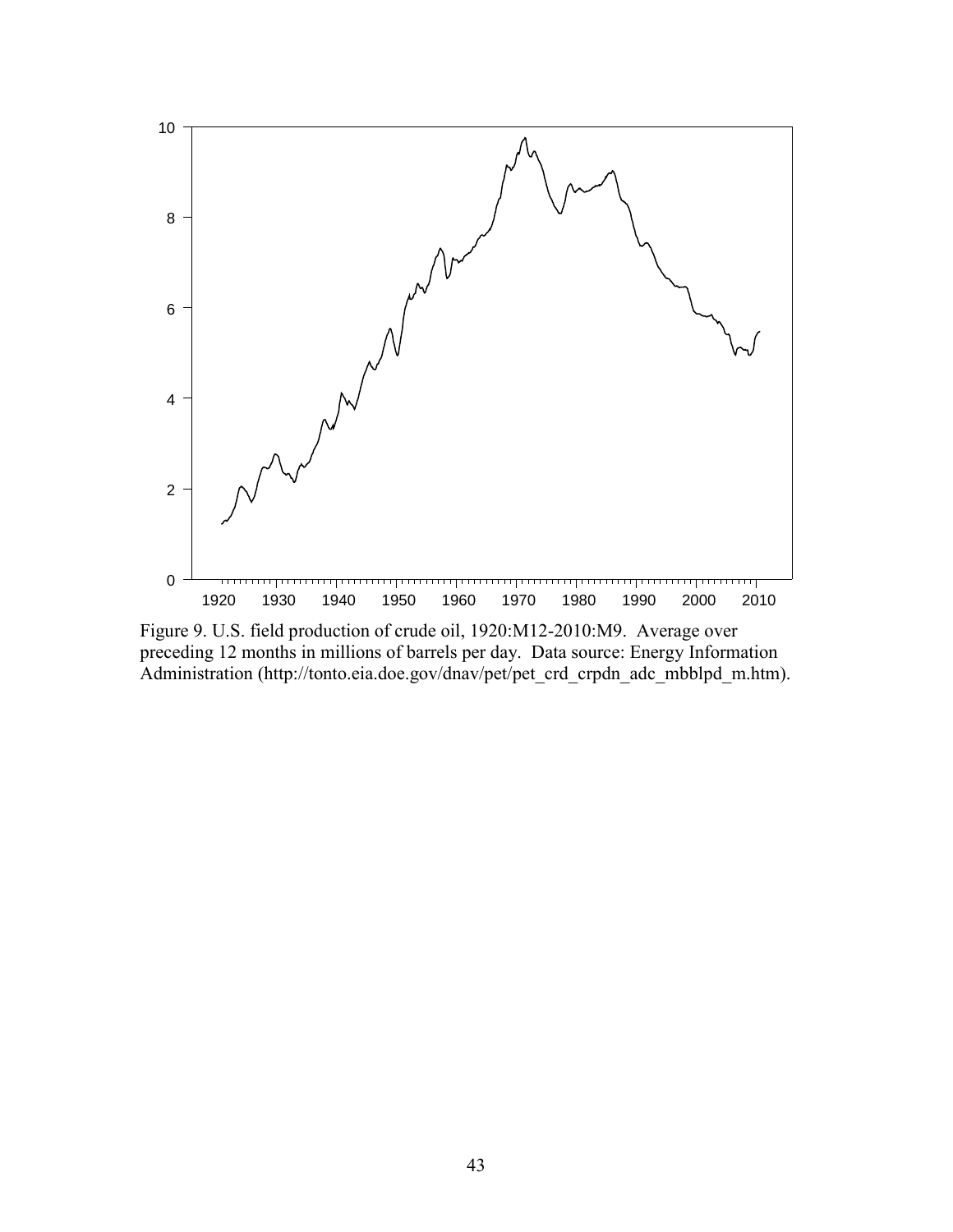

Figure 10. Oil production after the 1973 Arab-Israeli War. Dashed line: change in monthly global crude oil production from September 1973 as a percentage of September 1973 levels. Solid line: change in monthly oil production of Arab members of OPEC from September 1973 as a percentage of global levels in September 1973. Horizontal axis: number of months from September 1973. Data source: Energy Information Administration, *Monthly Energy Review,* Tables 11.1a and 11.1b (http://tonto.eia.doe.gov/merquery/mer\_data.asp?table=T11.01a).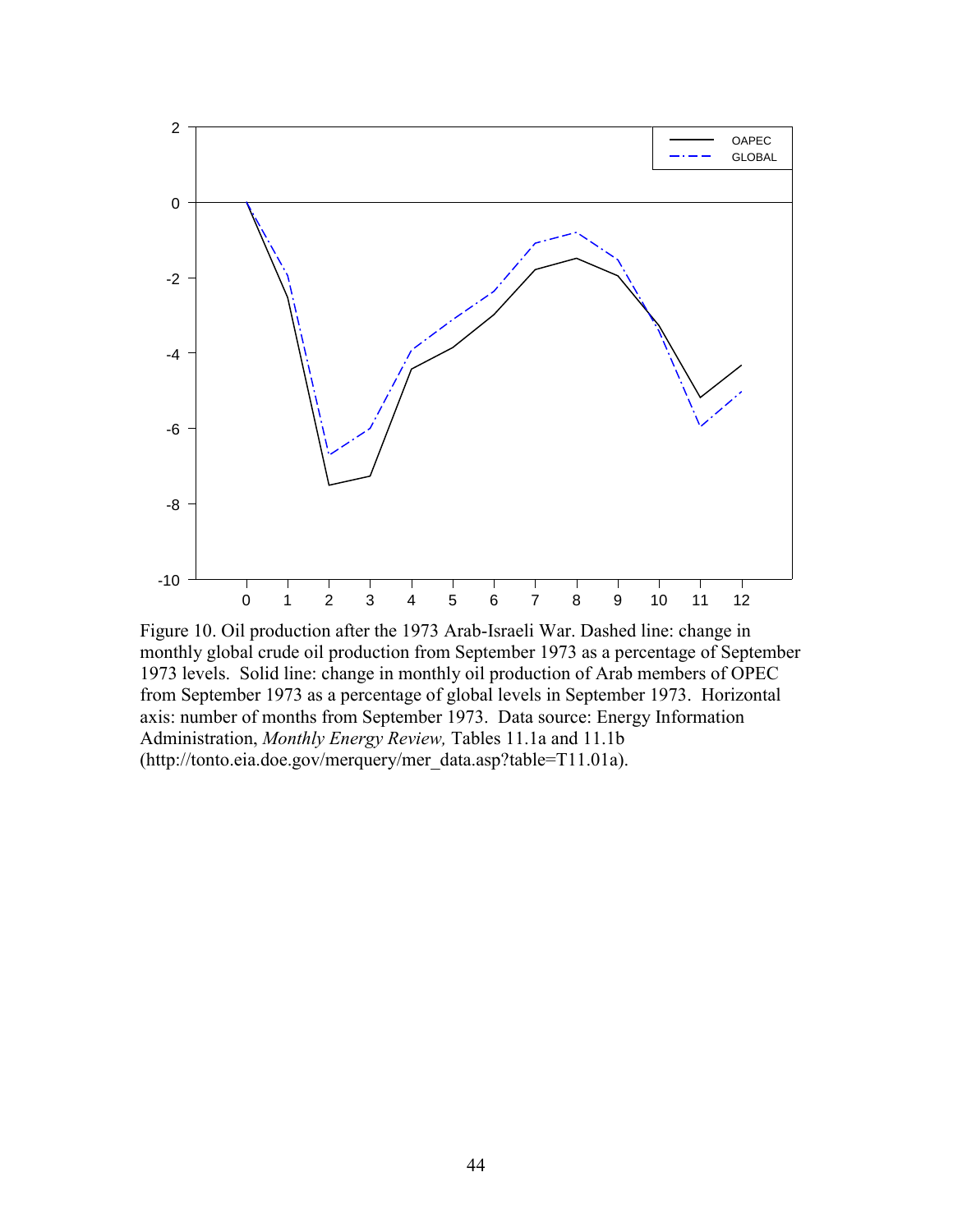

Figure 11. Monthly production rates (in mb/d) for 5 OPEC members, 1973:M1-2010:M8. Data source: Energy Information Administration, *Monthly Energy Review,* Table 11.1a (http://tonto.eia.doe.gov/merquery/mer\_data.asp?table=T11.01a).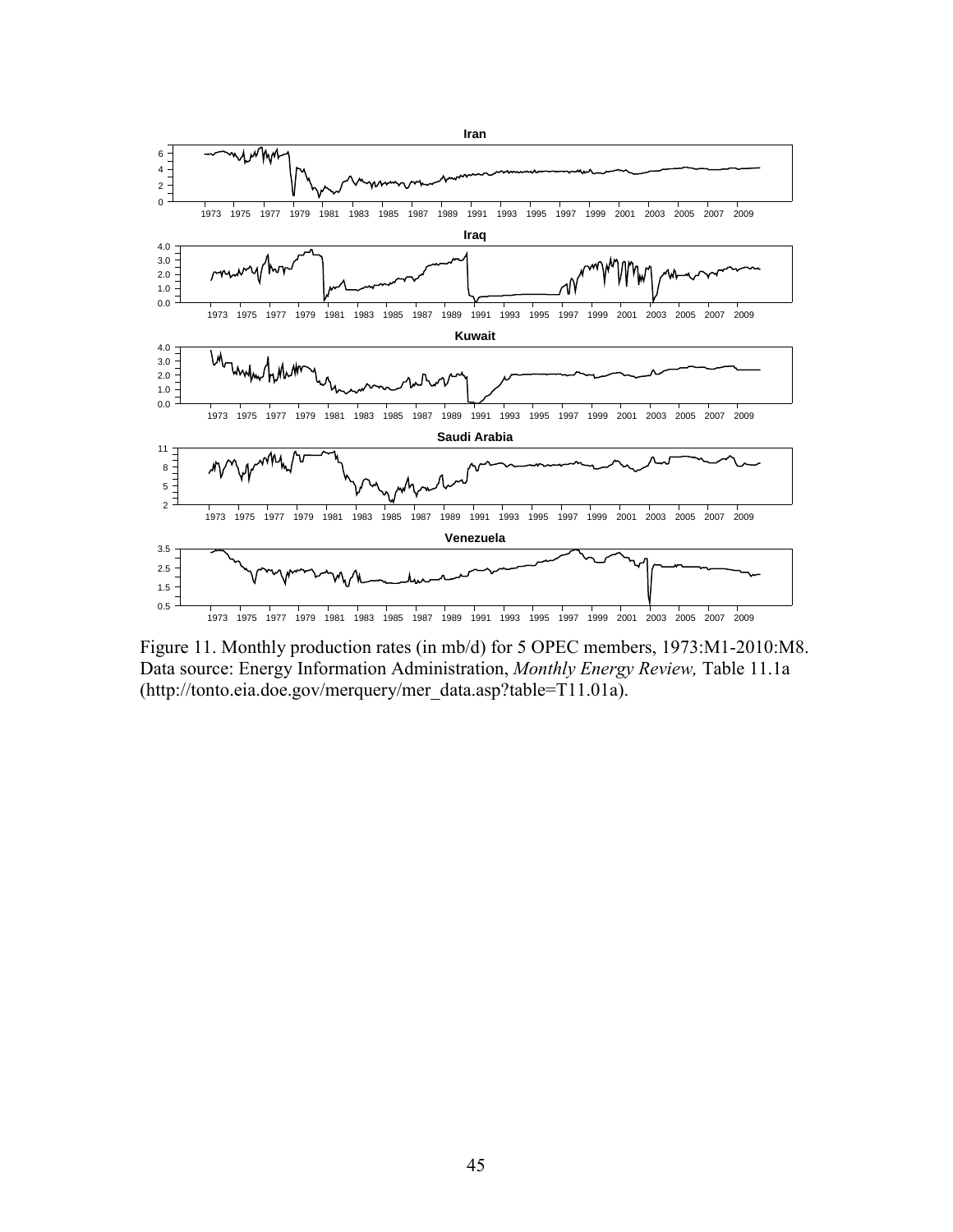

Figure 12. Oil production after the 1978 Iranian revolution. Dashed line: change in monthly global crude oil production from October 1978 as a percentage of October 1978 levels. Solid line: change in monthly Iranian oil production from October 1978 as a percentage of global levels in October 1978. Horizontal axis: number of months from October 1978. Data source: Energy Information Administration, *Monthly Energy Review,* Tables 11.1a and 11.1b

(http://tonto.eia.doe.gov/merquery/mer\_data.asp?table=T11.01a).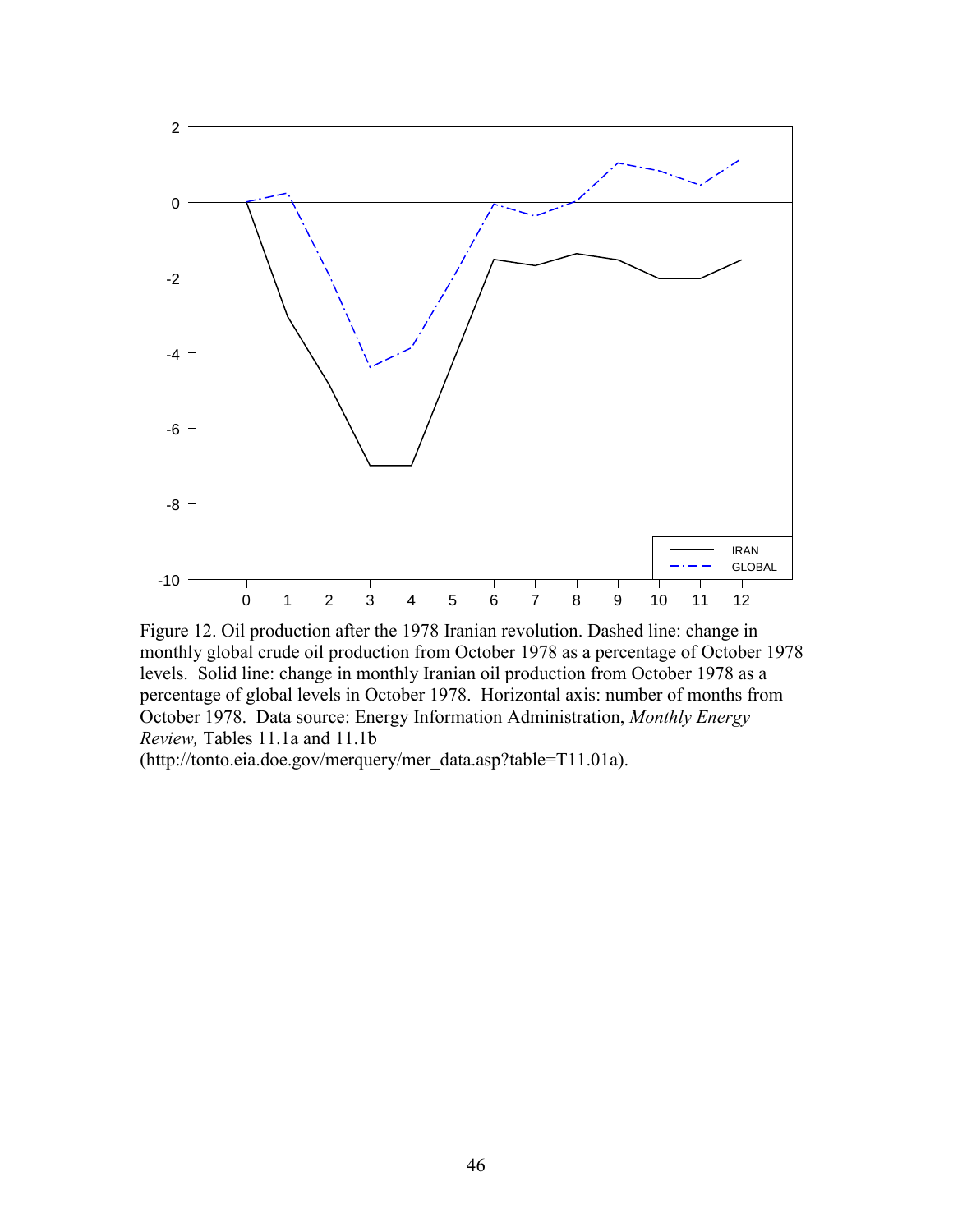

Figure 13. Oil production after the Iran-Iraq War. Dashed line: change in monthly global crude oil production from September 1980 as a percentage of September 1980 levels. Solid line: change in monthly oil production of Iran and Iraq from September 1980 as a percentage of global levels in September 1980. Horizontal axis: number of months from September 1980. Data source: Energy Information Administration, *Monthly Energy Review,* Tables 11.1a and 11.1b

(http://tonto.eia.doe.gov/merquery/mer\_data.asp?table=T11.01a).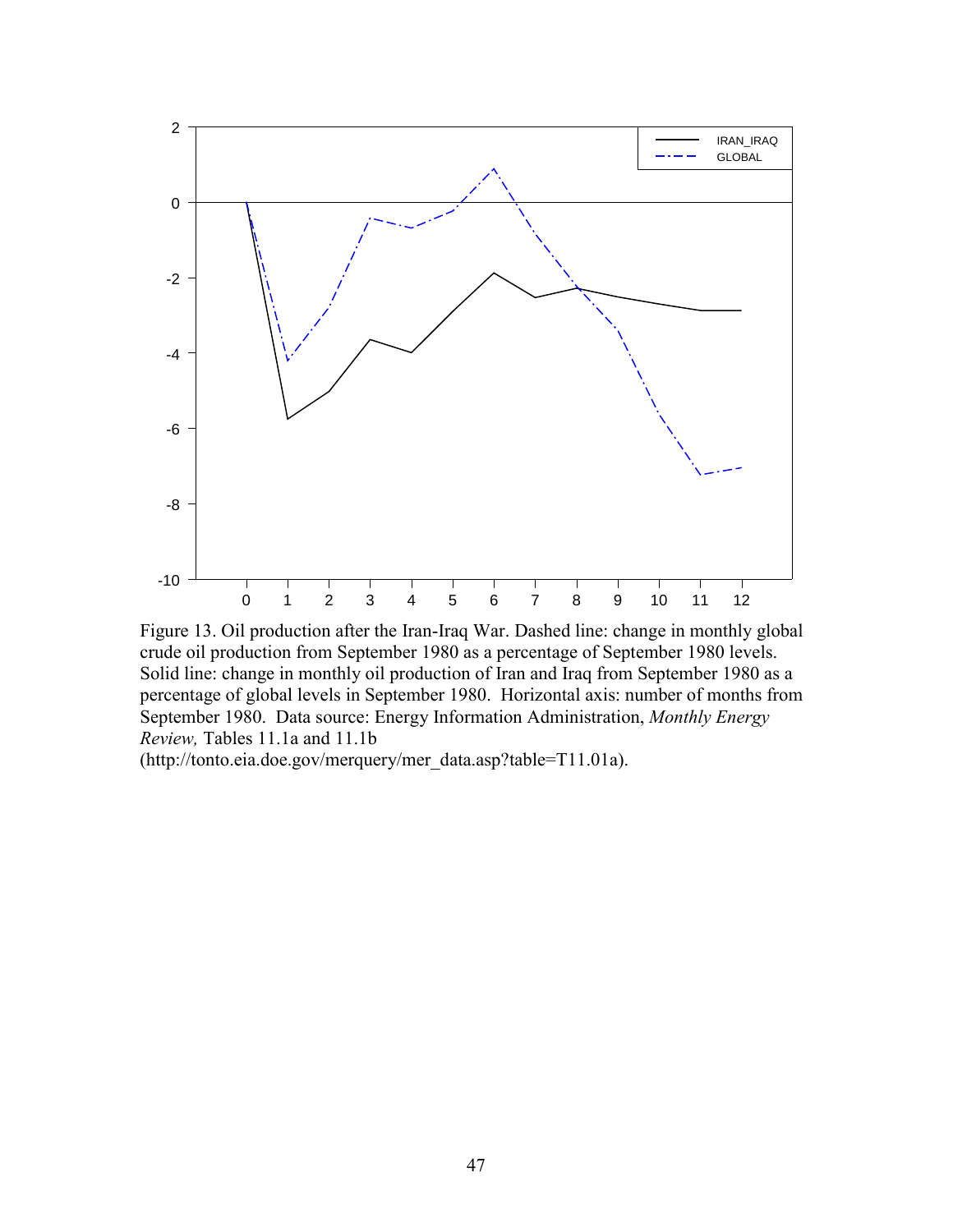

Figure 14. Price of oil in 2009 dollars, 1973:M1-2010:M10. Price of West Texas Intermediate deflated by CPI.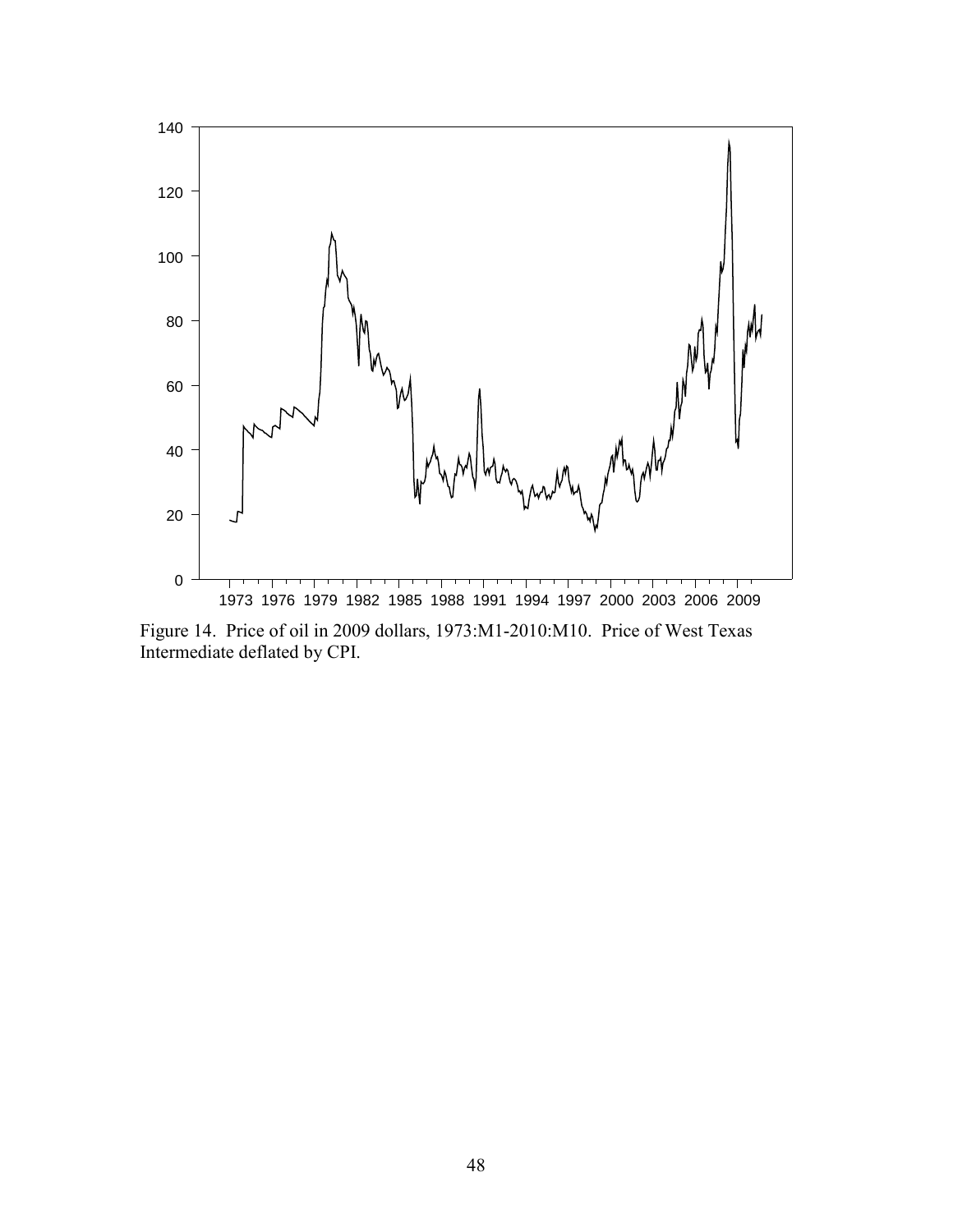

Figure 15. Oil production after the first Persian Gulf War. Dashed line: change in monthly global crude oil production from August 1990 as a percentage of August 1990 levels. Solid line: change in monthly oil production of Iraq and Kuwait from August 1990 as a percentage of global levels in August 1990. Horizontal axis: number of months from August 1990. Data source: Energy Information Administration, *Monthly Energy Review,* Tables 11.1a and 11.1b

(http://tonto.eia.doe.gov/merquery/mer\_data.asp?table=T11.01a).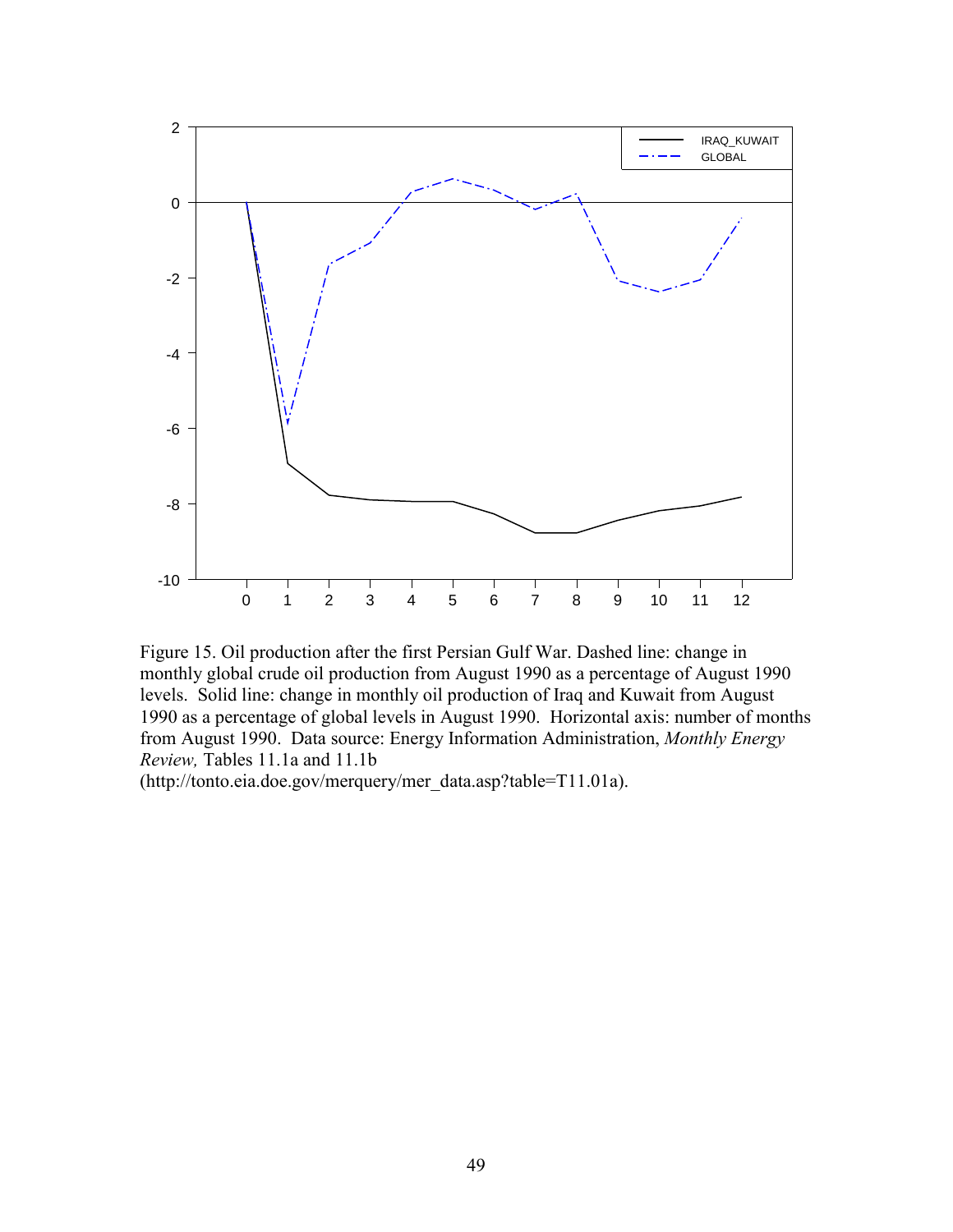

Figure 16. Oil production after the Venezuelan unrest and the second Persian Gulf War. Dashed line: change in monthly global crude oil production from November 2002 as a percentage of November 2002 levels. Solid line: change in monthly oil production of Venezuela and Iraq from November 2002 as a percentage of global levels in November 2002. Horizontal axis: number of months from November 2002. Data source: Energy Information Administration, *Monthly Energy Review,* Tables 11.1a and 11.1b (http://tonto.eia.doe.gov/merquery/mer\_data.asp?table=T11.01a).